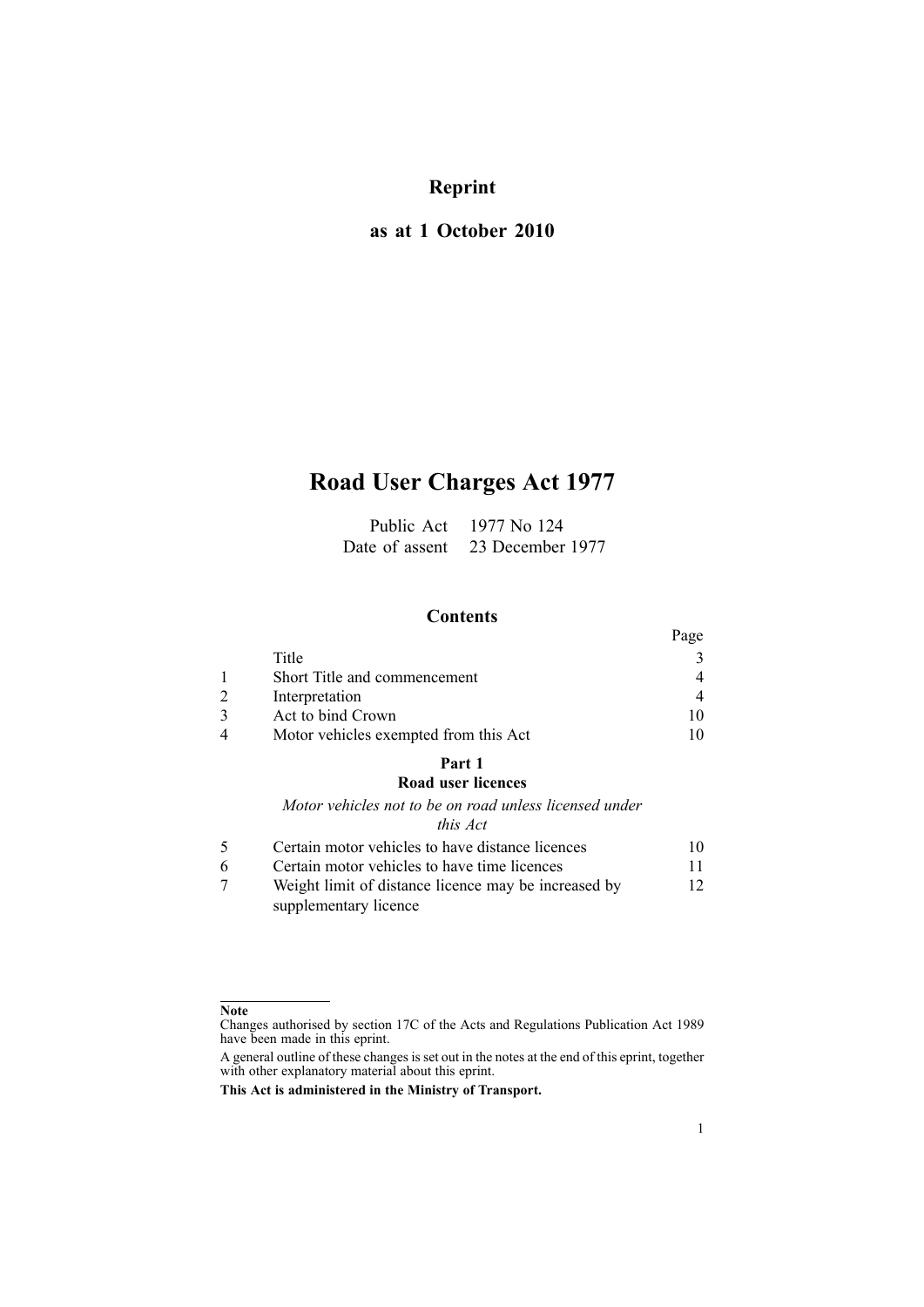| Road User Charges Act 1977 | Reprinted as at<br>1 October 2010 |
|----------------------------|-----------------------------------|
|                            |                                   |

# *Issue of [licences](#page-12-0)*

| 8               | Applications for licences                                                                                                         | 13 |
|-----------------|-----------------------------------------------------------------------------------------------------------------------------------|----|
| 9               | Road User Charges                                                                                                                 | 14 |
| 10              | Issue of licences                                                                                                                 | 14 |
| 10A             | Current licence to be delivered to purchaser on sale of<br>vehicle                                                                | 15 |
| 11              | Issue of new licence where mistake made                                                                                           | 15 |
| 12              | Issue of duplicate licence on loss, etc, of original<br>licence [Repealed]                                                        | 16 |
| 13              | Issue of new licence where distance recorder<br>replaced [Repealed]                                                               | 16 |
|                 | Refunds and surrender of licences                                                                                                 |    |
| 14              | Refund of distance licence charge where supplementary<br>licence issued                                                           | 16 |
| 15              | Refund of current distance licence charge where new<br>distance licence issued                                                    | 16 |
| 16              | Refunds and remissions for off-road travel                                                                                        | 17 |
| 16A             | Remission of debt where off-road travel [Repealed]                                                                                | 18 |
| 17              | Surrender of road user licences                                                                                                   | 18 |
| 17A             | Verification of application for refund or remission                                                                               | 20 |
| 18              | Further provisions relating to refunds                                                                                            | 21 |
|                 | Inquiry and assessment by District Court Judge                                                                                    |    |
| 18A             | District Court Judge may hold inquiry on application of<br>chief executive                                                        | 22 |
| 18 <sub>B</sub> | Provisions relating to inquiries                                                                                                  | 23 |
| 18C             | District Court Judge may make assessment                                                                                          | 25 |
| 18D             | District Court Judge may make assessment by consent                                                                               | 26 |
|                 | General provisions                                                                                                                |    |
| 19              | Display of licences                                                                                                               | 27 |
| 20              | Power to alter rates of road user charges by Order in<br>Council                                                                  | 28 |
| 21              | Distance and supplementary licences for certain motor<br>vehicles become invalid 1 month after road user charge<br>rate increased | 30 |
| 21A             | Additional charges for default in payment of amounts due                                                                          | 30 |
| 22              | Road user charges to be paid into national land transport<br>fund                                                                 | 31 |
| 22AA            | Other amounts received under this Act                                                                                             | 31 |
| 22A             | Restrictions on fitting and repair of hubodometers                                                                                | 32 |
| 22B             | Restrictions on sale of hubodometers                                                                                              | 33 |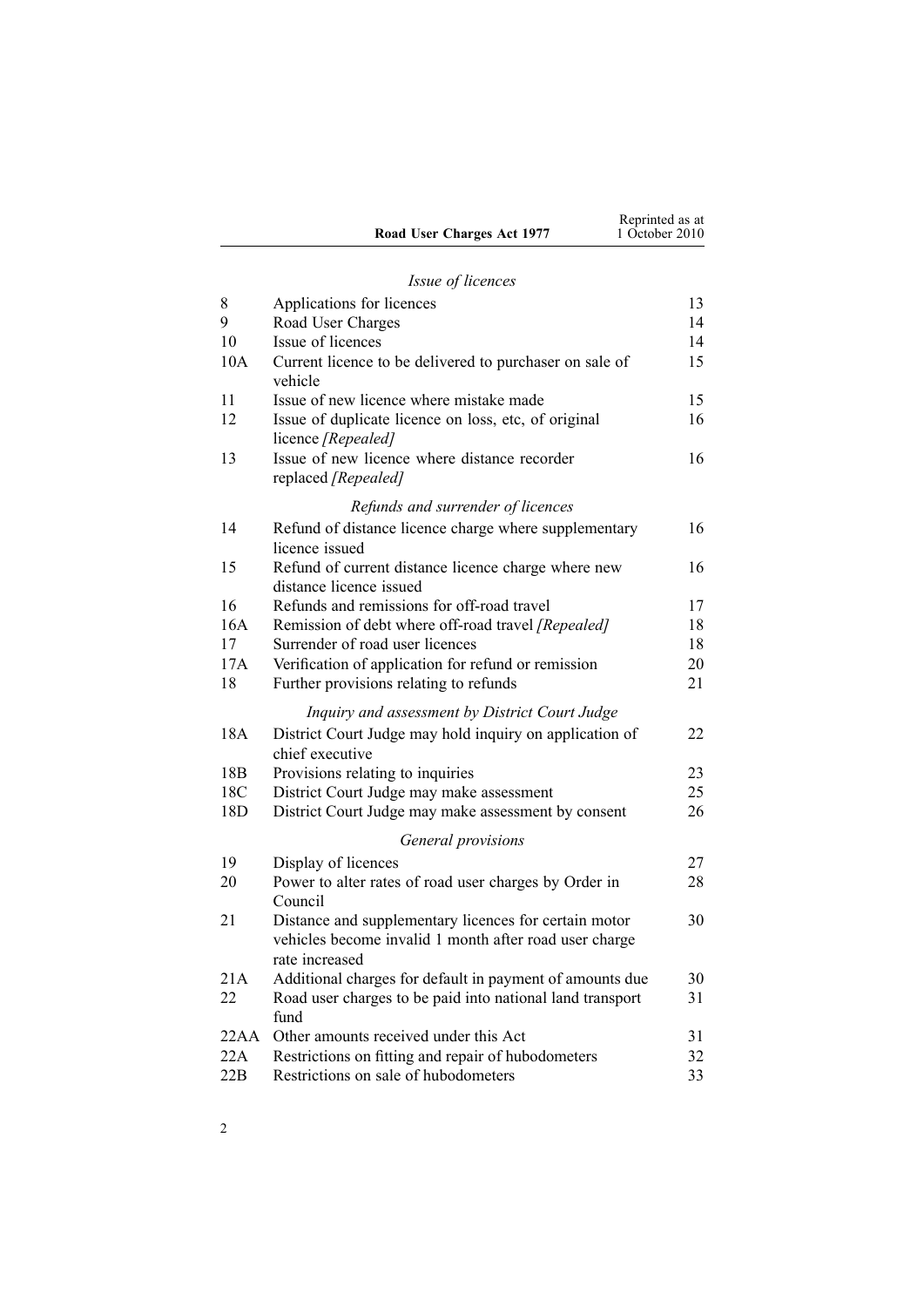<span id="page-2-0"></span>

| Reprinted as at<br>1 October 2010 |          | Road User Charges Act 1977 |          |
|-----------------------------------|----------|----------------------------|----------|
| 23<br>23A                         | Offences | Evidence in proceedings    | 33<br>40 |

| 23B | Admissibility of certain statements                    | 40 |
|-----|--------------------------------------------------------|----|
| 23C | Power to inspect records                               | 41 |
| 23D | Delegation of chief executive's functions or powers to | 42 |
|     | persons outside Ministry                               |    |
| 24  | Regulations and Orders in Council                      | 43 |

#### **[Part](#page-44-0) 2**

#### **[Amendments](#page-44-0) to other Acts**

# *[Amendments](#page-44-0) to Transport Act 1962*

| 25 | Powers of constables and traffic officers                                                                  | 45 |
|----|------------------------------------------------------------------------------------------------------------|----|
| 26 | Repeal of provisions relating to heavy-traffic licences                                                    | 45 |
| 27 | Refund of motor spirits duty [Repealed]                                                                    | 45 |
| 28 | Amount of motor spirits duty credited to Consolidated<br>Revenue Account, and refunds of such duty, may be | 45 |
|    | altered by Order in Council [Repealed]                                                                     |    |
| 29 | Repeal of provisions relating to mileage tax [Repealed]                                                    | 45 |
| 30 | Evidence of testing and accuracy of weighing                                                               | 46 |
|    | devices [Repealed]                                                                                         |    |
| 31 | Consequential repeals                                                                                      | 46 |
|    | Amendments to National Roads Act 1953                                                                      |    |
| 32 | Board to submit budget to Minister each year [Repealed]                                                    | 46 |
| 33 | Amount payable to local authorities for collection of                                                      | 46 |
|    | heavy-traffic fees [Repealed]                                                                              |    |
| 34 | National Roads Fund [Repealed]                                                                             | 46 |
| 35 | Allocation of estimated revenue of Fund [Repealed]                                                         | 46 |
| 36 | Board to prepare programme of road works [Repealed]                                                        | 47 |
|    | <b>Schedule 1</b>                                                                                          | 48 |
|    | Vehicle type numbers for distance and supplementary                                                        |    |
|    | licences                                                                                                   |    |
|    | <b>Schedule 2</b>                                                                                          | 50 |
|    | <b>Off-road motor vehicles</b>                                                                             |    |
|    | <b>Schedule 3</b>                                                                                          | 51 |
|    | Road user charges                                                                                          |    |

**An Act to impose <sup>a</sup> charge for the use of roads by heavy vehicles and certain other vehicles; and to abolish mileage tax and heavy-traffic licensing**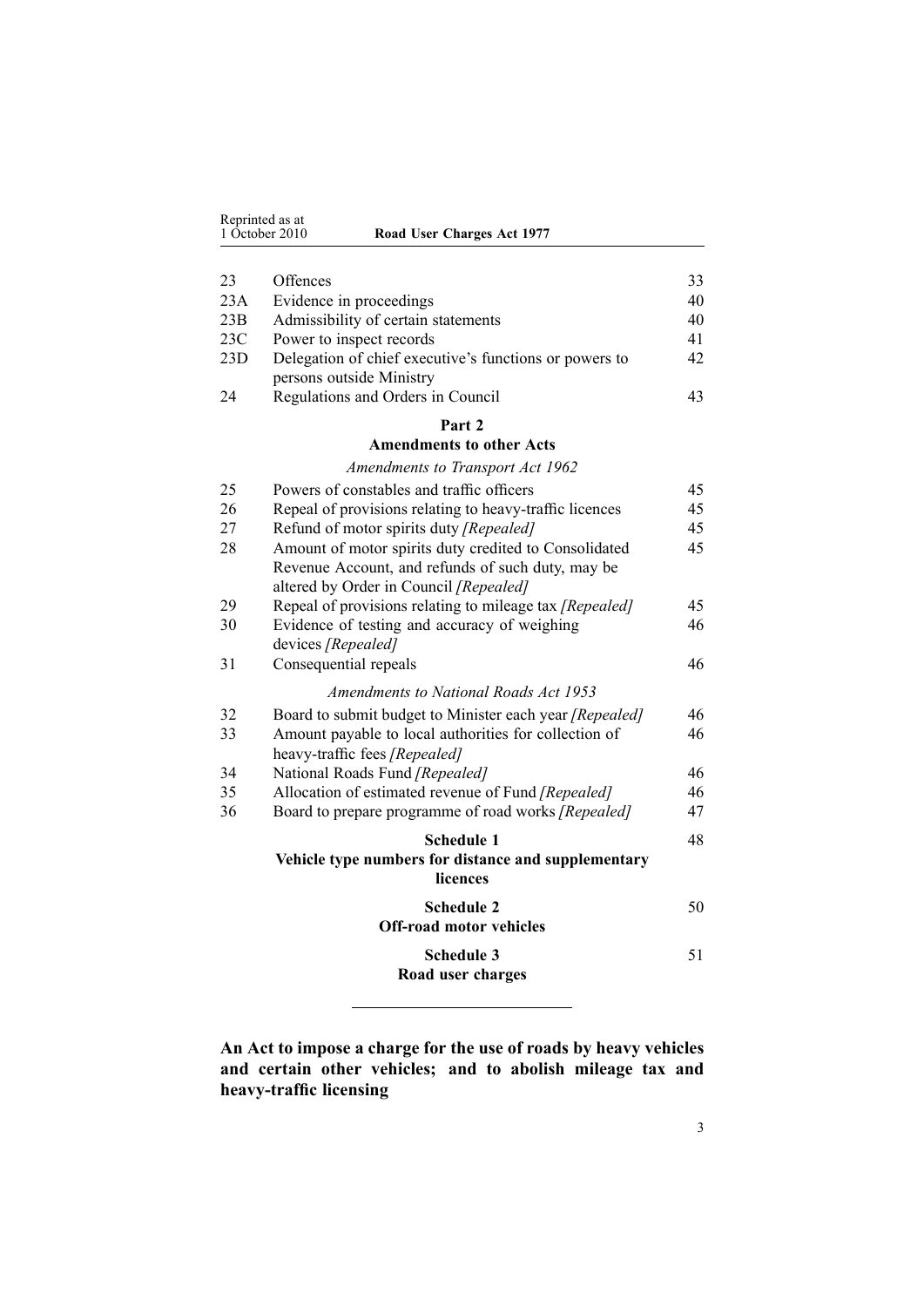<span id="page-3-0"></span>

|       |                            | Reprinted as at |
|-------|----------------------------|-----------------|
| .s. 1 | Road User Charges Act 1977 | 1 October 2010  |

#### **1 Short Title and commencement**

- (1) This Act may be cited as the Road User Charges Act 1977.
- (2) [Section](#page-44-0) 26 shall come into force on 1 March 1978.
- (3) [Sections](#page-44-0) 28 and [33](#page-45-0) shall come into force on the day on which this Act receives the Governor-General's assent.
- (4) Subject to subsections (2) and (3), this Act shall come into force on 1 April 1978.

#### **2 Interpretation**

(1) In this Act, unless the context otherwise requires,—

**biofuel** has the meaning given by [section](http://www.legislation.govt.nz/pdflink.aspx?id=DLM1660100) 1B of the Energy (Fuels, Levies, and References) Act 1989

**chief executive** means the chief executive of the Ministry of Transport; and, in relation to any particular function, duty, or power of the chief executive under this Act, includes any person for the time being authorised to exercise or perform that function, duty, or power

**distance licence** means <sup>a</sup> licence in the form prescribed for <sup>a</sup> distance licence that has been issued by an issuing officer in accordance with this Act

#### **distance recorder** means—

- (a) in the case of <sup>a</sup> motor vehicle that is required to be fitted with <sup>a</sup> hubodometer by regulations made under this Act, <sup>a</sup> hubodometer of the kind required to be fitted:
- (b) in the case of any other motor vehicle, <sup>a</sup> distance recorder that records in kilometres or miles and that is of <sup>a</sup> nature and accuracy sufficient to provide <sup>a</sup> reliable record of the distance travelled by the vehicle

**distance to which the licence relates**, in relation to <sup>a</sup> distance licence or <sup>a</sup> supplementary licence, means the distance arrived at by subtracting the minimum reading specified in the licence from the maximum reading specified in the licence

**gross laden weight**, in relation to <sup>a</sup> motor vehicle, means the greater of the following weights:

(a) any weight specified (subsequent to the latest modification thereof, if any) as the gross laden weight of the vehicle by the manufacturer thereof: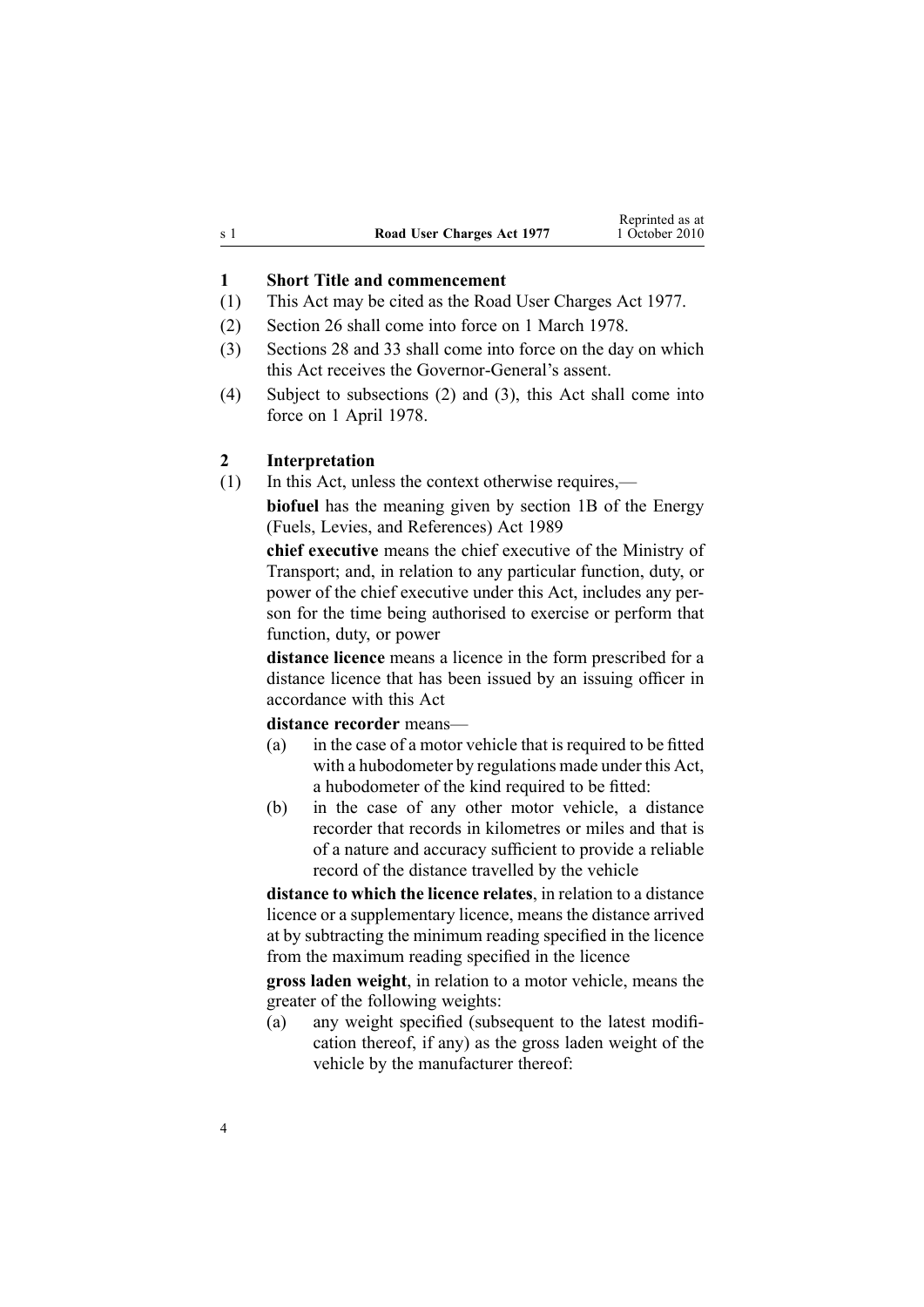(b) any weight specified as the gross laden weight of the vehicle, or of <sup>a</sup> vehicle of that kind, by the Secretary for Transport, by notice in the *Gazette* or by notice to an owner of the vehicle:

> provided that if, in respec<sup>t</sup> of <sup>a</sup> motor vehicle, no evidence of any such weight has been adduced, the term **gross laden weight** means, in relation to that vehicle, the total of the unladen weight of the vehicle and the weight of the maximum load that the vehicle may safely carry

**gross weight**, in relation to <sup>a</sup> motor vehicle, means the weight which is transmitted to the road surface through the axle or group of axles of the vehicle, and includes all weight exerted on that vehicle by any other vehicle:

provided that—

- (a) without limiting the methods by which the gross weight of <sup>a</sup> vehicle may be determined, the gross weight of <sup>a</sup> motor vehicle may be determined by adding the weight transmitted to the road surface at different parts of the vehicle:
- (b) where the gross weight of any one of <sup>a</sup> combination of vehicles is to be ascertained, nothing in this Act shall require the vehicles comprising the combination to be detached from each other and be separately weighed

**issuing officer** means any person or member of <sup>a</sup> class of persons authorised by the chief executive to act as an issuing officer for the purposes of this Act

**licence** means <sup>a</sup> distance licence, <sup>a</sup> time licence, or <sup>a</sup> supplementary licence

**light electric motor vehicle** means <sup>a</sup> motor vehicle whose motive power is wholly or partly derived from an external source of electricity and whose gross laden weight is 3.5 tonnes or less

**maximum gross weight**, in relation to <sup>a</sup> licence, means the weight specified in the licence as the maximum gross weight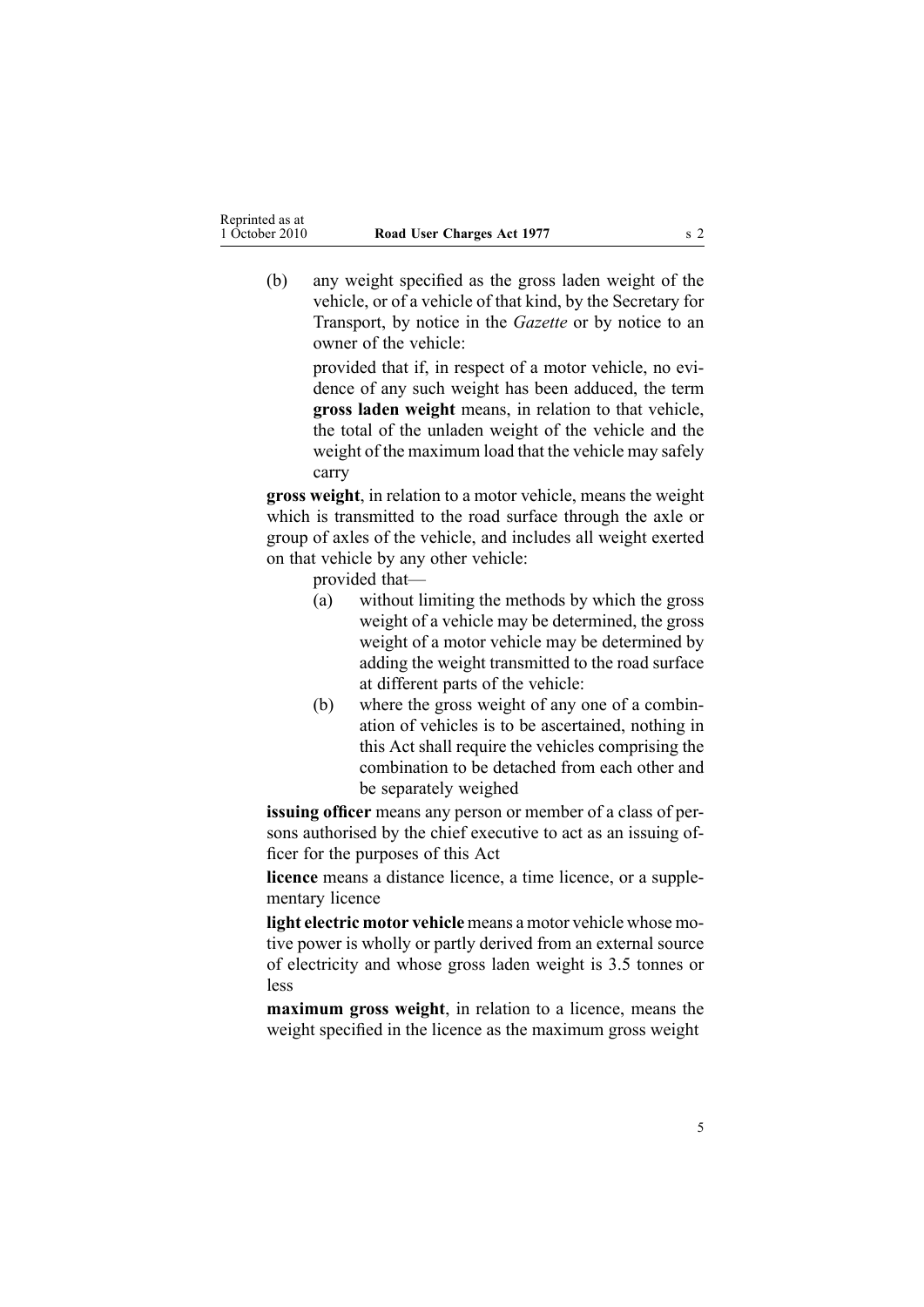**maximum reading**, in relation to <sup>a</sup> distance licence or <sup>a</sup> supplementary licence, means the figure specified in the licence as the maximum reading

**minimum reading**, in relation to <sup>a</sup> distance licence or <sup>a</sup> supplementary licence, means the figure specified in the licence as the minimum reading

**motor vehicle** means <sup>a</sup> vehicle drawn or propelled by mechanical power, and includes <sup>a</sup> trailer; but does not include—

- (a) <sup>a</sup> vehicle that the Director has declared is not <sup>a</sup> motor vehicle under [section](http://www.legislation.govt.nz/pdflink.aspx?id=DLM435415) 168A of the Land Transport Act 1998; or
- (b) <sup>a</sup> mobility device as defined in [section](http://www.legislation.govt.nz/pdflink.aspx?id=DLM433619) 2(1) of the Land Transport Act 1998

**motor spirits duty** has the same meaning as in section [187\(1\)](http://www.legislation.govt.nz/pdflink.aspx?id=DLM344812) of the Transport Act 1962 (as substituted by section 2 of the Transport Amendment Act 1975)

**off-road motor vehicle** means <sup>a</sup> motor vehicle of <sup>a</sup> class specified in [Schedule](#page-49-0) 2

**to operate** means to use or drive or ride on any road, or cause or permit to be driven or ridden on any road, or to permit to be on any road, whether the person operating is presen<sup>t</sup> in person or not

**owner**, in relation to <sup>a</sup> motor vehicle, has the same meaning as in [section](http://www.legislation.govt.nz/pdflink.aspx?id=DLM433619) 2(1) of the Land Transport Act 1998

**petrol** means—

- (a) any motor spirits on which motor spirits duty is imposed, including motor spirits that are blended with <sup>a</sup> biofuel; and
- (b) compressed natural gas and liquefied petroleum gas on which sales tax is imposed;—

but does not include diesel or electricity

**prescribed** means prescribed by regulations made under this Act

**quarter** means <sup>a</sup> period of 3 months ending with the last day of March, June, September, or December in any year

**reading**, in relation to <sup>a</sup> distance recorder, means the amount of distance recorded on the distance recorder at any particular time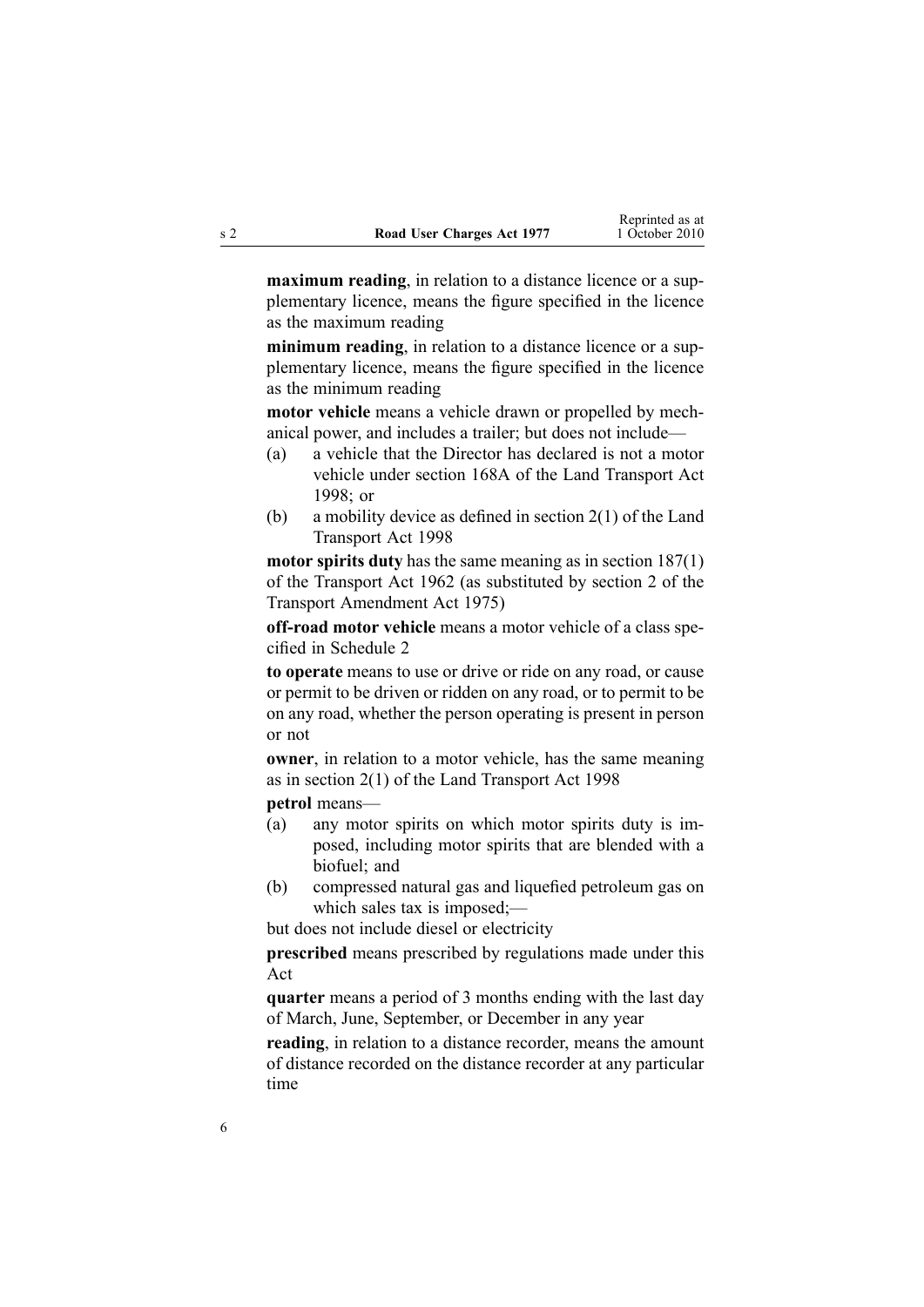**Registrar** means the chief executive, and includes, where appropriate,—

- (a) any person to whom the chief executive has delegated any of the powers, duties, or functions of the Registrar under this Act:
- (b) any person for the time being authorised by the chief executive to exercise or perform any of the powers, duties, or functions of the Registrar under this Act

**registration plate** means a registration plate issued under the [Transport](http://www.legislation.govt.nz/pdflink.aspx?id=DLM341189) Act 1962 or the [Transport](http://www.legislation.govt.nz/pdflink.aspx?id=DLM90414) (Vehicle and Driver [Registration](http://www.legislation.govt.nz/pdflink.aspx?id=DLM90414) and Licensing) Act 1986; and includes <sup>a</sup> trade plate and <sup>a</sup> personalised registration plate

**road** includes <sup>a</sup> highway (whether or not it has been declared to be <sup>a</sup> State highway) and <sup>a</sup> street

**supplementary licence** means <sup>a</sup> licence in the form prescribed for <sup>a</sup> supplementary licence that has been issued by an issuing officer in accordance with this Act

**time licence** means <sup>a</sup> licence in the form prescribed for <sup>a</sup> time licence that has been issued by an issuing officer in accordance with this Act

**trailer**—

- (a) means <sup>a</sup> vehicle without motive power that is capable of being drawn or propelled by <sup>a</sup> motor vehicle from which it is readily detachable; but
- (b) does not include—
	- (i) <sup>a</sup> sidecar attached to <sup>a</sup> motor cycle; or
	- (ii) <sup>a</sup> vehicle normally propelled by mechanical power while it is being temporarily towed without the use of its own power

**unladen weight**, in relation to <sup>a</sup> vehicle, means the weight of the vehicle together with the fuel in its fuel system (if any) and the equipment and accessories on the vehicle that are necessary for its operation for the purpose for which it was designed

**to use**, in relation to <sup>a</sup> motor vehicle, includes to drive, draw, or propel by means of another vehicle

**vehicle** has the same meaning as in [section](http://www.legislation.govt.nz/pdflink.aspx?id=DLM433619) 2(1) of the Land Transport Act 1998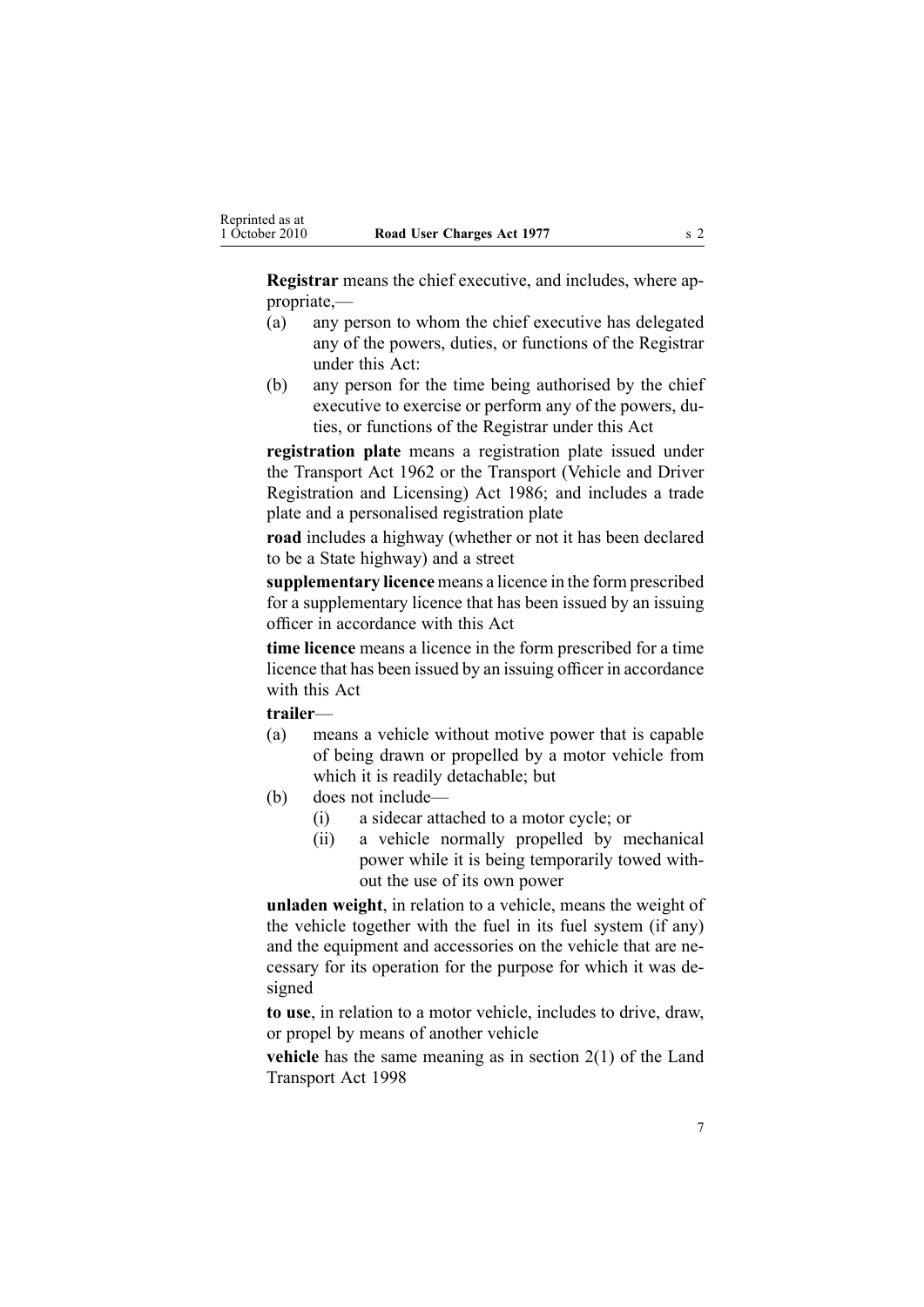**vehicle type number**, in relation to <sup>a</sup> motor vehicle, meansthe number prescribed, in [Schedule](#page-49-0) 2 (in the case of an off-road motor vehicle) or [Schedule](#page-47-0) 1 (in the case of any other motor vehicle), as the vehicle type number for the class of motor vehicle to which the motor vehicle belongs

**weight**, in relation to an axle, <sup>a</sup> group of axles, or <sup>a</sup> motor vehicle, means the weight, or (as the case may be), the sum of the weights, recorded on <sup>a</sup> weighing device of <sup>a</sup> type approved by the Minister of Police for the purposes of the definition of the term **weight** in the Land [Transport](http://www.legislation.govt.nz/pdflink.aspx?id=DLM433612) Act 1998, and used in <sup>a</sup> manner prescribed by the Minister of Police by notice in the Gazette for the purposes of that term under that Act

**year** means <sup>a</sup> period of 12 months ending with the last day of June.

- (2) For the purposes of this Act, every trailer (whether attached to another motor vehicle or not) shall be deemed to be <sup>a</sup> separate motor vehicle.
- (3) *[Repealed]*
- (4) For the purposes of this Act, at any particular time—
	- (a) <sup>a</sup> distance licence or supplementary licence is current only if the reading at that time on the distance recorder fitted to the motor vehicle to which the licence relates is more than the minimum reading, and not more than the maximum reading, specified in the licence:
	- (b) <sup>a</sup> time licence is current only if the licence specifies the quarter or year, as the case may be, that is the current quarter or year at that time.

Section 2(1) **biofuel**: inserted, on 1 October 2008, by [section](http://www.legislation.govt.nz/pdflink.aspx?id=DLM1382846) 17 of the Energy (Fuels, Levies, and References) Amendment Act 2008 (2008 No 60).

Section 2(1) **chief executive**: inserted, on 1 April 1988, by section 2(1) of the Road User Charges Amendment Act 1988 (1988 No 46).

Section 2(1) **Commissioner**: repealed, on 1 April 1988, by section 2(1) of the Road User Charges Amendment Act 1988 (1988 No 46).

Section 2(1) **distance licence**: amended, on 1 April 1993, by section 2(1) of the Road User Charges Amendment Act 1992 (1992 No 114).

Section 2(1) **distance to which the licence relates**: substituted, on 1 April 1993, by section 2(2) of the Road User Charges Amendment Act 1992 (1992 No 114).

Section 2(1) **gross laden weight**: amended, on 1 April 1982, by [section](http://www.legislation.govt.nz/pdflink.aspx?id=DLM44887) 2(2) of the Road User Charges Amendment Act 1981 (1981 No 29).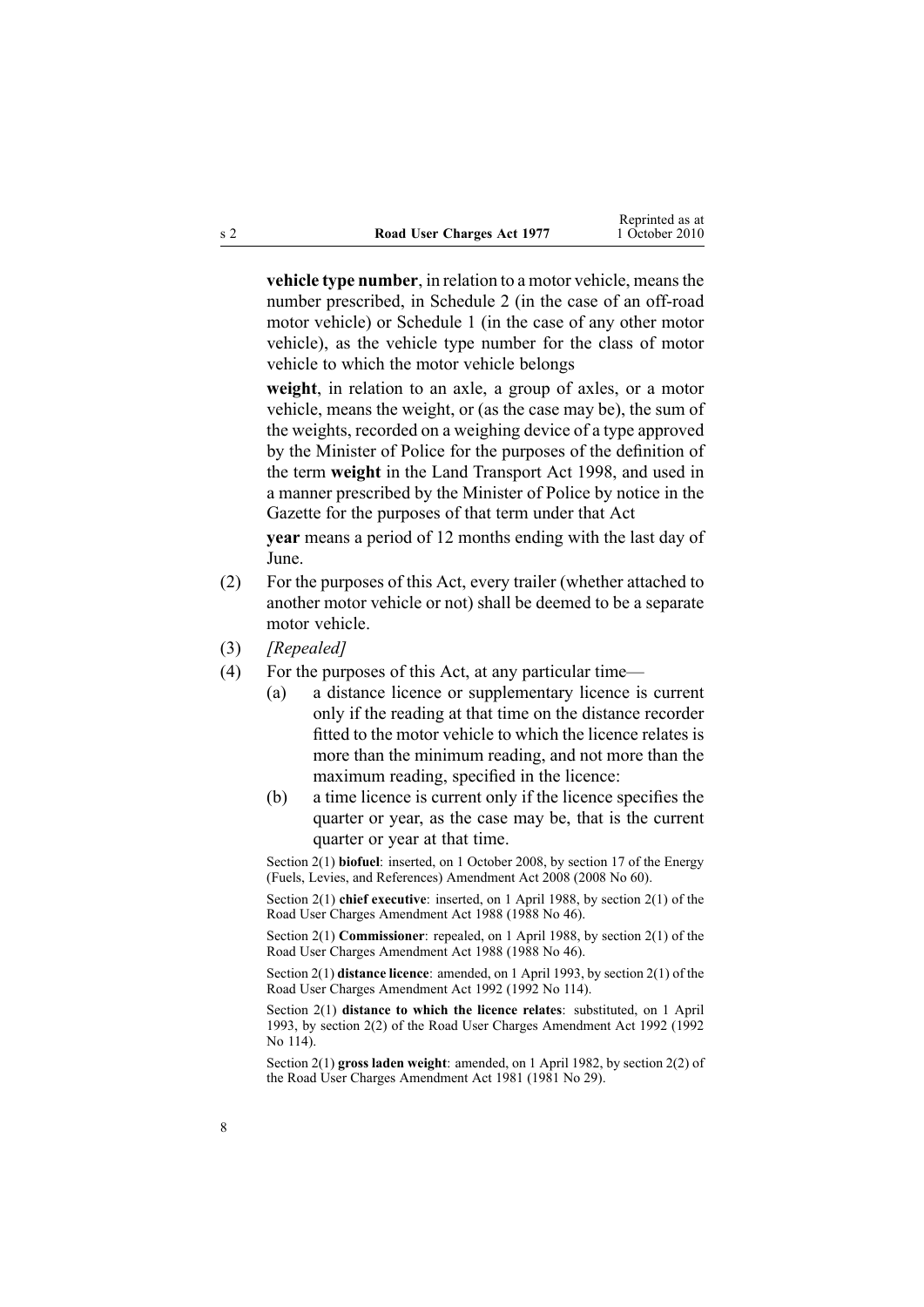Section 2(1) **gross weight**: substituted, on 28 October 1986, by section 2(1) of the Road User Charges Amendment Act 1986 (1986 No 77).

Section 2(1) **issuing officer**: substituted, on 1 April 1988, by section 2(2) of the Road User Charges Amendment Act 1988 (1988 No 46).

Section 2(1) **licence category**: repealed, on 21 October 1982, by [section](http://www.legislation.govt.nz/pdflink.aspx?id=DLM59703) 3(5) of the Road User Charges Amendment Act 1982 (1982 No 29).

Section 2(1) **light electric motor vehicle**: inserted, on 11 August 2009, by [section](http://www.legislation.govt.nz/pdflink.aspx?id=DLM2172209) 4 of the Road User Charges Amendment Act 2009 (2009 No 27).

Section 2(1) **motor vehicle**: amended, on 22 June 2005, by [section](http://www.legislation.govt.nz/pdflink.aspx?id=DLM353501) 95(5) of the Land Transport Amendment Act 2005 (2005 No 77).

Section 2(1) **motor vehicle** paragraph (a): inserted, on 22 June 2005, by [section](http://www.legislation.govt.nz/pdflink.aspx?id=DLM353501) [95\(5\)](http://www.legislation.govt.nz/pdflink.aspx?id=DLM353501) of the Land Transport Amendment Act 2005 (2005 No 77).

Section 2(1) **motor vehicle** paragraph (b): inserted, on 22 June 2005, by [section](http://www.legislation.govt.nz/pdflink.aspx?id=DLM353501) [95\(5\)](http://www.legislation.govt.nz/pdflink.aspx?id=DLM353501) of the Land Transport Amendment Act 2005 (2005 No 77).

Section 2(1) **owner**: amended, on 1 March 1999, by section [215\(1\)](http://www.legislation.govt.nz/pdflink.aspx?id=DLM435656) of the Land Transport Act 1998 (1998 No 110).

Section 2(1) **petrol**: substituted, on 1 October 1982, by section 4(1) of the Transport Amendment Act (No 2) 1982 (1982 No 10).

Section 2(1) **petrol** paragraph (a): amended, on 1 October 2008, by [section](http://www.legislation.govt.nz/pdflink.aspx?id=DLM1382846) 17 of the Energy (Fuels, Levies, and References) Amendment Act 2008 (2008 No 60).

Section 2(1) **Registrar**: substituted, on 30 April 1997, by [section](http://www.legislation.govt.nz/pdflink.aspx?id=DLM407964) 2(1) of the Road User Charges Amendment Act 1997 (1997 No 7).

Section 2(1) **registration plate**: substituted, on 30 April 1986, by [section](http://www.legislation.govt.nz/pdflink.aspx?id=DLM92149) [56\(1\)](http://www.legislation.govt.nz/pdflink.aspx?id=DLM92149) of the Transport (Vehicle and Driver Registration and Licensing) Act 1986 (1986 No 6).

Section 2(1) **supplementary licence**: amended, on 1 April 1993, by section 2(1) of the Road User Charges Amendment Act 1992 (1992 No 114).

Section 2(1) **time licence**: amended, on 1 April 1993, by section 2(1) of the Road User Charges Amendment Act 1992 (1992 No 114).

Section 2(1) **trailer**: substituted, on 1 March 1999, by section [215\(1\)](http://www.legislation.govt.nz/pdflink.aspx?id=DLM435656) of the Land Transport Act 1998 (1998 No 110).

Section 2(1) **unladen weight**: substituted, on 1 March 1999, by section [215\(1\)](http://www.legislation.govt.nz/pdflink.aspx?id=DLM435656) of the Land Transport Act 1998 (1998 No 110).

Section 2(1) **vehicle**: amended, on 1 March 1999, by section [215\(1\)](http://www.legislation.govt.nz/pdflink.aspx?id=DLM435656) of the Land Transport Act 1998 (1998 No 110).

Section 2(1) **weight**: substituted, on 28 October 1986, by section 2(2) of the Road User Charges Amendment Act 1986 (1986 No 77).

Section 2(1) **weight**: amended, on 1 March 1999, by section [215\(1\)](http://www.legislation.govt.nz/pdflink.aspx?id=DLM435656) of the Land Transport Act 1998 (1998 No 110).

Section 2(1) **weight**: amended, on 30 April 1997, by [section](http://www.legislation.govt.nz/pdflink.aspx?id=DLM407964) 2(2) of the Road User Charges Amendment Act 1997 (1997 No 7).

Section 2(1) **year**: amended, on 1 October 1989, by section 2 of the Road User Charges Amendment Act 1989 (1989 No 79).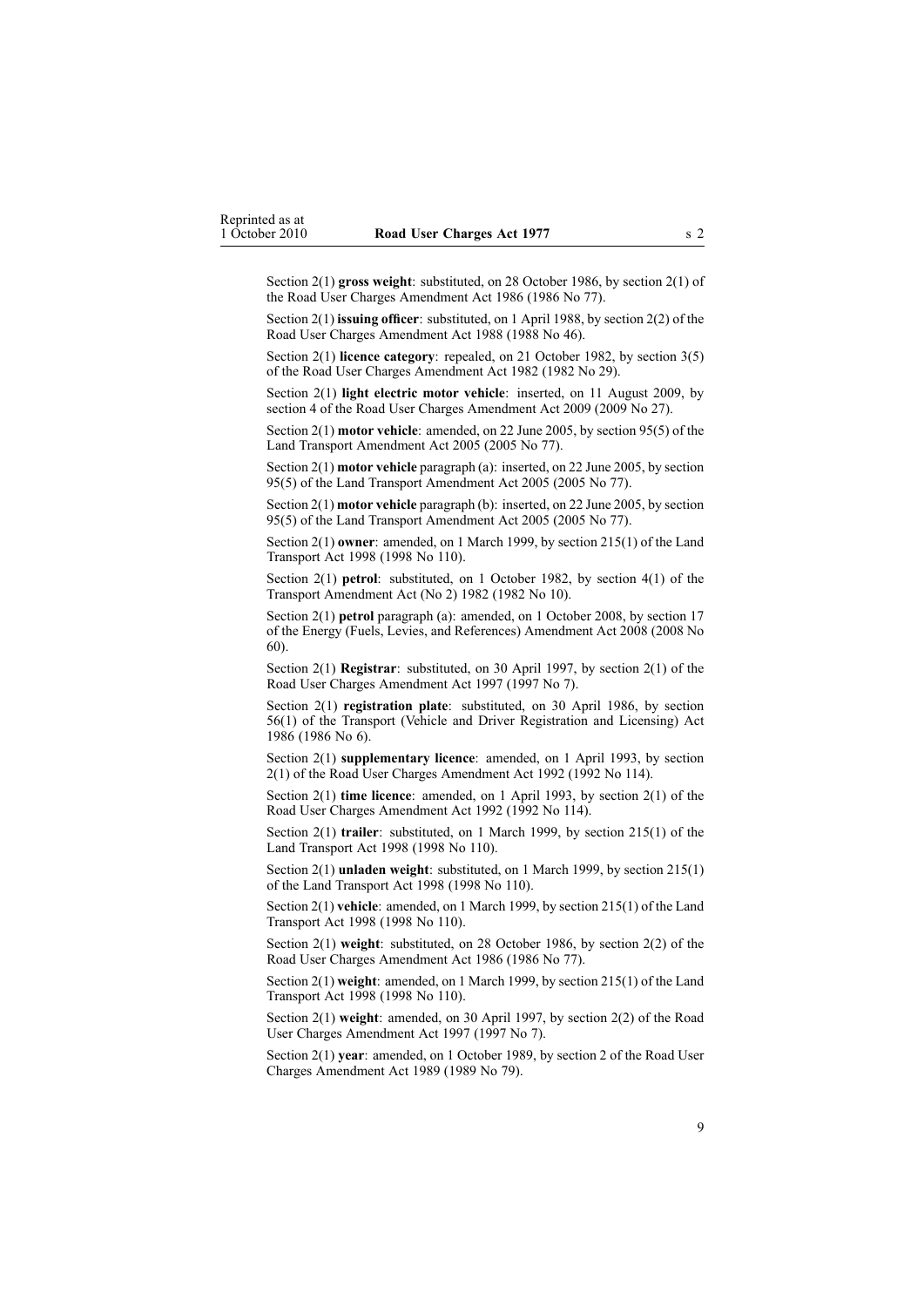<span id="page-9-0"></span>Section 2(3): repealed, on 1 October 1989, by section 3(1) of the Road User Charges Amendment Act 1989 (1989 No 79).

## **3 Act to bind Crown**

This Act shall bind the Crown.

### **4 Motor vehicles exempted from this Act**

Notwithstanding any other provision of this Act, nothing in Part 1 shall apply to—

- (a) any motor vehicle whose motive power is always wholly derived from petrol and whose gross laden weight is 3.5 tonnes or less; or
- (b) any trailer whose gross laden weight is 3.5 tonnes or less; or
- (c) any motor vehicle that is exempted from Part 1 by regulations made under this Act.

Section 4(a): amended, on 23 November 1979, by [section](http://www.legislation.govt.nz/pdflink.aspx?id=DLM34691) 4(1) of the Road User Charges Amendment Act 1979 (1979 No 65).

# **Part 1 Road user licences**

# *Motor vehicles not to be on road unless licensed under this Act*

### **5 Certain motor vehicles to have distance licences**

- (1) Subject to [section](#page-11-0) 7, no person shall operate <sup>a</sup> motor vehicle (other than an off-road motor vehicle, as defined in [section](#page-3-0) 2) on <sup>a</sup> road unless—
	- (a) there is carried on the motor vehicle in accordance with this Act <sup>a</sup> distance licence specifying—
		- (i) the number or distinguishing mark shown on the registration plate or plates of the motor vehicle; and
		- (ii) the serial number (if any) of the distance recorder fitted to the motor vehicle; and
		- (iii) the vehicle type number of the motor vehicle; and
		- (iv) such other information as is required to be specified therein by this Act; and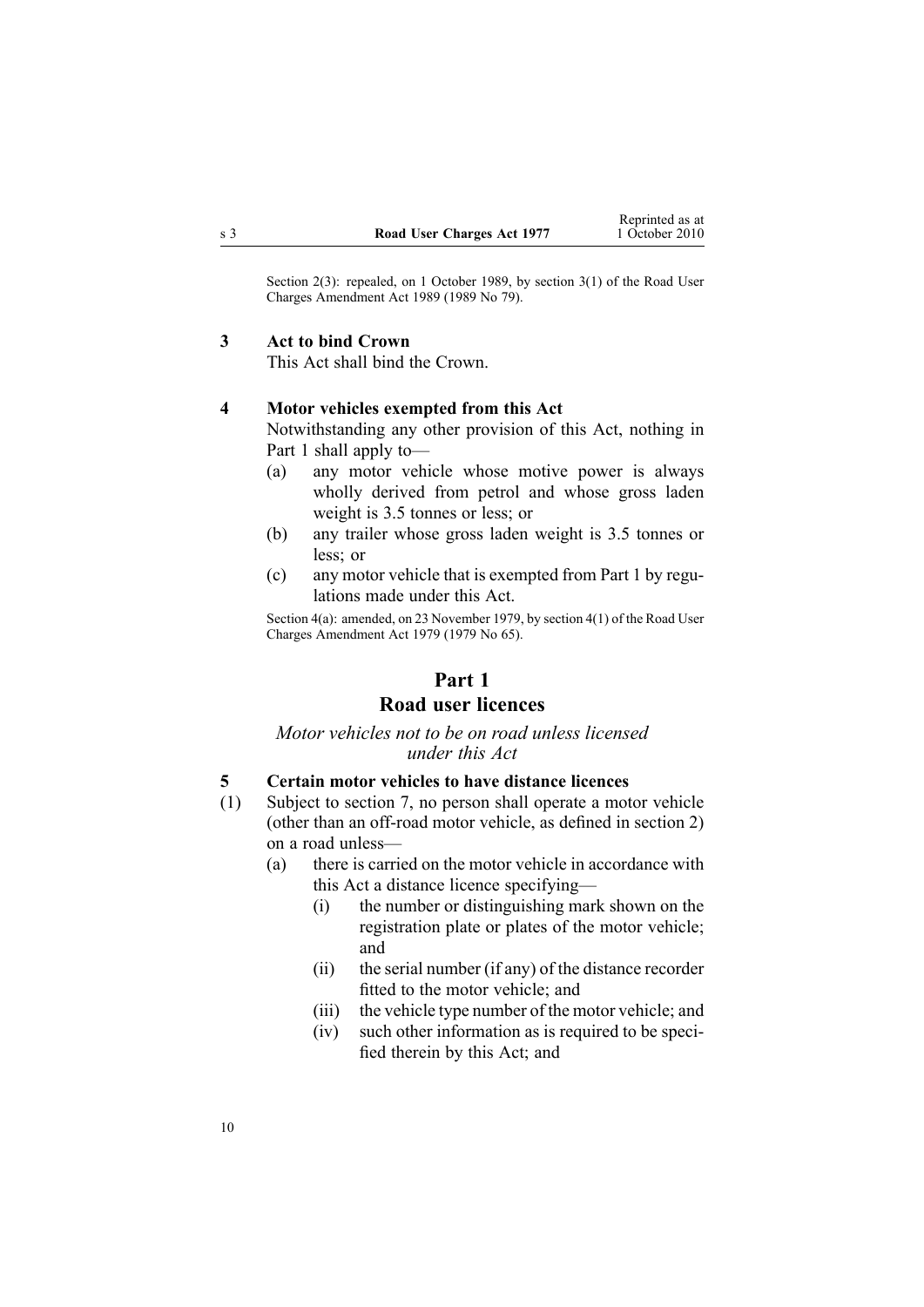- <span id="page-10-0"></span>(b) the gross weight of the motor vehicle is not more than the maximum gross weight specified in that licence; and
- (c) the motor vehicle has attached to it <sup>a</sup> distance recorder which—
	- (i) is fitted in accordance with the provisions of any regulations made under this Act; and
	- (ii) is of <sup>a</sup> kind defined in any regulations made under this Act; and
	- (iii) is recording accurately the distance travelled by the vehicle; and
- (d) the reading of the distance recorder is more than the minimum reading, and not more than the maximum reading, specified in that licence.
- (2) In this section, **road** includes the following:
	- (a) <sup>a</sup> street:
	- (b) any place to which the public have access, whether as of right or not:
	- (c) all bridges, culverts, ferries, and fords forming par<sup>t</sup> of any road, street, or such place.

Section 5(1)(a): amended, on 1 October 1989, by section 4 of the Road User Charges Amendment Act 1989 (1989 No 79).

Section 5(1)(c): substituted, on 28 October 1986, by section 3 of the Road User Charges Amendment Act 1986 (1986 No 77).

Section 5(2): added, on 1 April 1993, by section 3(1) of the Road User Charges Amendment Act 1992 (1992 No 114).

# **6 Certain motor vehicles to have time licences**

No person shall operate an off-road motor vehicle (as defined in [section](#page-3-0) 2) on <sup>a</sup> road unless—

- (a) there is carried on the motor vehicle in accordance with this Act <sup>a</sup> current time licence specifying—
	- (i) the number or distinguishing mark shown on the registration plate or plates of the motor vehicle; and
	- (ii) the vehicle type number of the motor vehicle; and
	- (iii) such other information as is required to be specified therein by this Act; and
- (b) the gross weight of the motor vehicle is not more than the maximum gross weight specified in that licence.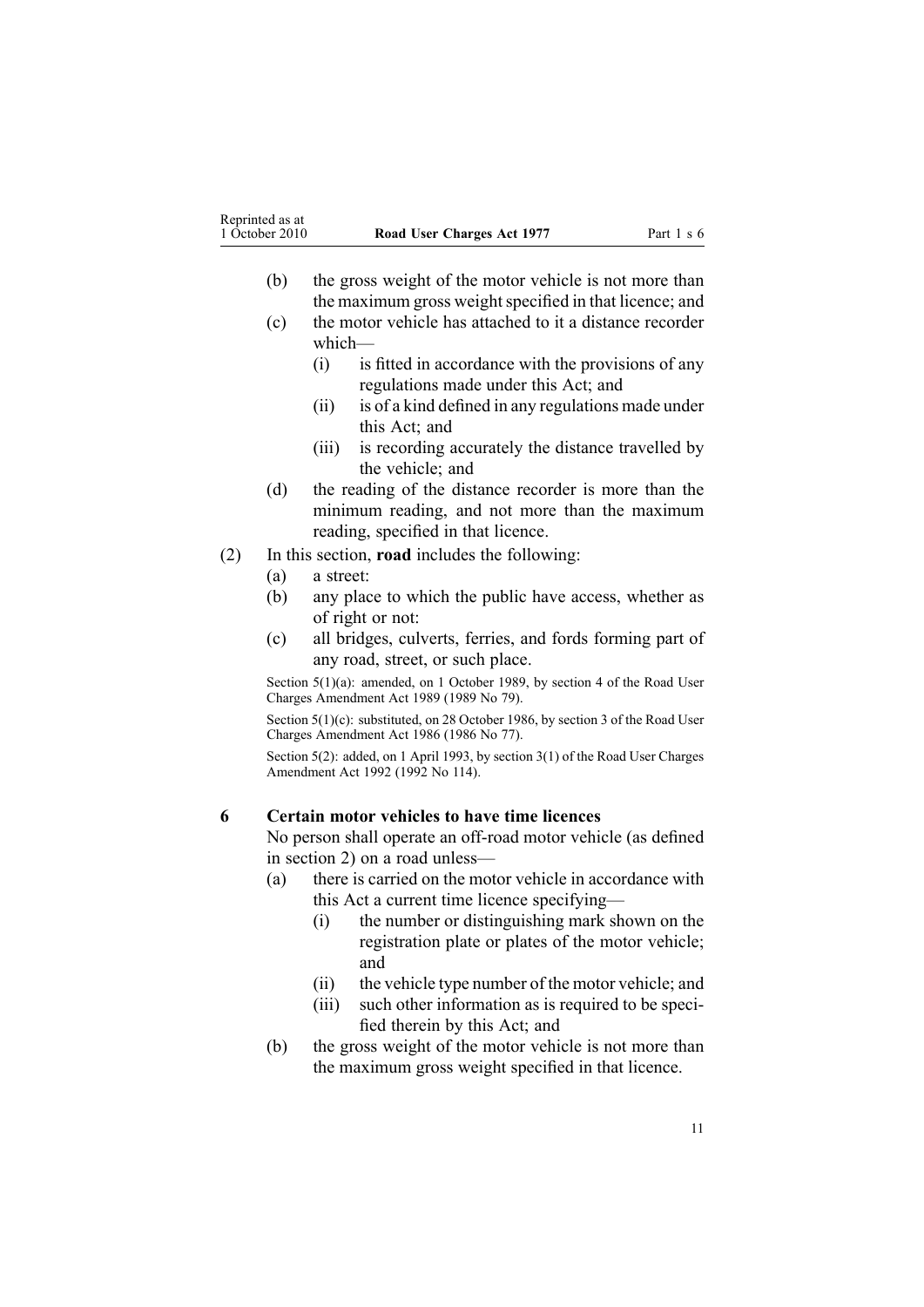<span id="page-11-0"></span>Section 6(a): amended, on 1 October 1989, by section 4 of the Road User Charges Amendment Act 1989 (1989 No 79).

# **7 Weight limit of distance licence may be increased by supplementary licence**

- (1) Where—
	- (a) <sup>a</sup> current distance licence and <sup>a</sup> supplementary licence are carried on <sup>a</sup> motor vehicle in accordance with this Act and both licences specify—
		- (i) the number or distinguishing mark shown on the registration plate or plates of the motor vehicle; and
		- (ii) the serial number (if any) of the distance recorder fitted to the motor vehicle; and
		- (iii) the vehicle type number of the motor vehicle; and
		- (iv) such other information as is required to be specified therein by this Act; and
	- (b) the maximum gross weight specified in the supplementary licence is greater than the maximum gross weight specified in the distance licence—

the maximum gross weight specified in the distance licence shall be deemed to be increased to the maximum gross weight specified in the supplementary licence during the time that— (c) *[Repealed]*

- 
- (d) the reading of the distance recorder fitted to the motor vehicle is not less than the minimum reading, and not more than the maximum reading, specified in the supplementary licence.
- (2) *[Repealed]*

Section 7(1)(a): amended, on 1 October 1989, by section 4 of the Road User Charges Amendment Act 1989 (1989 No 79).

Section  $7(1)(c)$ : repealed, on 1 April 1993, by section  $4(1)(a)$  of the Road User Charges Amendment Act 1992 (1992 No 114).

Section 7(1)(d): amended, on 1 April 1993, by section 4(1)(b) of the Road User Charges Amendment Act 1992 (1992 No 114).

Section 7(2): repealed, on 1 April 1993, by section 4(2) of the Road User Charges Amendment Act 1992 (1992 No 114).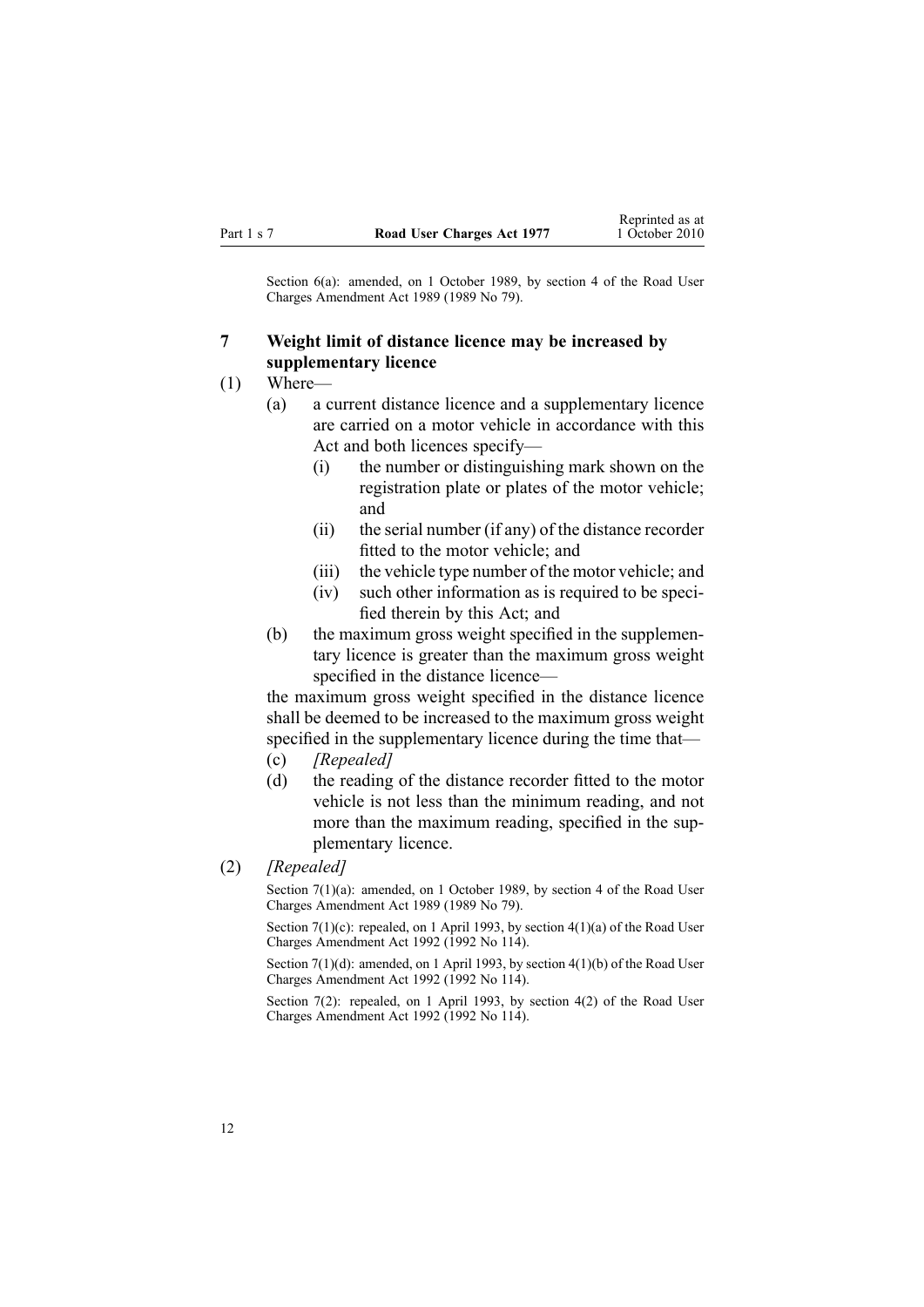### *Issue of licences*

#### <span id="page-12-0"></span>**8 Applications for licences**

- (1) Every application for <sup>a</sup> licence for <sup>a</sup> motor vehicle shall—
	- (a) be in <sup>a</sup> form provided for the purpose by the chief executive; and
	- (b) contain such information as is prescribed by regulations made under [section](#page-42-0) 24.
- (2) Without limiting subsection (1)(b), any such regulations may—
	- (a) specify the persons who are entitled to make applications and hold licences:
	- (b) require an applicant to furnish the chief executive with <sup>a</sup> completed bank authority, on <sup>a</sup> form provided by the chief executive or by <sup>a</sup> bank, directing <sup>a</sup> specified bank to effect an automatic transfer of funds to the Crown Bank Account, where an applicant wishes to make payments under this Act in that manner:
	- (c) prescribed the manner of calculating the distance to which the licence relates, in the case of <sup>a</sup> distance licence.
- (3) In every application under this section for <sup>a</sup> distance licence for <sup>a</sup> motor vehicle, the minimum reading to be specified in the licence shall not be greater than the maximum reading specified in the last properly issued licence for that vehicle. Where an application for <sup>a</sup> distance licence is made in contravention of thissubsection, the amount arrived at by multiplying the distance in kilometres by which the minimum reading was overstated by the road user charge per kilometre for that licence shall, until paid in full to, or remitted by, the chief executive, constitute <sup>a</sup> debt to the Crown by the applicant for the licence, and may be recovered accordingly in any Court of competent jurisdiction.

Section 8: substituted, on 1 April 1993, by section 5(1) of the Road User Charges Amendment Act 1992 (1992 No 114).

Section 8(3): added, on 20 August 1993, by section 35(1) of the Land Transport Act 1993 (1993 No 88).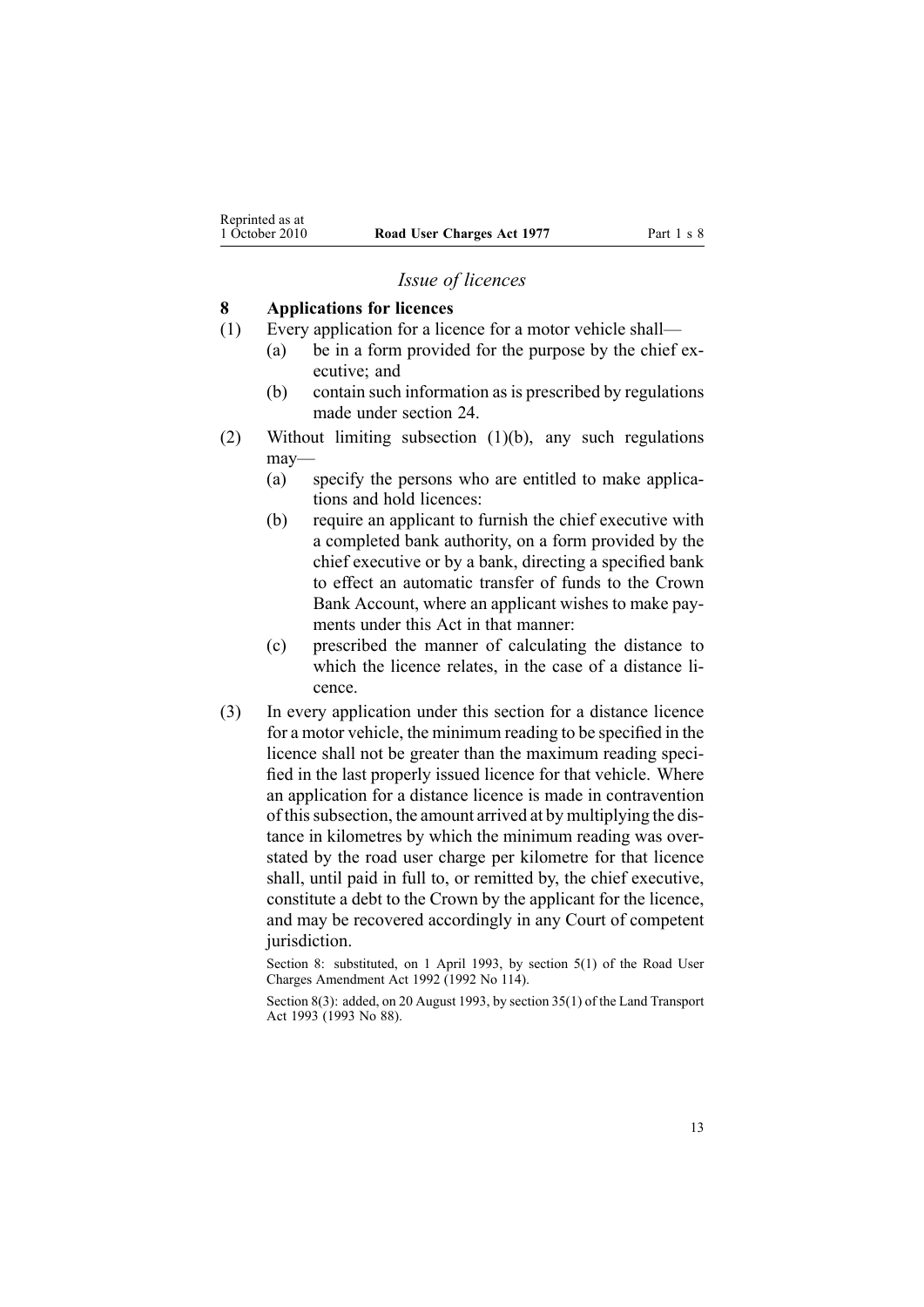# <span id="page-13-0"></span>**9 Road User Charges**

- (1) Subject to subsection (3) and to any regulations made under this Act, every application under [section](#page-12-0) 8 for <sup>a</sup> licence shall be accompanied by the appropriate road user charge for that licence calculated in accordance with [Schedule](#page-50-0) 3 together with the prescribed administration fee.
- (2) Subject to subsection (3), where <sup>a</sup> licence is issued under this Act, the amount of the appropriate road user charge for the licence and the prescribed administration fee shall, until paid in full to the Registrar or the chief executive, constitute <sup>a</sup> debt due to the Crown by the applicant for the licence, and may be recovered accordingly in any Court of competent jurisdiction.
- (3) Where the chief executive is of the opinion, after considering the road wear that is likely to be caused by the vehicle to which the licence relates, that <sup>a</sup> road user charge calculated in accordance with [Schedule](#page-50-0) 3 is excessive in respec<sup>t</sup> of any particular licence, he may, in his absolute discretion, remit par<sup>t</sup> of the charge; and if the full charge has been paid may cause the par<sup>t</sup> remitted to be refunded to the applicant for the licence.

Section 9(2): amended, on 1 April 1988, by section 3 of the Road User Charges Amendment Act 1988 (1988 No 46).

Section 9(3): amended, on 1 April 1988, by section 3 of the Road User Charges Amendment Act 1988 (1988 No 46).

# **10 Issue of licences**

- (1) Every licence shall be in the prescribed form and colour and contain the prescribed information.
- (2) No licence shall relate to more than one vehicle.
- (3) Licences may be issued—
	- (a) by the chief executive in such manner as he orshe thinks fit:
	- (b) by such persons (whether or not employed in the Ministry of Transport) and in such manner as the chief executive may authorise in that behalf.
- (4) Without limiting subsection (3), the chief executive may authorise any employee or agen<sup>t</sup> of any such authorised person to issue licences.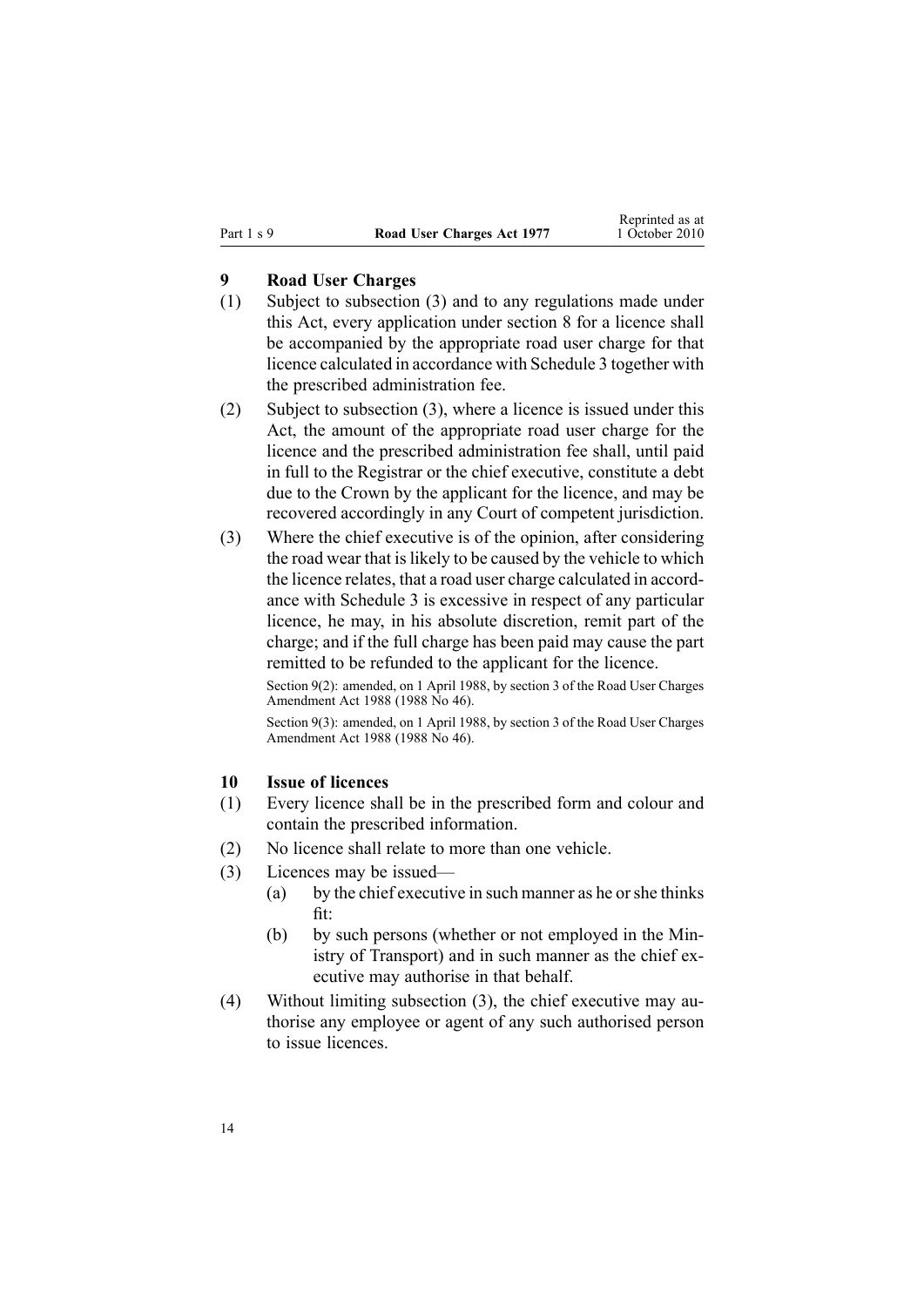- <span id="page-14-0"></span>(5) Any person authorised by or under this section to issue licences may issue, in <sup>a</sup> form prescribed by the chief executive, proof of purchase of <sup>a</sup> licence.
- (6) The chief executive or any other person authorised to issue licences may decline to issue <sup>a</sup> licence in any case where—
	- (a) the applicant has an outstanding debt under this Act; or
	- (b) the weight specified in the application is less than the tare weight of the vehicle for which the licence is sought; or
	- (c) by virtue of regulations made under [section](#page-42-0) 24, the applicant is not entitled to hold <sup>a</sup> licence.
- (7) Where the applicant has <sup>a</sup> history of failing to pay the appropriate road user charge or the prescribed administration fee, or both, when making an application for <sup>a</sup> licence, the issue of <sup>a</sup> licence may be made conditional on the paymen<sup>t</sup> in cash of the amounts due or the giving of an appropriate security in respec<sup>t</sup> of those amounts.

Section 10: substituted, on 1 April 1993, by section 6 of the Road User Charges Amendment Act 1992 (1992 No 114).

# **10A Current licence to be delivered to purchaser on sale of vehicle**

- (1) Any person who sells <sup>a</sup> motor vehicle to which this Act applies shall deliver to the purchaser on or before the date of delivery of the vehicle <sup>a</sup> licence that will be current when the vehicle is delivered.
- (2) This section is in addition to, and not in substitution for or in derogation of, any provision in any other enactment that requires <sup>a</sup> person to produce any other document before the sale of the vehicle.

Section 10A: inserted, on 1 April 1993, by section 6 of the Road User Charges Amendment Act 1992 (1992 No 114).

# **11 Issue of new licence where mistake made**

Where an issuing officer is satisfied that <sup>a</sup> mistake has been made by an issuing officer in the issue of <sup>a</sup> licence, he may, upon receipt of the licence, cancel the licence and issue in its place <sup>a</sup> new licence containing the correct information.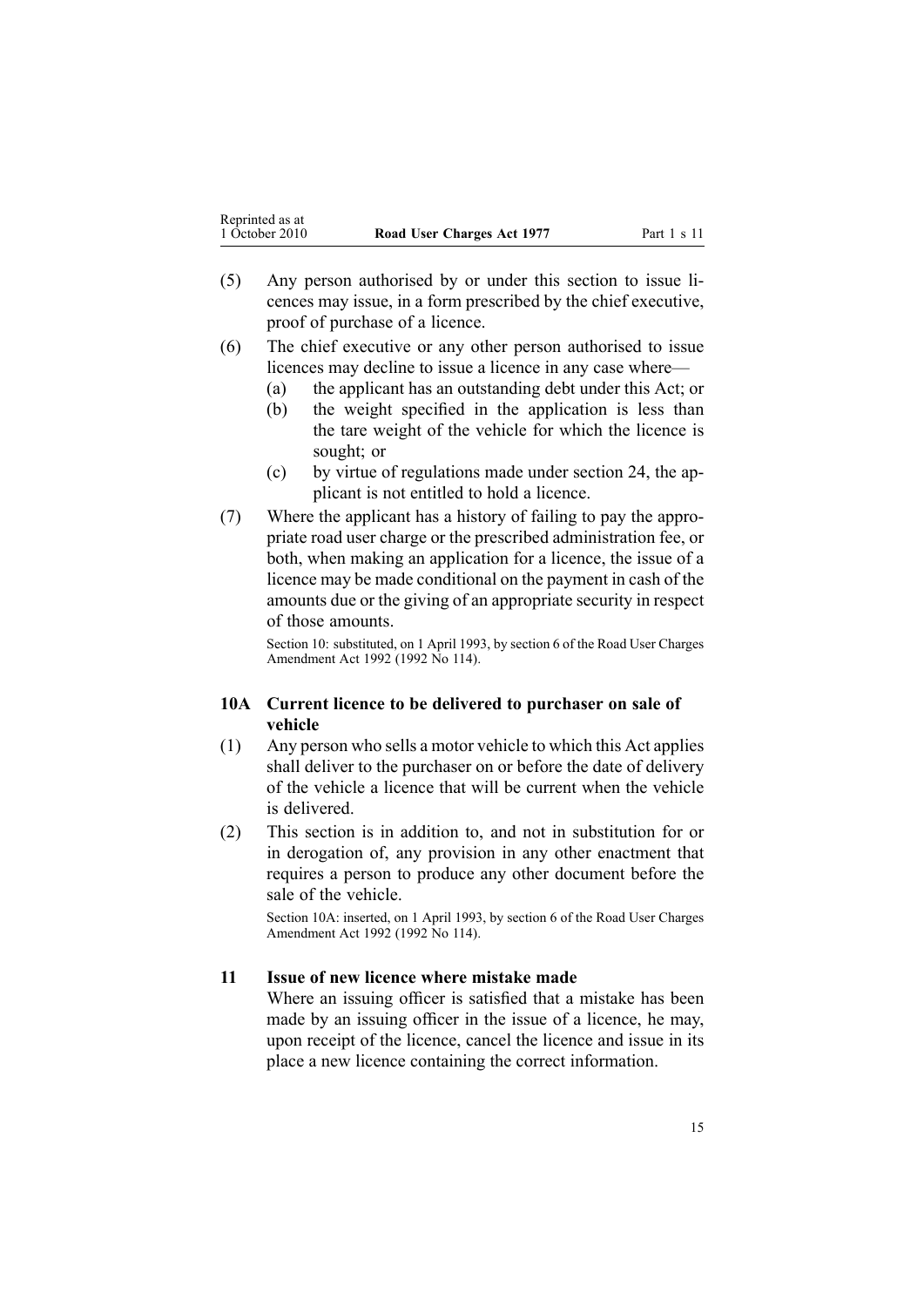<span id="page-15-0"></span>Section 11: substituted, on 23 November 1979, by [section](http://www.legislation.govt.nz/pdflink.aspx?id=DLM34696) 6 of the Road User Charges Amendment Act 1979 (1979 No 65).

# **12 Issue of duplicate licence on loss, etc, of original licence** *[Repealed]*

Section 12: repealed, on 23 November 1979, by [section](http://www.legislation.govt.nz/pdflink.aspx?id=DLM34697) 7(1) of the Road User Charges Amendment Act 1979 (1979 No 65).

# **13 Issue of new licence where distance recorder replaced** *[Repealed]*

Section 13: repealed, on 23 November 1979, by [section](http://www.legislation.govt.nz/pdflink.aspx?id=DLM34697) 7(1) of the Road User Charges Amendment Act 1979 (1979 No 65).

#### *Refunds and surrender of licences*

# **14 Refund of distance licence charge where supplementary licence issued**

(1) Where <sup>a</sup> supplementary licence is issued and the maximum gross weight specified in <sup>a</sup> distance licence is deemed to be increased to the maximum gross weight specified in the supplementary licence by virtue of [section](#page-11-0) 7, the chief executive shall, as soon as practicable after the issue of the supplementary licence, refund or cause to be refunded to the applicant for the supplementary licence <sup>a</sup> refund calculated in accordance with subsection (2).

(2) For the purposes of subsection (1), the refund of <sup>a</sup> road user charge shall be the amount arrived at by multiplying the distance in kilometres common to both licences by the road user charge per kilometre for the distance licence.

Section 14(1): amended, on 1 April 1988, by section 3 of the Road User Charges Amendment Act 1988 (1988 No 46).

Section 14(2): amended, on 23 November 1979, by [section](http://www.legislation.govt.nz/pdflink.aspx?id=DLM34693) 5(3) of the Road User Charges Amendment Act 1979 (1979 No 65).

### **15 Refund of current distance licence charge where new distance licence issued**

(1) Where 2 current distance licencesthat relate to the same motor vehicle both apply to <sup>a</sup> common distance and the maximum gross weight specified in the licence issued last is greater than or equal to that specified in the licence issued first, the chief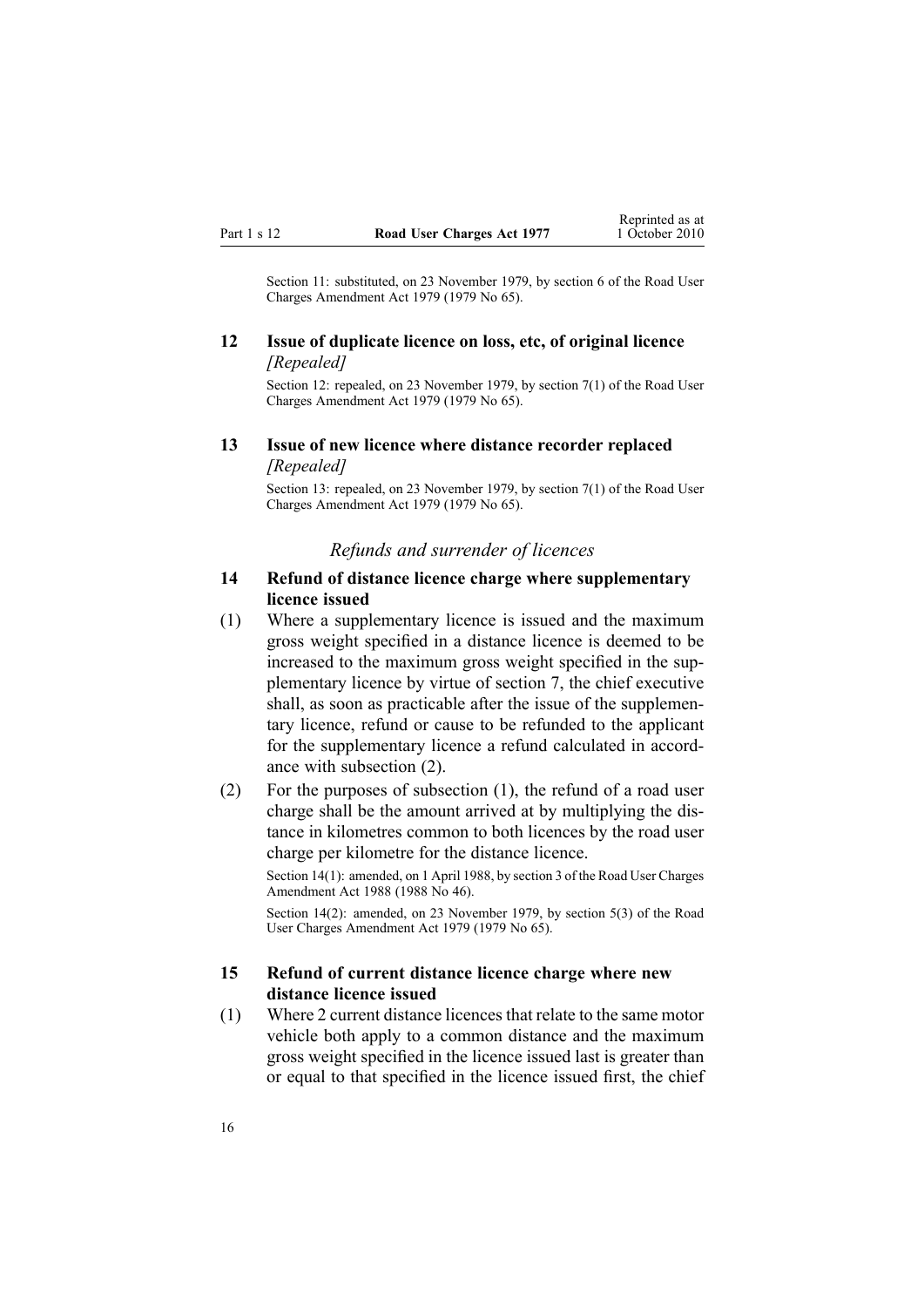<span id="page-16-0"></span>executive shall, as soon as practicable after the issue of the licence issued last, refund or cause to be refunded to the applicant for the licence issued last <sup>a</sup> refund calculated in accordance with subsection (2).

- (2) For the purposes of subsection (1), the refund of <sup>a</sup> road user charge shall be the amount arrived at by multiplying the distance in kilometres common to both licences by the road user charge per kilometre for the licence issued first.
- (3) No refund of <sup>a</sup> road user charge shall be made under this section after the expiry of 2 years from the date of issue of the distance licence issued first, unless—
	- (a) the distance licence issued last is issued before the expiry of that 2-year period; or
	- (b) the chief executive otherwise determines, in any particular case.

Section 15(1): amended, on 1 April 1988, by section 3 of the Road User Charges Amendment Act 1988 (1988 No 46).

Section 15(1): amended, on 28 October 1986, by section 5 of the Road User Charges Amendment Act 1986 (1986 No 77).

Section 15(2): amended, on 23 November 1979, by [section](http://www.legislation.govt.nz/pdflink.aspx?id=DLM34693) 5(3) of the Road User Charges Amendment Act 1979 (1979 No 65).

Section 15(3): added, on 1 October 1989, by section 6 of the Road User Charges Amendment Act 1989 (1989 No 79).

# **16 Refunds and remissions for off-road travel**

- (1) Where <sup>a</sup> distance recorder fitted to <sup>a</sup> motor vehicle has recorded distance travelled by the motor vehicle while not on <sup>a</sup> road and—
	- (a) <sup>a</sup> distance licence relating to the motor vehicle was current at the time; or
	- (b) <sup>a</sup> debt is constituted under [section](#page-12-0) 8(3) and <sup>a</sup> distance licence relating to that motor vehicle was not required at the time,—

application may be made (after the expiry or surrender of the licence where applicable) to the chief executive for <sup>a</sup> refund or remission of the appropriate portion of the road user charge paid or debt incurred in respec<sup>t</sup> of the licence.

(2) Every application under subsection (1) shall be in <sup>a</sup> form prescribed by the chief executive, and shall contain such informa-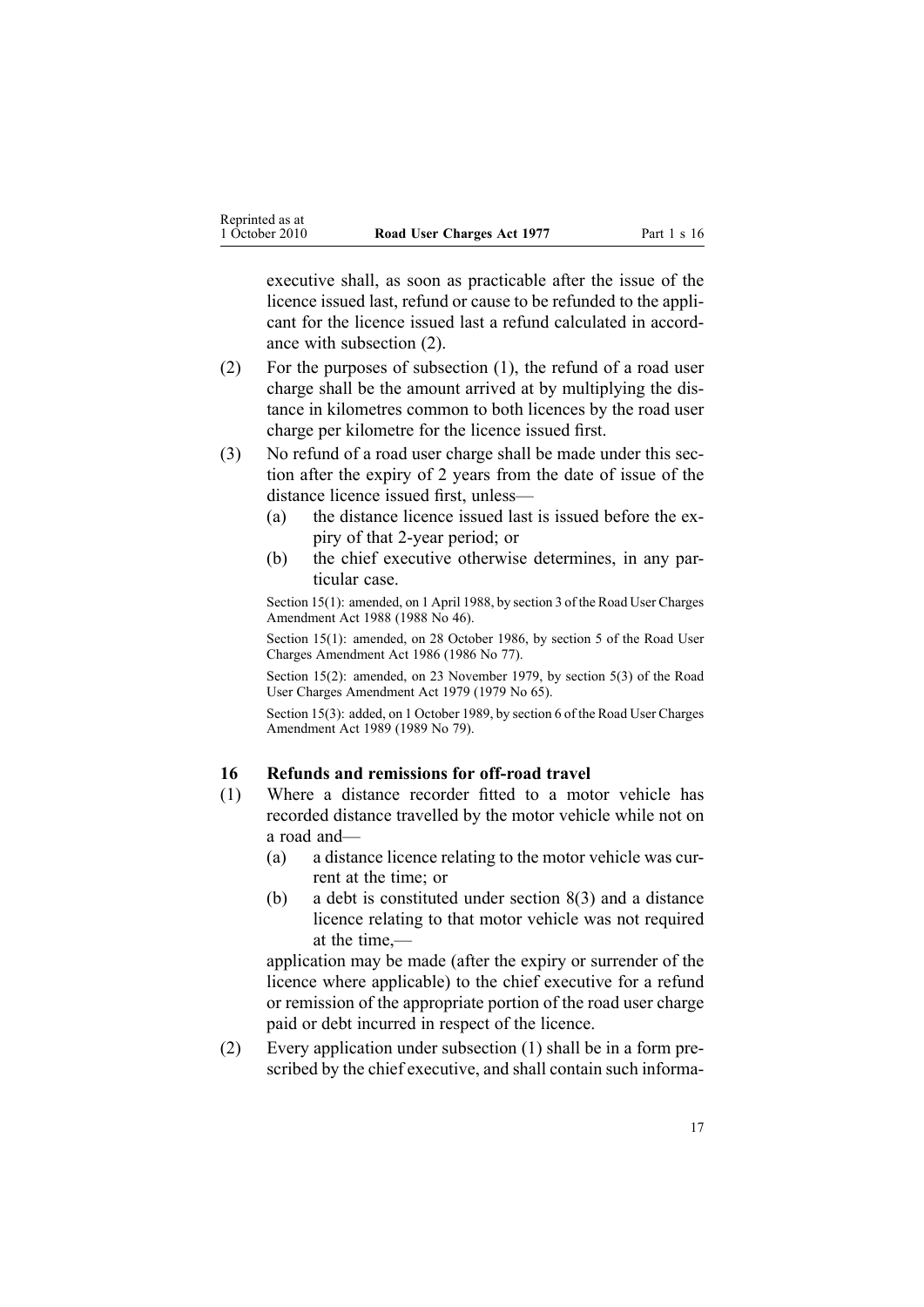<span id="page-17-0"></span>

|              |                            | Reprinted as at |
|--------------|----------------------------|-----------------|
| Part 1 s 16A | Road User Charges Act 1977 | 1 October 2010  |

tion as the chief executive requires to substantiate the application and enable the refund or remission to be made.

- (3) The chief executive shall, as soon as practicable after being satisfied as to the accuracy of the application, refund or remit, or cause to be refunded or remitted, the appropriate portion of the road user charge paid or debt incurred.
- (4) For the purposes of subsection (1)—
	- (a) the proportion of <sup>a</sup> road user charge to be refunded shall be the proportion arrived at by dividing the distance recorded by the distance recorder while the motor vehicle was not on <sup>a</sup> road by the distance to which the distance licence relates; and
	- (b) the proportion of <sup>a</sup> debt to be remitted shall be the proportion that relates to the distance travelled while not on <sup>a</sup> road.
- (5) No refund of <sup>a</sup> road user charge shall be made under this section after the expiry of 2 years from the date of issue of the distance licence, unless the chief executive otherwise determines in any particular case.

Section 16: substituted, on 1 October 1989, by section 7(1) of the Road User Charges Amendment Act 1989 (1989 No 79).

## **16A Remission of debt where off-road travel**

#### *[Repealed]*

Section 16A: repealed, on 1 October 1989, by section 7(1) of the Road User Charges Amendment Act 1989 (1989 No 79).

# **17 Surrender of road user licences**

- (1) Where—
	- (a) <sup>a</sup> motor vehicle to which <sup>a</sup> current licence relates is destroyed or becomes permanently useless as <sup>a</sup> motor vehicle or is removed permanently beyond New Zealand and the vehicle's registration plates have been surrendered to the Registrar of Motor Vehicles; or
	- (b) *[Repealed]*
	- (c) the chief executive is satisfied, in respec<sup>t</sup> of <sup>a</sup> current licence relating to <sup>a</sup> motor vehicle, that—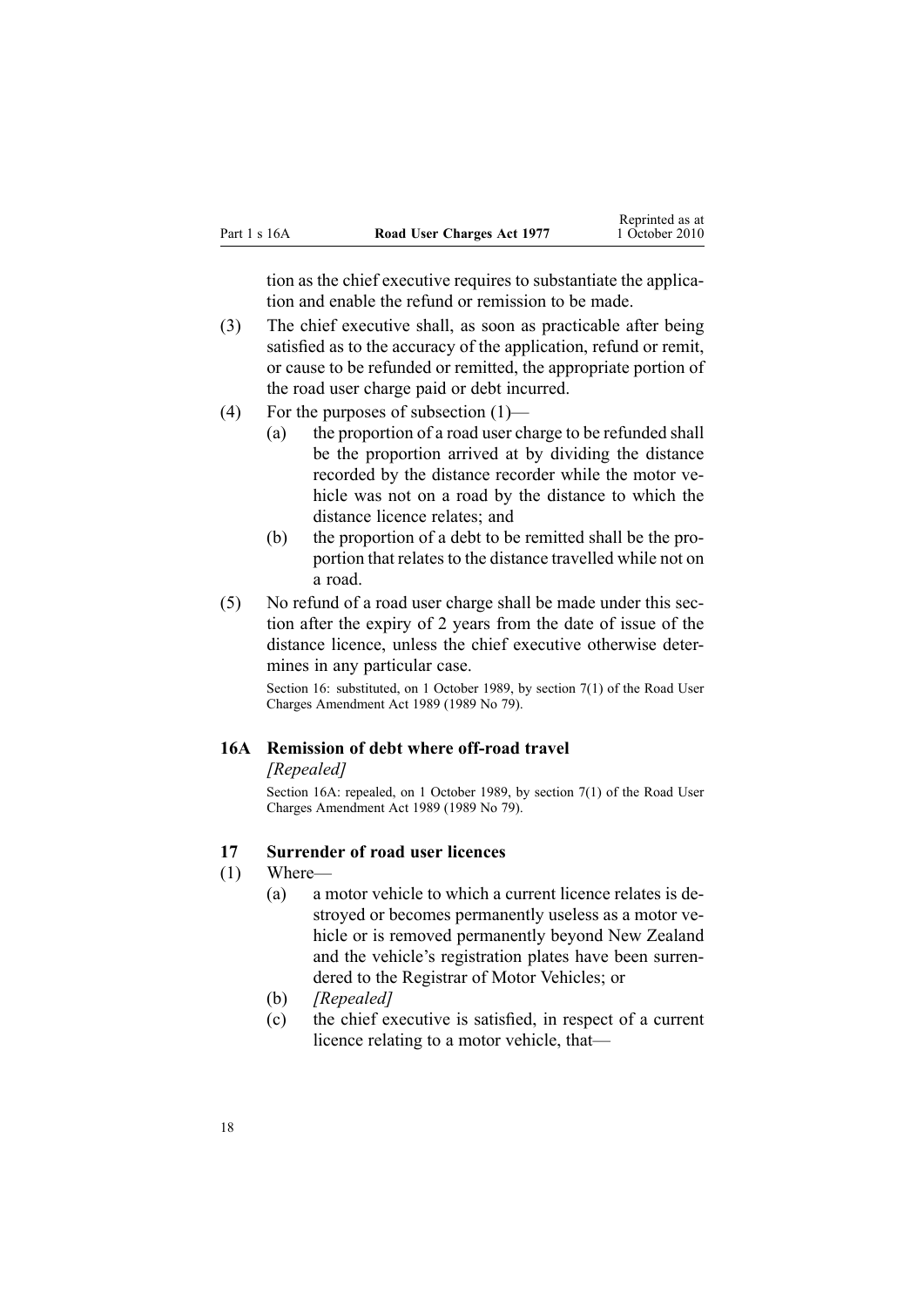- (i) <sup>a</sup> mistake has been made in the application for the licence and <sup>a</sup> replacement licence has been purchased;
- (ii) *[Repealed]*
- (iii) *[Repealed]*
- (iv) the distance recorder, or <sup>a</sup> registration plate, specified in the licence has been removed from the motor vehicle and <sup>a</sup> replacement licence has been purchased; or
- (v) *[Repealed]*
- (d) the chief executive in his absolute discretion is satisfied, in respec<sup>t</sup> of <sup>a</sup> licence relating to <sup>a</sup> motor vehicle, that for any other reason this section should apply—

the chief executive shall, as soon as practicable after application to surrender the licence is made to him in accordance with this section, refund or cause to be refunded to the applicant <sup>a</sup> proportion (calculated in accordance with subsection (3)) of the road user charge paid in respec<sup>t</sup> of the licence.

- (2) Every application under this section shall be in <sup>a</sup> form provided for the purpose by the chief executive and shall contain such information as the chief executive considers necessary to enable the refund to be made in accordance with this section. Every application under paragraph (c) (except subparagraph (ii)) or paragraph (d) of subsection (1) shall be accompanied by the licence.
- (3) For the purposes of subsection (1), the proportion of <sup>a</sup> road user charge to be refunded shall be—
	- (a) in the case of <sup>a</sup> distance licence or <sup>a</sup> supplementary licence, the proportion arrived at by dividing the difference between the maximum reading specified in the licence and the reading of the motor vehicle's distance recorder at the time of application by the distance to which the licence relates:
	- (b) in the case of <sup>a</sup> time licence, the proportion arrived at by dividing the number of whole months between the time of application and the end of the period to which the licence relates by the total number of whole months to which the licence relates.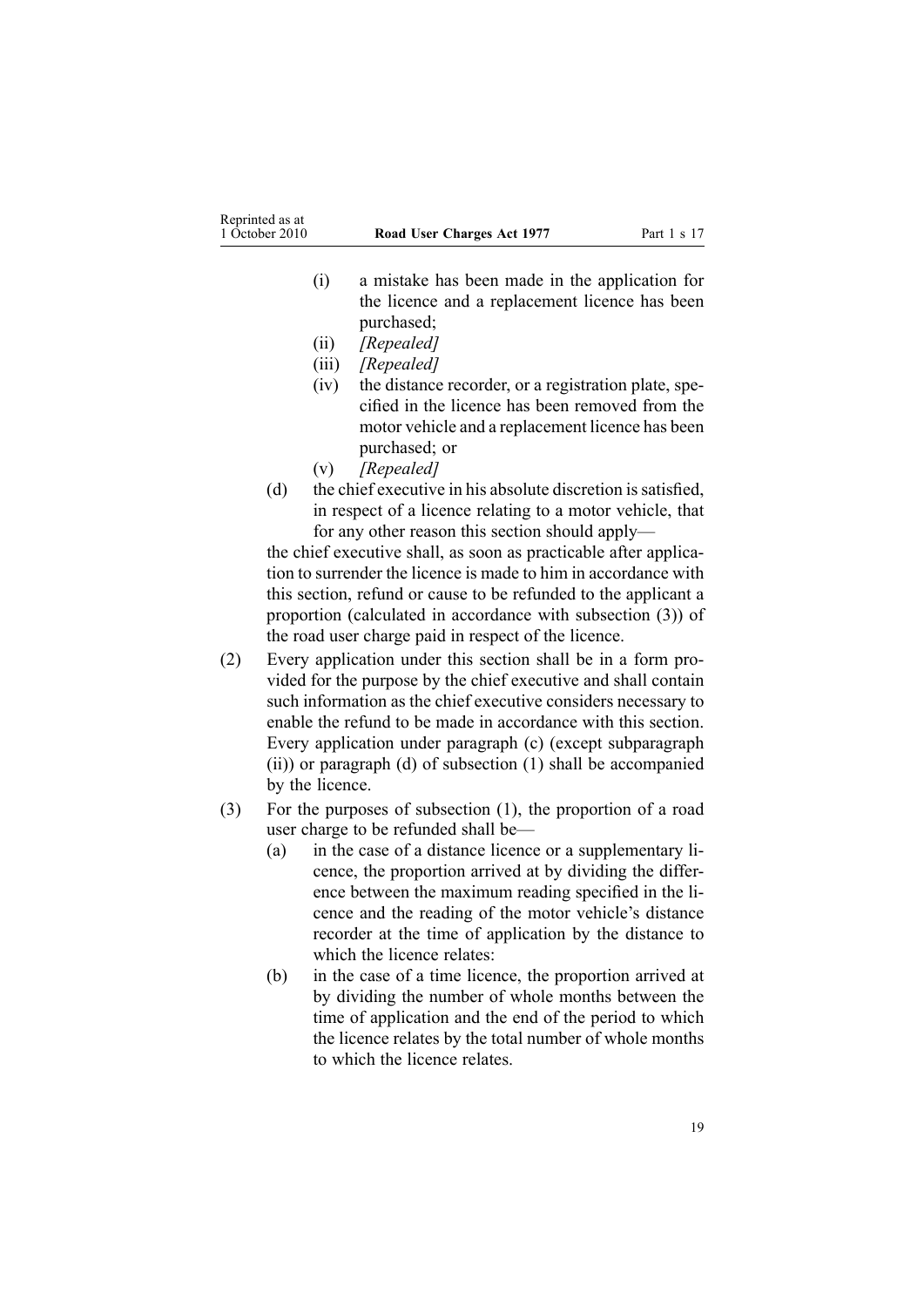- <span id="page-19-0"></span>(4) No refund of <sup>a</sup> road user charge shall be made under this section after the expiry of 2 years from the date of issue of the licence in respec<sup>t</sup> of which the application is made, unless—
	- (a) the application is made to the chief executive before the expiry of that 2-year period; or
	- (b) the chief executive otherwise determines, in any particular case.

Section 17(1): substituted, on 23 November 1979, by [section](http://www.legislation.govt.nz/pdflink.aspx?id=DLM34697) 7(2) of the Road User Charges Amendment Act 1979 (1979 No 65).

Section 17(1): amended, on 1 April 1986, by section 3 of the Road User Charges Amendment Act 1988 (1988 No 46).

Section 17(1)(a): amended, on 28 October 1986, by section 8(a) of the Road User Charges Amendment Act 1986 (1986 No 77).

Section 17(1)(b): repealed, on 25 March 2002, by section [5\(2\)\(a\)](http://www.legislation.govt.nz/pdflink.aspx?id=DLM131348) of the Road User Charges Amendment Act 2002 (2002 No 4).

Section 17(1)(c)(i): amended, on 28 October 1986, by section 8(b) of the Road User Charges Amendment Act 1986 (1986 No 77).

Section 17(1)(c)(ii): repealed, on 20 August 1993, by section 35(1) of the Land Transport Act 1993 (1993 No 88).

Section 17(1)(c)(iii): repealed, on 20 August 1993, by section 35(1) of the Land Transport Act 1993 (1993 No 88).

Section 17(1)(c)(iv): amended, on 28 October 1986, by section 8(b) of the Road User Charges Amendment Act 1986 (1986 No 77).

Section  $17(1)(c)(v)$ : repealed, on 1 April 1993, by section  $7(1)$  of the Road User Charges Amendment Act 1992 (1992 No 114).

Section 17(1)(d): amended, on 28 October 1986, by section 8(d) of the Road User Charges Amendment Act 1986 (1986 No 77).

Section 17(2): amended, on 1 April 1986, by section 3 of the Road User Charges Amendment Act 1988 (1988 No 46).

Section 17(2): amended, on 23 November 1979, by [section](http://www.legislation.govt.nz/pdflink.aspx?id=DLM34697) 7(2) of the Road User Charges Amendment Act 1979 (1979 No 65).

Section  $17(3)(a)$ : amended, on 25 March 2002, by section  $5(2)(b)$  of the Road User Charges Amendment Act 2002 (2002 No 4).

Section 17(3)(b): amended, on 25 March 2002, by section  $5(2)(c)$  of the Road User Charges Amendment Act 2002 (2002 No 4).

Section 17(4): added, on 1 October 1989, by section 8 of the Road User Charges Amendment Act 1989 (1989 No 79).

#### **17A Verification of application for refund or remission**

(1) The chief executive may at any time, whether before or after <sup>a</sup> refund or remission is made in accordance with [section](#page-15-0) 14, [section](#page-17-0) 15, section 16, or section 17, require the applicant to produce for inspection any books or records in the applicant's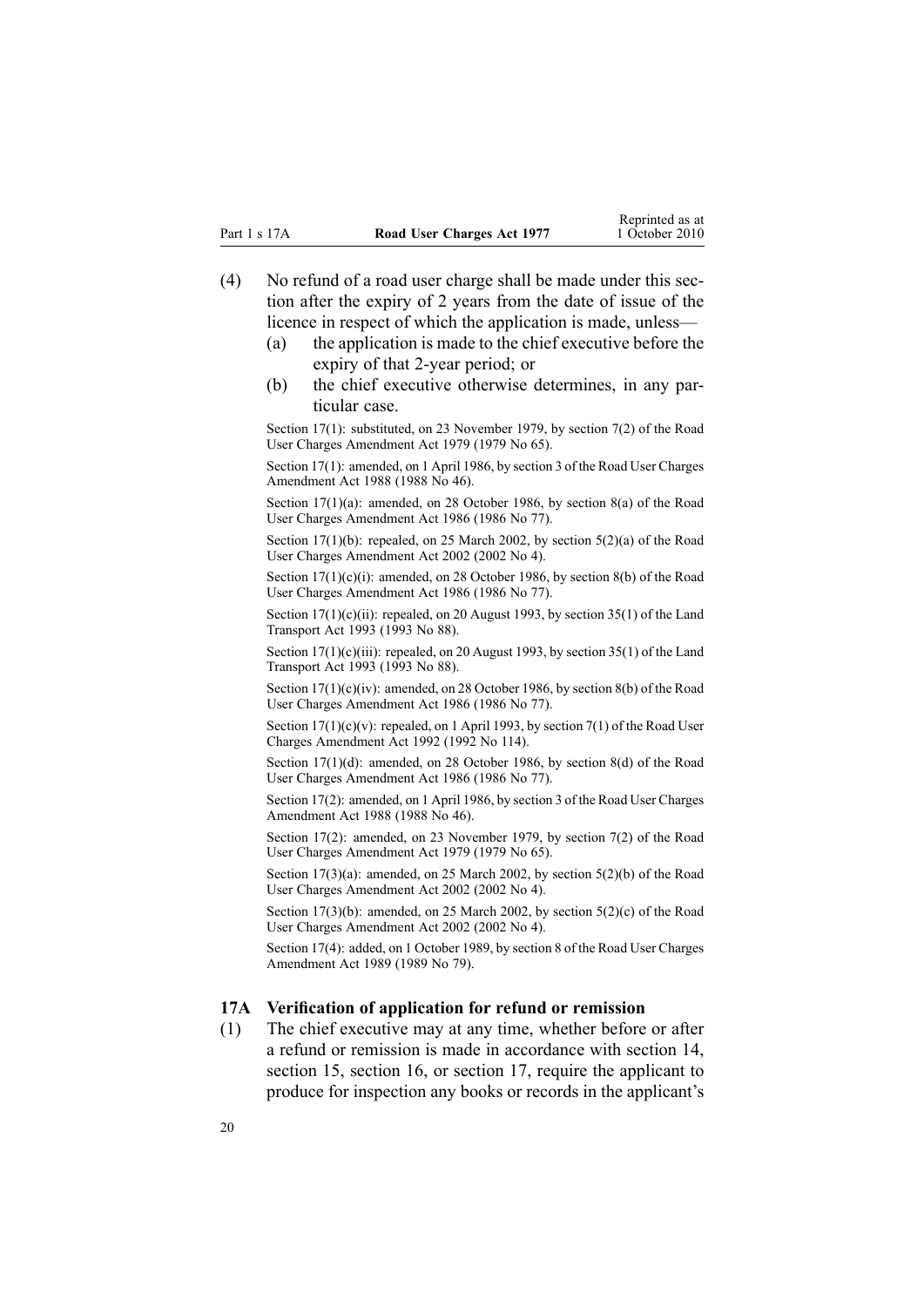<span id="page-20-0"></span>possession or over which the applicant has control which the chief executive considers relevant in relation to the refund or remission.

- (2) The chief executive may take extracts from or make copies of any books or records so produced.
- (3) The chief executive may require verification of any information contained in books or records furnished under this section, and may decline to act on any information that is not verified to his or her satisfaction or recover any refund or cancel any remission granted in reliance upon incorrect or unverified information.

Section 17A: inserted, on 1 October 1989, by section 9 of the Road User Charges Amendment Act 1989 (1989 No 79).

# **18 Further provisions relating to refunds**

Notwithstanding any other provision of this Act,—

- (a) no refund of an amount lessthan \$2 shall be made under [Part](#page-9-0) 1:
- (b) in calculating the amount of <sup>a</sup> refund payable in respec<sup>t</sup> of <sup>a</sup> licence under any provision of [Part](#page-9-0) 1, the chief executive shall make due allowance for any refund paid or payable in respec<sup>t</sup> of that licence under any other provision of Part 1:
- (c) in calculating the amount of <sup>a</sup> refund payable in respec<sup>t</sup> of <sup>a</sup> licence under any provision of [Part](#page-9-0) 1, the chief executive shall make due allowance for any debt due by the applicant under any other provision of Part 1:
- (ca) where the refund payable is less than \$5,000, the refund shall be credited to the operator's road user charges account unless—
	- (i) the account is to be closed; or
	- (ii) the operator requests that the refund be paid directly to the operator:
- (cb) where an application for <sup>a</sup> refund under [Part](#page-9-0) 1 is based in whole or in par<sup>t</sup> on an alleged hubodometer failure,—
	- (i) the chief executive may, by notice in writing, require the operator to produce the hubodometer for inspection at <sup>a</sup> place appointed for the purpose by the chief executive; and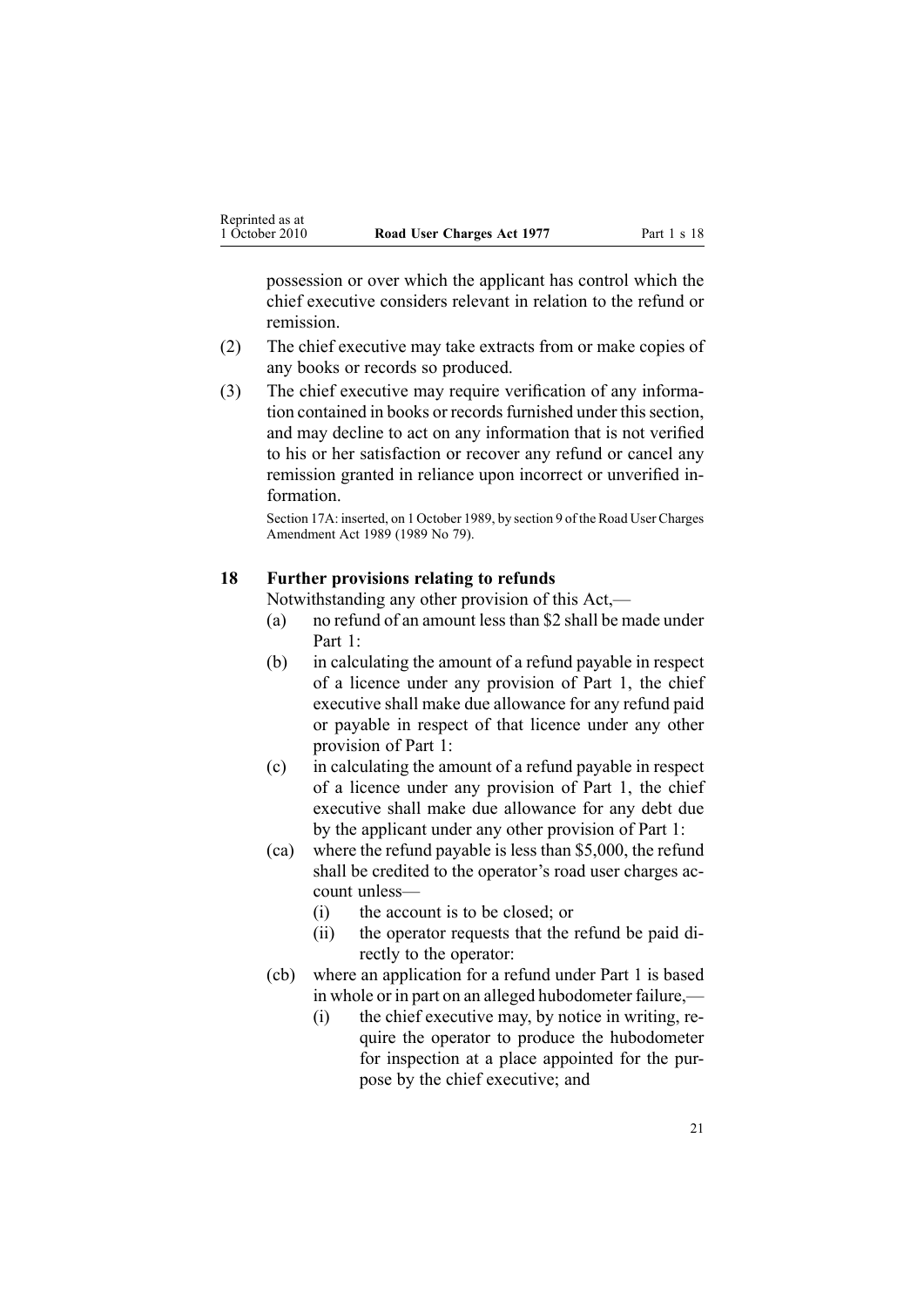- <span id="page-21-0"></span>(ii) no refund shall be made in respec<sup>t</sup> of the alleged hubodometer failure if the hubodometer is not so produced within 3 months after the date of the making of the application:
- (d) all money refunded in error, whether of fact or of law, under any provision of [Part](#page-9-0) 1, shall be recoverable by the chief executive under paragraph (c), or by action at law as <sup>a</sup> debt due to the Crown:
- (e) if <sup>a</sup> refund must be calculated by reference to the road user charge per kilometre for the licence and that rate of charge has been altered in the period between the time the licence was purchased and the time of making the application for <sup>a</sup> refund, the refund must be calculated by reference to the rate of charge that applied at the time the licence was purchased.

Section 18(b): amended, on 1 April 1988, by section 3 of the Road User Charges Amendment Act 1988 (1988 No 46).

Section 18(c): added, on 28 October 1986, by section 9 of the Road User Charges Amendment Act 1986 (1986 No 77).

Section 18(c): amended, on 1 April 1988, by section 3 of the Road User Charges Amendment Act 1988 (1988 No 46).

Section 18(ca): inserted, on 1 April 1993, by section 8 of the Road User Charges Amendment Act 1992 (1992 No 114).

Section 18(cb): inserted, on 1 April 1993, by section 8 of the Road User Charges Amendment Act 1992 (1992 No 114).

Section 18(d): added, on 28 October 1986, by section 9 of the Road User Charges Amendment Act 1986 (1986 No 77).

Section 18(d): amended, on 1 April 1988, by section 3 of the Road User Charges Amendment Act 1988 (1988 No 46).

Section 18(e): added, on 25 March 2002, by [section](http://www.legislation.govt.nz/pdflink.aspx?id=DLM131347) 4 of the Road User Charges Amendment Act 2002 (2002 No 4).

# *Inquiry and assessment by District Court Judge*

Heading: inserted, on 22 December 1980, by [section](http://www.legislation.govt.nz/pdflink.aspx?id=DLM38570) 6 of the Road User Charges Amendment Act 1980 (1980 No 71).

# **18A District Court Judge may hold inquiry on application of chief executive**

(1) A District Court Judge may, on the application of the chief executive, hold an inquiry into the number and kind of licences that ought to have been obtained under this Act—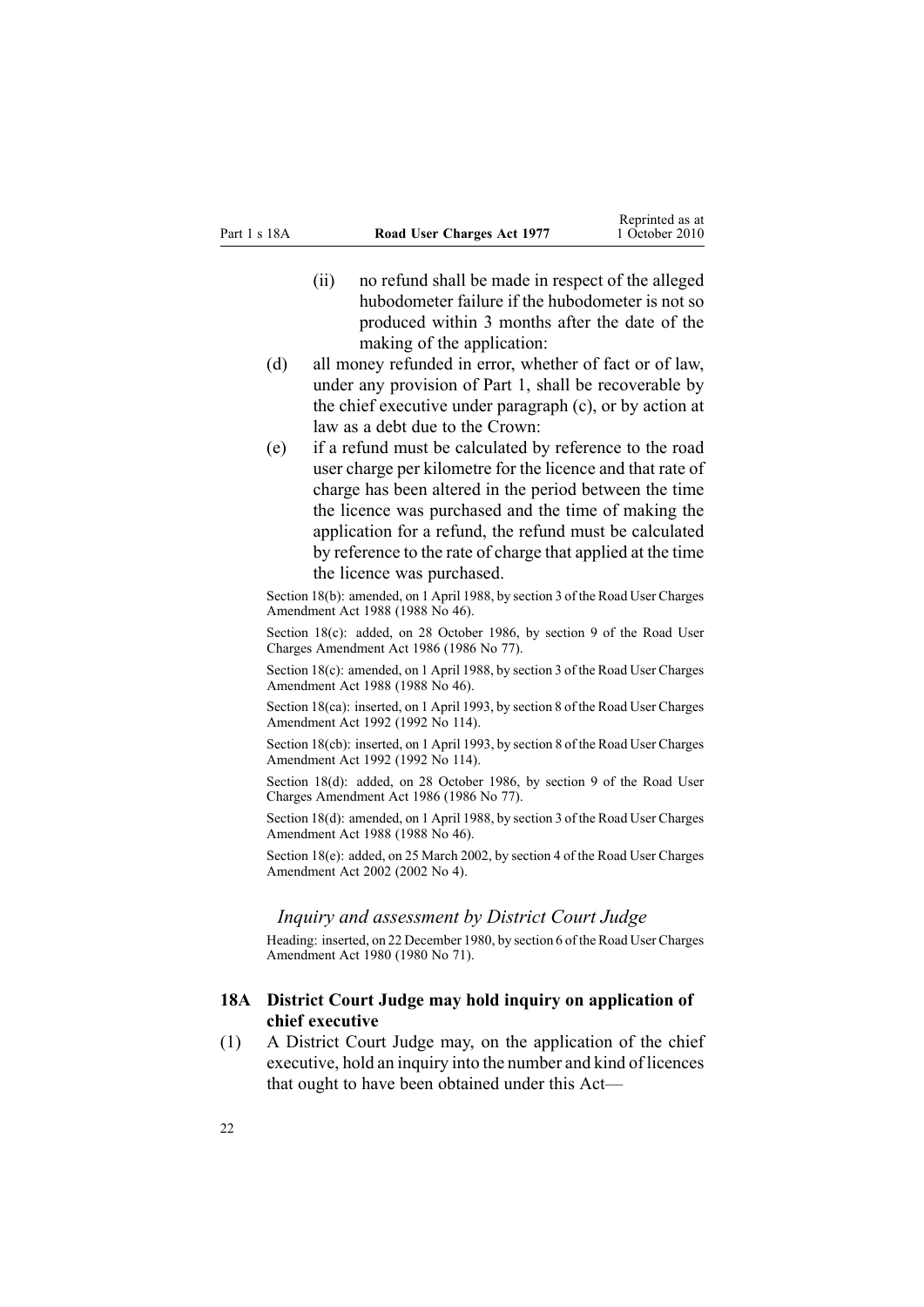- <span id="page-22-0"></span>(a) during <sup>a</sup> period specified in the application (being <sup>a</sup> period commencing not earlier than 6 years before the date of the application); and
- (b) for motor vehicles specified in the application (being motor vehicles that the chief executive believes were owned during the whole or any par<sup>t</sup> of the period by <sup>a</sup> person specified in the application).
- (2) The chief executive shall not make an application to <sup>a</sup> District Court for the purposes of subsection (1) unless he or she considers that it is likely that all the appropriate licences that ought to have been obtained during the period, and for the motor vehicles, specified in the application were not so obtained.
- (3) The chief executive may, in an application to <sup>a</sup> District Court Judge for the purposes of subsection (1), specify any convictions relating to offences under [section](#page-32-0) 23 that have, during the period of 6 years immediately preceding the date of the application, been entered against the person specified in the application.

Section 18A: inserted, on 22 December 1980, by [section](http://www.legislation.govt.nz/pdflink.aspx?id=DLM38570) 6 of the Road User Charges Amendment Act 1980 (1980 No 71).

Section 18A(1): amended, on 1 April 1988, by section 3 of the Road User Charges Amendment Act 1988 (1988 No 46).

Section 18A(2): substituted, on 1 April 1993, by section 9 of the Road User Charges Amendment Act 1992 (1992 No 114).

Section 18A(3): amended, on 1 April 1988, by section 3 of the Road User Charges Amendment Act 1988 (1988 No 46).

#### **18B Provisions relating to inquiries**

- (1) For the purposes of any inquiry under [section](#page-21-0) 18A, the District Court Judge may, of his own motion or on application, by written notice served on the person,—
	- (a) summon before him any person or persons (including, where the inquiry relates to <sup>a</sup> body corporate, any director or employee of the body) to give evidence; and
	- (b) require any person to produce for the inspection of the Judge, or of any other person authorised by the Judge for this purpose, any books, papers, accounting records, or other documents, or things, that are relevant to the inquiry.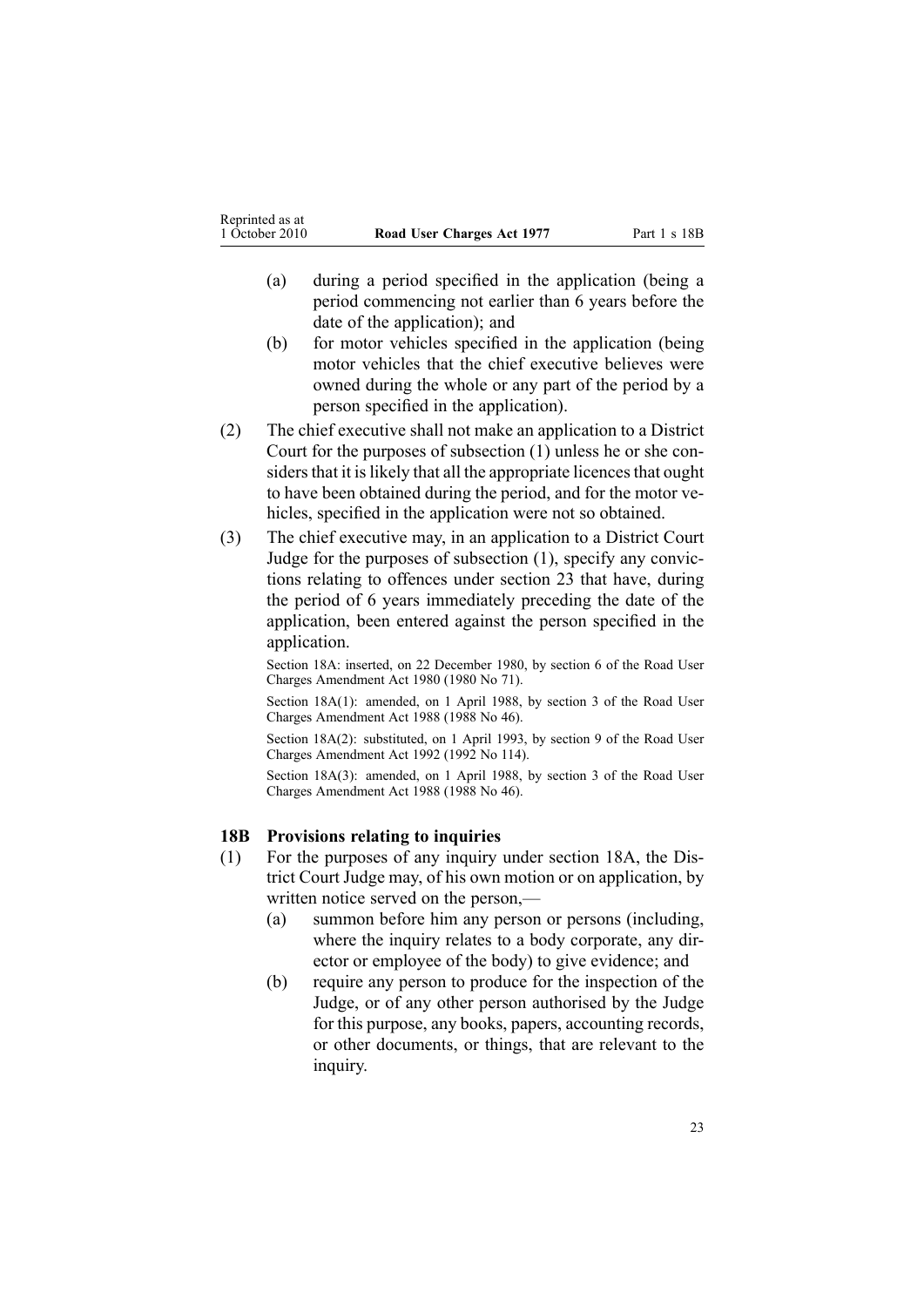if any District Court Judge is satisfied that any person who has been summoned under paragraph (a) will not attend to give evidence without being compelled to do so, he may issue <sup>a</sup> warrant (in the same form, with all necessary modifications, as is prescribed for the purposes of [section](http://www.legislation.govt.nz/pdflink.aspx?id=DLM311316) 20(4) of the Summary Proceedings Act 1957) for the attendance of that person at the inquiry.

- (2) At any inquiry under [section](#page-21-0) 18A,—
	- (a) the District Court Judge may examine on oath any person; and for that purpose the Judge or <sup>a</sup> Registrar of <sup>a</sup> Court may administer an oath; and
	- (b) the District Court Judge may receive as evidence any statement, document, information, matter, or thing, that in his opinion may assist him to deal effectively with the subject of the inquiry, whether or not it would ordinarily be admissible as evidence; and
	- (c) the chief executive, and the person specified in the chief executive's application under [section](#page-21-0) 18A, may each be represented by <sup>a</sup> counsel or agent; and
	- (d) the chief executive and the person specified in the chief executive's application, or any counsel or agen<sup>t</sup> representing them, may examine, cross-examine, and re-examine, in accordance with the ordinary practice, any person summoned pursuan<sup>t</sup> to subsection (1).
- (3) Every inquiry under [section](#page-21-0) 18A shall take place in chambers and at such time or times as the District Court Judge determines.
- (4) The statement of every person examined under this section shall be taken down in writing, and signed by him in the presence of the District Court Judge and copies thereof shall be delivered to the chief executive and to the person specified in the chief executive's application. The statement shall not form par<sup>t</sup> of the records of the Court.
- (5) No person examined under this section shall be excused from answering any question on the ground that the answer may incriminate him or render him liable to any penalty.
- (6) No statement made by any person in answer to any question pu<sup>t</sup> to him in examination under this section, or document or thing produced pursuan<sup>t</sup> to <sup>a</sup> requirement under this section,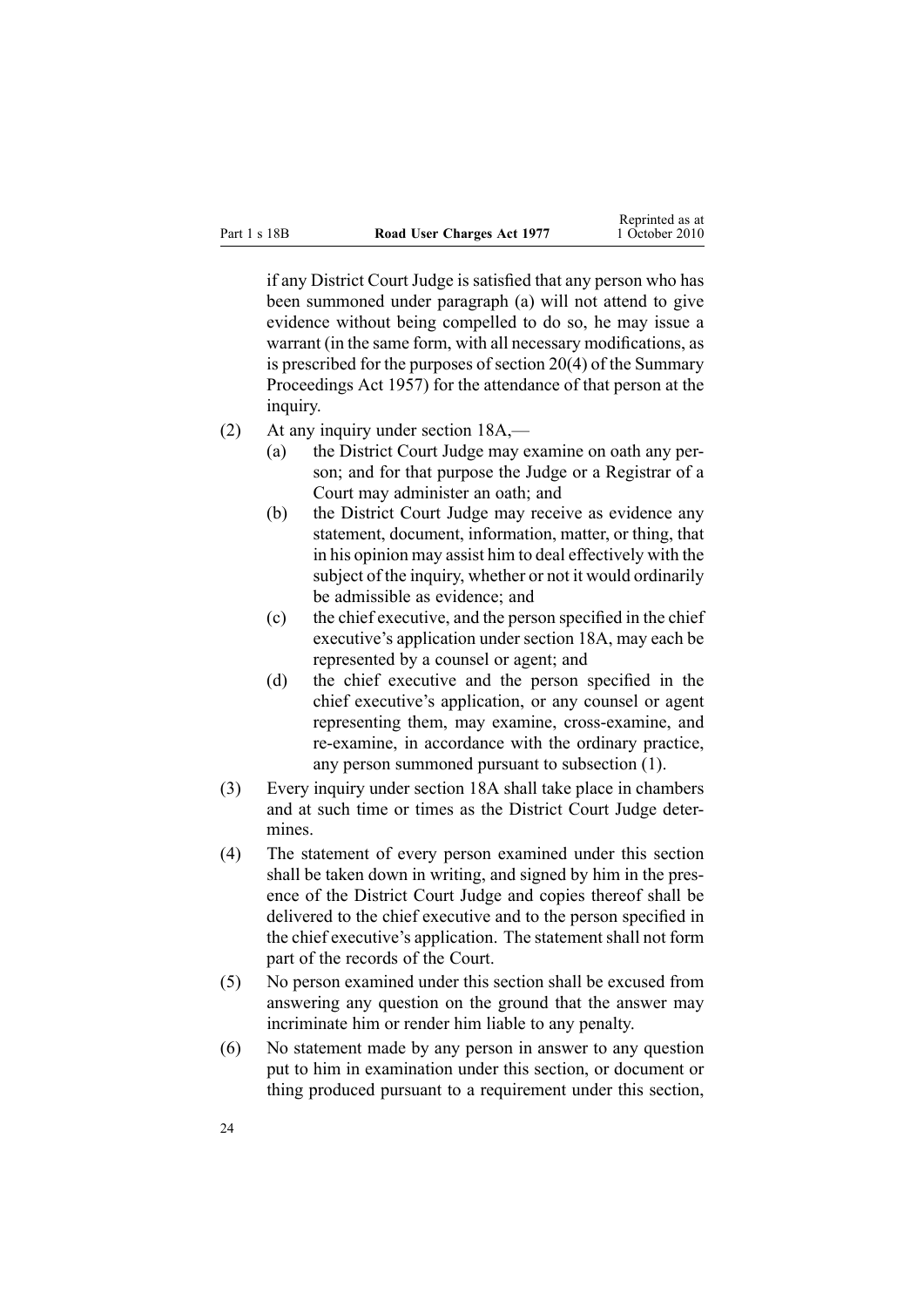<span id="page-24-0"></span>shall in criminal proceedings be admissible in evidence against him, except upon a charge of perjury against him in respect of his testimony upon that examination.

- (7) A District Court Judge may, for the purpose of assisting him in the exercise of his powers under section 18C, appoint any Registrar of <sup>a</sup> Court, chartered accountant, or other person or persons to inspect documents and things produced pursuan<sup>t</sup> to <sup>a</sup> requirement under subsection (1)(b) and consider statements made during the inquiry, and to report to him thereon.
- (8) A District Court Judge may order that any costs (or such par<sup>t</sup> thereof as is specified by the Judge) incurred by—
	- (a) the chief executive; or
	- (b) the person specified in the chief executive's application; or
	- (c) any person summoned, or required to produce <sup>a</sup> document or thing under this section,—

in respec<sup>t</sup> of an inquiry to which this section relates, shall be paid by the chief executive or the person specified in the chief executive's application, or both (in proportions specified by the Judge); and in any such case the costs so awarded shall be recoverable as <sup>a</sup> debt due by the person against whom they have been awarded to the person in whose favour they have been awarded.

Section 18B: inserted, on 22 December 1980, by [section](http://www.legislation.govt.nz/pdflink.aspx?id=DLM38570) 6 of the Road User Charges Amendment Act 1980 (1980 No 71).

Section 18B(2): amended, on 1 April 1988, by section 3 of the Road User Charges Amendment Act 1988 (1988 No 46).

Section 18B(4): amended, on 1 April 1988, by section 3 of the Road User Charges Amendment Act 1988 (1988 No 46).

Section 18B(8): amended, on 1 April 1988, by section 3 of the Road User Charges Amendment Act 1988 (1988 No 46).

#### **18C District Court Judge may make assessment**

(1) Where, after holding an inquiry unde[rsection](#page-21-0) 18A and considering any reports obtained pursuan<sup>t</sup> to section [18B\(7\)](#page-22-0), <sup>a</sup> District Court Judge considers, on the balance of probabilities, that all the appropriate licences that ought to have been obtained for the motor vehicles specified in the chief executive's application during the period, and while they were owned by the person, so specified were not obtained, he may make an as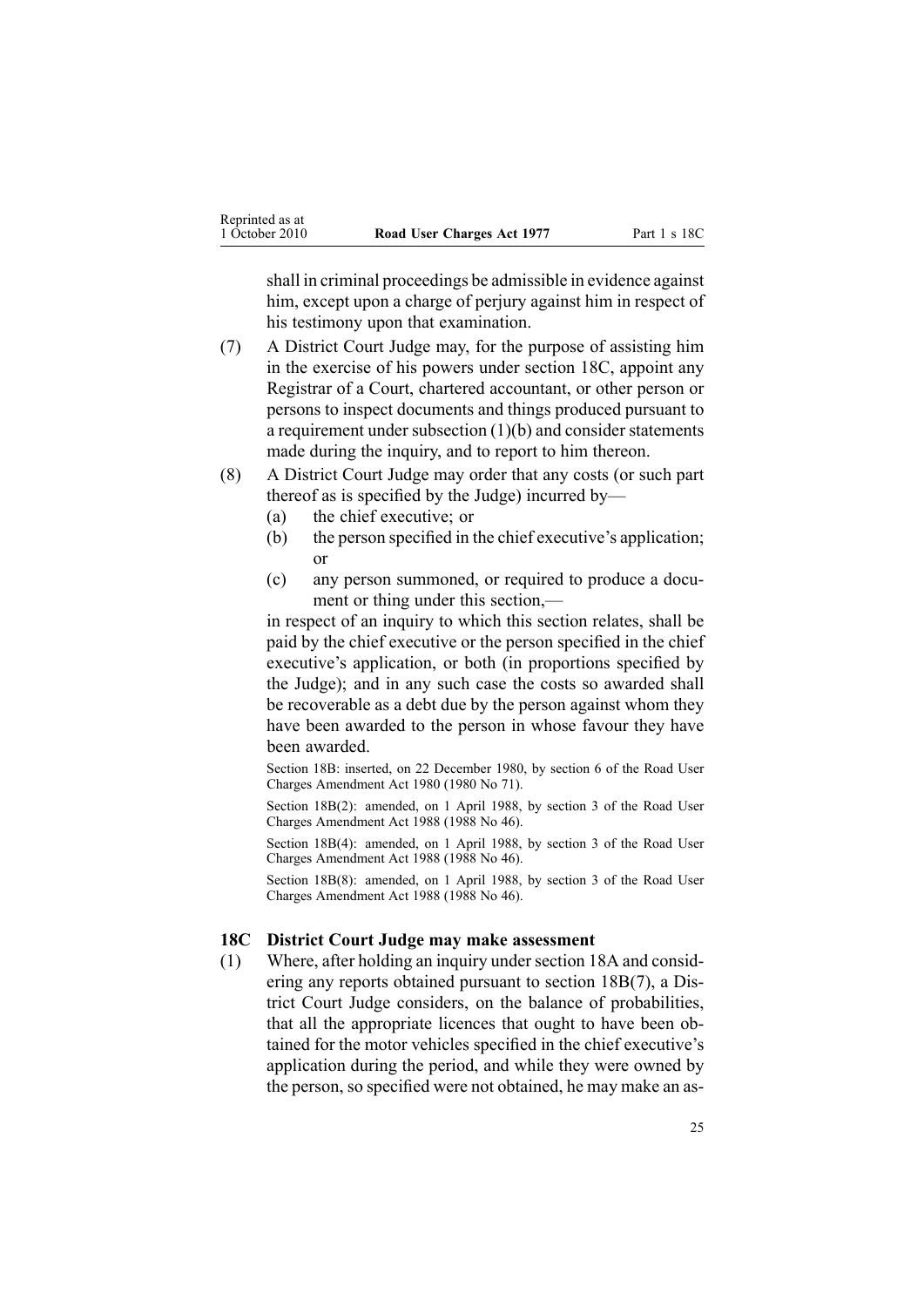<span id="page-25-0"></span>sessment of the amount of road user charges that in his opinion ought to have been, but were not, paid to the Crown in respec<sup>t</sup> of those motor vehicles while they were owned by that person during that period.

- (2) In giving reasons for an assessment under this section <sup>a</sup> District Court Judge need not indicate how the assessment is calculated or what licences he considers ought to have been obtained.
- (3) Every assessment made by <sup>a</sup> District Court Judge under this section shall be delivered by him in open Court.
- (4) A District Court Judge may, when delivering an assessment, state the date from which the amount of the assessment shall be payable to the chief executive pursuan<sup>t</sup> to subsection (5), which date may be earlier than the date the assessment is so delivered.
- (5) Where <sup>a</sup> District Court Judge makes an assessment under this section, the amount of the assessment shall, from the date the Judge delivers his assessment (or such other date, if any, as the Judge specifies pursuan<sup>t</sup> to subsection (4)), be payable to the chief executive by the person specified in the chief executive's application under [section](#page-21-0) 18A; and, until paid in full to the chief executive, the amount shall constitute <sup>a</sup> debt due to the Crown by the person and may be recovered accordingly in any Court of competent jurisdiction.

Section 18C: inserted, on 22 December 1980, by [section](http://www.legislation.govt.nz/pdflink.aspx?id=DLM38570) 6 of the Road User Charges Amendment Act 1980 (1980 No 71).

Section 18C(1): amended, on 1 April 1988, by section 3 of the Road User Charges Amendment Act 1988 (1988 No 46).

Section 18C(4): amended, on 1 April 1988, by section 3 of the Road User Charges Amendment Act 1988 (1988 No 46).

Section 18C(5): amended, on 1 April 1988, by section 3 of the Road User Charges Amendment Act 1988 (1988 No 46).

#### **18D District Court Judge may make assessment by consent**

A District Court Judge may, instead of holding an inquiry and making an assessment under [sections](#page-21-0) 18A and [18C](#page-24-0), make an assessment by consent of the chief executive and the person specified in the chief executive's application under section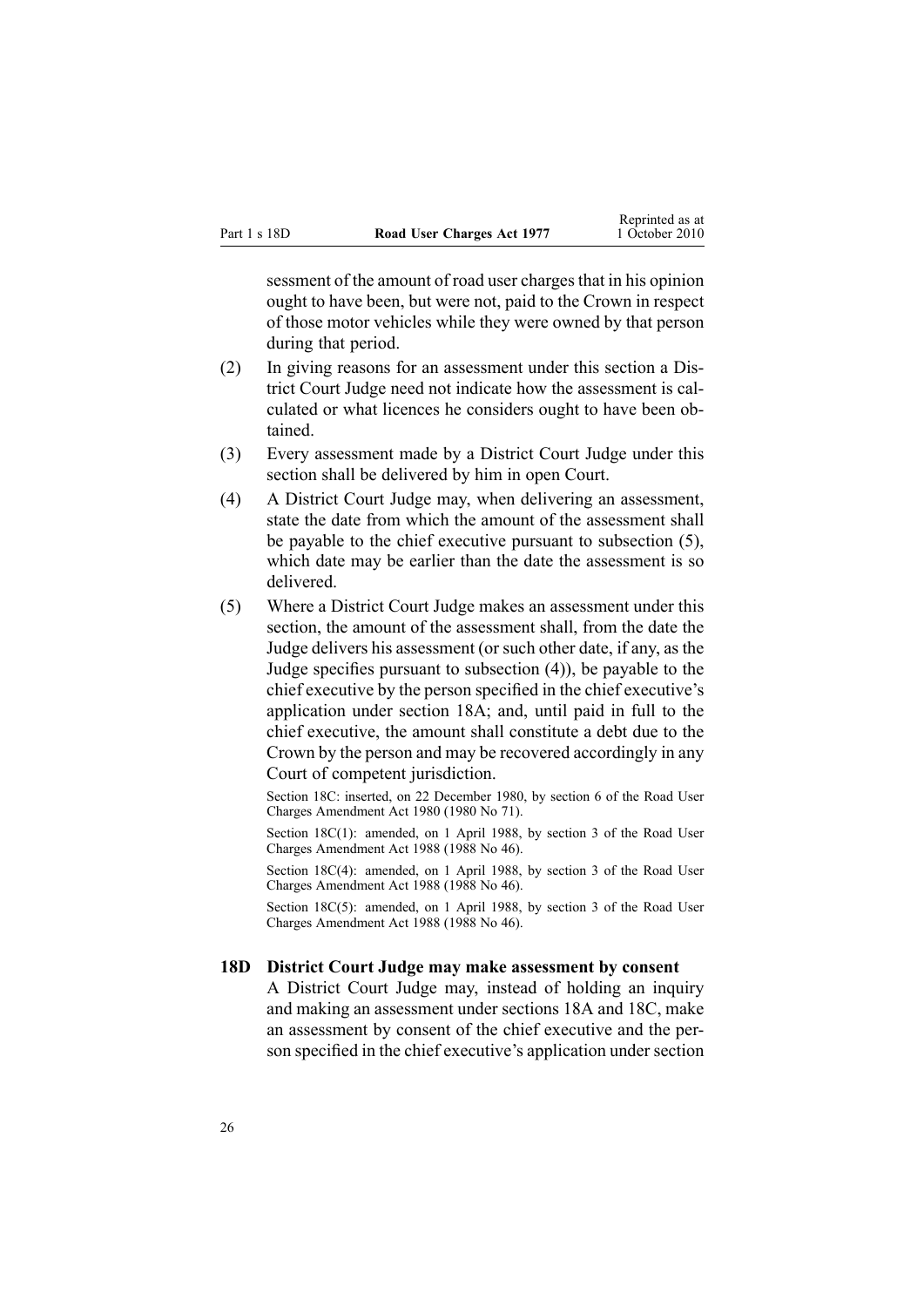<span id="page-26-0"></span>18A, and subsections (2), (3), (4), and (5) of section 18C shall apply to the assessment by consent accordingly.

Section 18D: inserted, on 28 October 1986, by section 10 of the Road User Charges Amendment Act 1986 (1986 No 77).

Section 18D: amended, on 1 April 1988, by section 3 of the Road User Charges Amendment Act 1988 (1988 No 46).

#### *General provisions*

# **19 Display of licences**

- (1) Every licence shall be carried on the vehicle to which it relates or <sup>a</sup> vehicle attached to that vehicle and shall be displayed, in an upright and conspicuous position, as follows:
	- (a) in the case of <sup>a</sup> motor vehicle fitted with <sup>a</sup> windscreen, the licence shall be displayed behind the windscreen on the passenger side so that the side of the licence displaying the number or distinguishing mark shown on the registration plate or plates of the motor vehicle faces towards the foremost par<sup>t</sup> of the motor vehicle and is easily visible from outside it:
	- (b) in the case of <sup>a</sup> motor vehicle not fitted with <sup>a</sup> windscreen, the licence shall be displayed either—
		- (i) behind the windscreen of <sup>a</sup> motor vehicle to which the vehicle is attached, as prescribed in paragraph (a); or
		- (ii) at the front of the left side of the vehicle—

so that the side of the licence displaying the number or distinguishing mark shown on the registration plate of the vehicle is easily visible from outside the vehicle.

- (2) Every licence required to be carried and displayed pursuan<sup>t</sup> to subsection (1) shall be produced by the driver or person in charge of the vehicle to which it relates forthwith on demand by <sup>a</sup> constable or traffic officer or any officer of the Ministry of Transport acting under <sup>a</sup> delegation from the chief executive.
- (3) Where <sup>a</sup> licence has been issued to an operator but the licence has not been received by the operator, the following provisions shall apply:
	- (a) until the close of 7 days after the date on which the licence is issued, <sup>a</sup> facsimile copy of the licence in the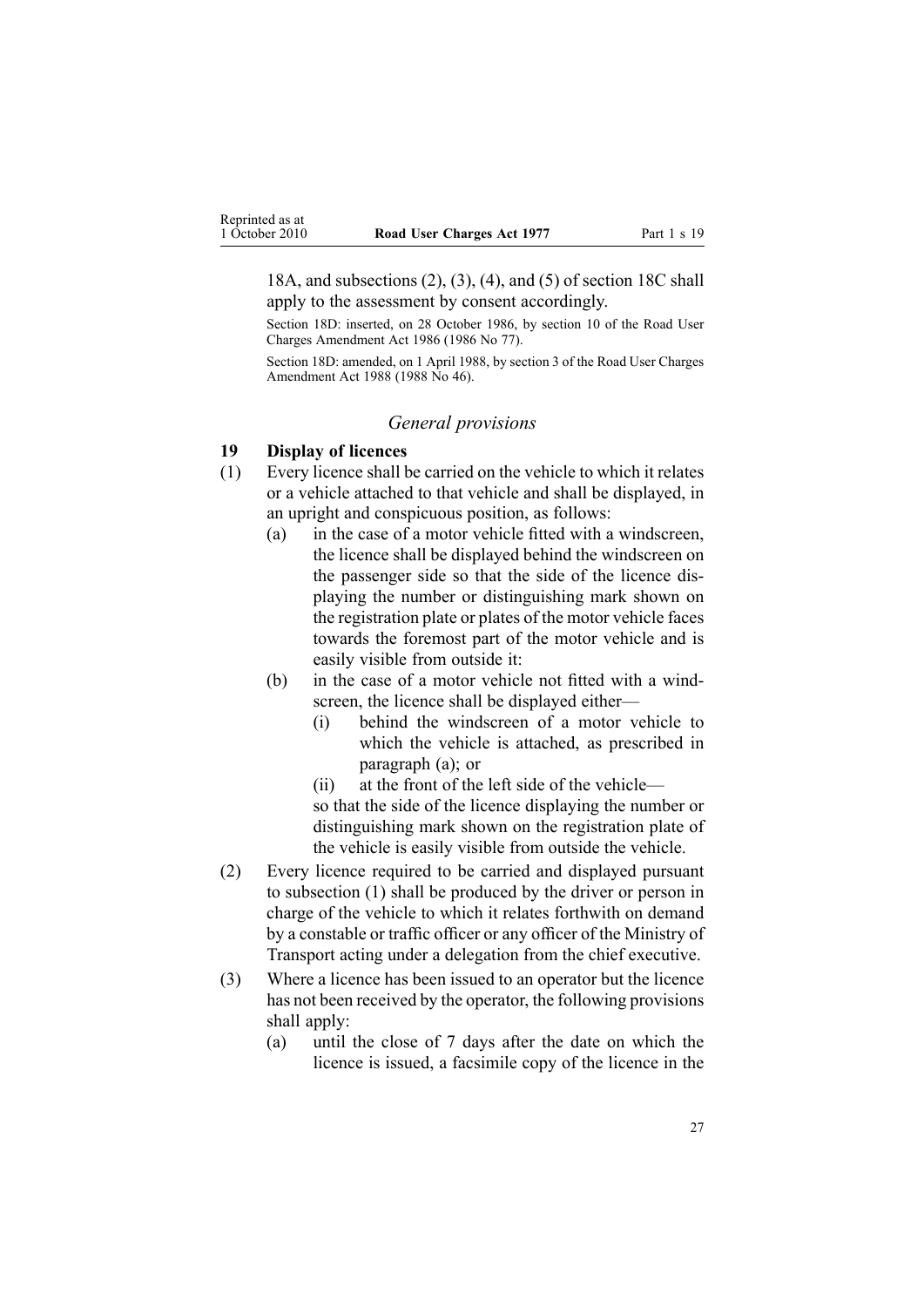prescribed form shall be sufficient evidence of the issue of the licence:

- <span id="page-27-0"></span>(b) an enforcement officer may accep<sup>t</sup> some other form of proof of the issue of <sup>a</sup> licence during the period referred to in paragraph (a), being <sup>a</sup> form of proof approved by the Secretary.
- (4) A road user charges label in the prescribed form and containing the correct details in respec<sup>t</sup> of <sup>a</sup> licence shall be proof of purchase of <sup>a</sup> licence.

Section 19(1): amended, on 1 October 1989, by section 10(1) of the Road User Charges Amendment Act 1989 (1989 No 79).

Section 19(1)(a): amended, on 28 October 1986, by section 11(a) of the Road User Charges Amendment Act 1986 (1986 No 77).

Section 19(1)(b): amended, on 28 October 1986, by section 11(b) of the Road User Charges Amendment Act 1986 (1986 No 77).

Section 19(1)(b)(i): amended, on 28 October 1986, by section 11(c) of the Road User Charges Amendment Act 1986 (1986 No 77).

Section 19(2): added, on 1 October 1989, by section 10(2) of the Road User Charges Amendment Act 1989 (1989 No 79).

Section 19(3): added, on 1 April 1993, by section 10 of the Road User Charges Amendment Act 1992 (1992 No 114).

Section 19(3): amended, on 20 August 1993, by section 35(1) of the Land Transport Act 1993 (1993 No 88).

Section 19(4): added, on 1 April 1993, by section 10 of the Road User Charges Amendment Act 1992 (1992 No 114).

# **20 Power to alter rates of road user charges by Order in Council**

- (1) The Governor-General may from time to time, by Order in Council, reduce or increase any or all of the rates of road user charges specified in [Schedule](#page-50-0) 3.
- (1A) An Order in Council made under this section that increases all or any of the rates of road user charges specified in [Schedule](#page-50-0) [3](#page-50-0) comes into force 42 days after the date of its notification in the *Gazette*, or on any later date that may be specified in the order.
- (2) Every Order in Council made under this section shall be laid before the House of Representatives not later than the sixteenth sitting day of the House of Representatives after the day on which it is made.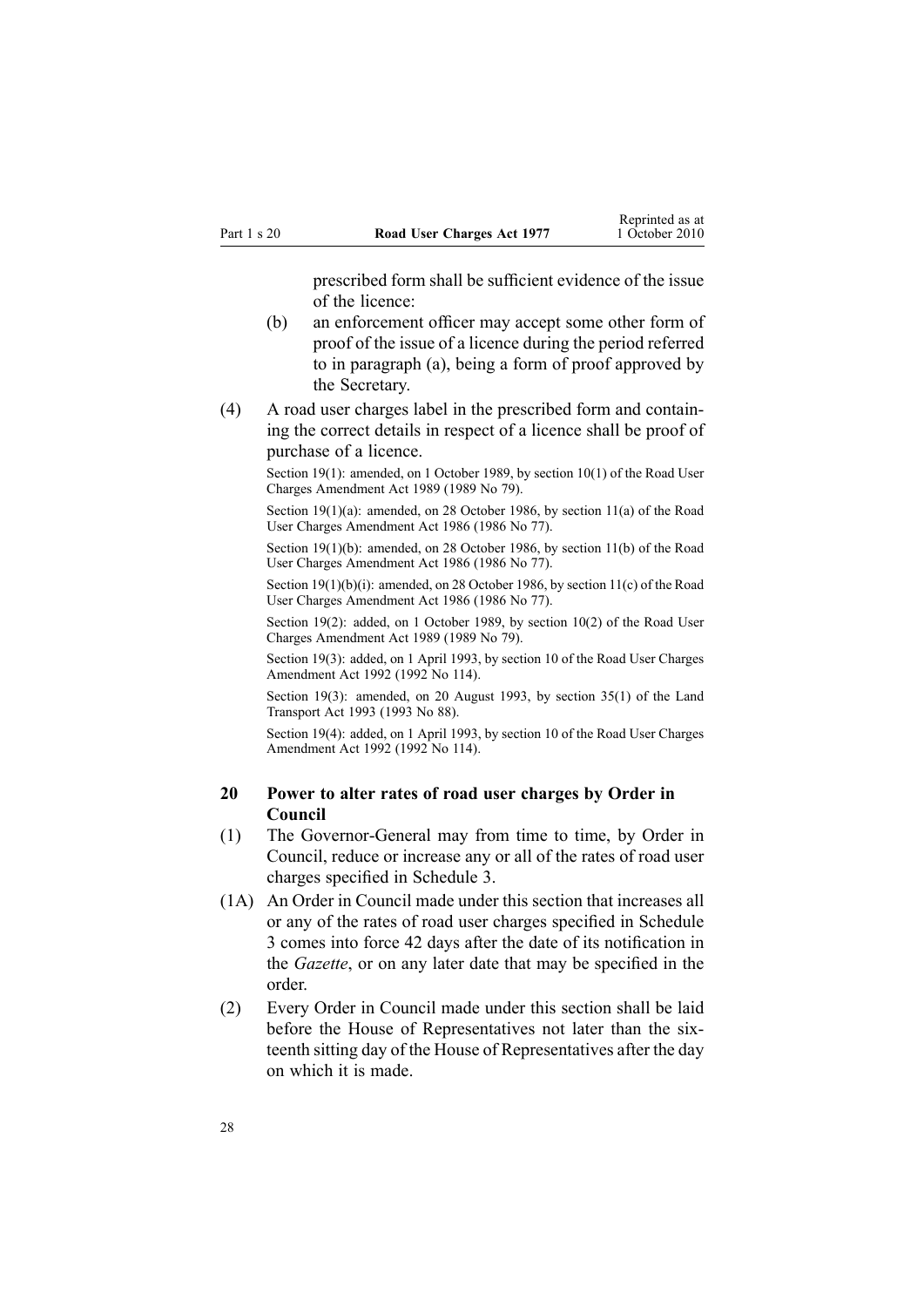- (3) Every Order in Council made under this section shall,—
	- (a) where the Order in Council is made on or before the 30th day of June in any year, expire on the close of the 31st day of December of that year excep<sup>t</sup> so far as it is expressly validated or confirmed by Act of Parliament passed during that year; and
	- (b) where the Order in Council is made on or after the 1st day of July in any year, expire on the close of the 31st day of December in the following year except so far as it is expressly validated or confirmed by Act of Parliament passed before the end of that following year.
- (4) If any Order in Council or any provision of any Order in Council expires by virtue of subsection  $(3)$ , the road user charge rate or rates altered by that Order in Council or provision shall, from the expiry of that Order in Council or provision and until it is or they are again altered, be the same as it was or they were immediately before that Order in Council or provision came into force.
- (5) If any Order in Council or any provision of any Order in Council expires by virtue of subsection (3), any charges collected under that Order in Council or provision in excess of the charges otherwise payable shall, excep<sup>t</sup> so far as any other provision is made by an Act of Parliament in respec<sup>t</sup> thereof, be refunded upon application made to the chief executive.
- (6) Every application under subsection (5) shall be in <sup>a</sup> form provided for the purpose by the chief executive, and shall contain such information as the chief executive considers necessary to enable the refund to be made in accordance with this section.
- (7) The repeal of any Act of Parliament passed for the purpose of expressly validating or confirming any Orders in Council pursuan<sup>t</sup> to subsection (3) shall not, unless there is any express provision to the contrary, affect the validity or confirmation of those Orders in Council.

Section 20: substituted, on 1 October 1989, by section 11 of the Road User Charges Amendment Act 1989 (1989 No 79).

Section 20(1A): inserted, on 11 August 2009, by [section](http://www.legislation.govt.nz/pdflink.aspx?id=DLM2172213) 5 of the Road User Charges Amendment Act 2009 (2009 No 27).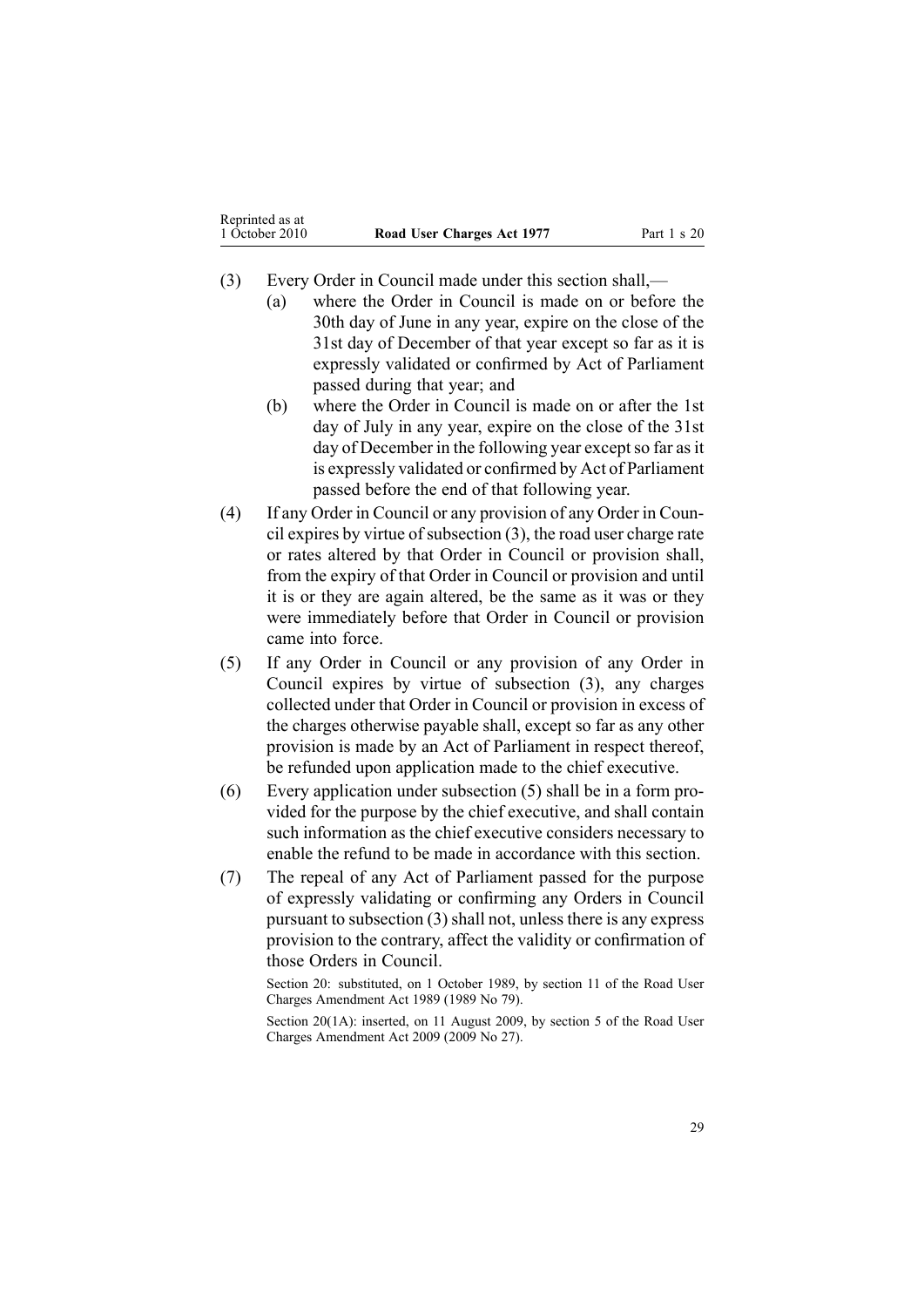# <span id="page-29-0"></span>**21 Distance and supplementary licences for certain motor vehicles become invalid 1 month after road user charge rate increased**

- (1) This section applies if <sup>a</sup> road user charge rate specified in [Schedule](#page-50-0) 3 is increased under [section](#page-27-0) 20 or by any other Act.
- (2) Despite any other provision of this Act, <sup>a</sup> distance licence or supplementary licence for <sup>a</sup> motor vehicle whose gross laden weight is more than 3.5 tonnes issued before the increase comes into force is no longer valid after the expiry of 1 month from the date of the increase.

Section 21: substituted, on 11 August 2009, by [section](http://www.legislation.govt.nz/pdflink.aspx?id=DLM2172214) 6 of the Road User Charges Amendment Act 2009 (2009 No 27).

### **21A Additional charges for default in payment of amounts due**

- (1) Subject to subsection (3), if any debt due to the Crown by virtue of this Act (being <sup>a</sup> road user charge, administration fee, assessment under [section](#page-24-0) 18C or [section](#page-25-0) 18D, amount payable under [section](#page-12-0) 8(3), or par<sup>t</sup> thereof) is not paid to the Crown within 3 months of the date it first becomes due, an amount calculated in accordance with subsection (2) shall be added to the debt by way of an additional charge and may be recovered accordingly by the Crown from the person who owed the debt in any Court of competent jurisdiction.
- (2) For the purposes of subsection (1), an additional charge shall be an amount equal to 10% of the debt.
- (3) On written application for relief made by or on behalf of any person who has become liable under this section for the payment of any additional charge, the chief executive, if having regard to the circumstances of the case he thinks it equitable to do so, may gran<sup>t</sup> relief to the person—
	- (a) by the remission of the whole or any par<sup>t</sup> of the additional charge; or
	- (b) where the additional charge has been paid in whole or in part, by the refund to the person of the whole or any par<sup>t</sup> of the additional charge that has been paid, with or without the remission of any par<sup>t</sup> of the additional charge that has not been paid.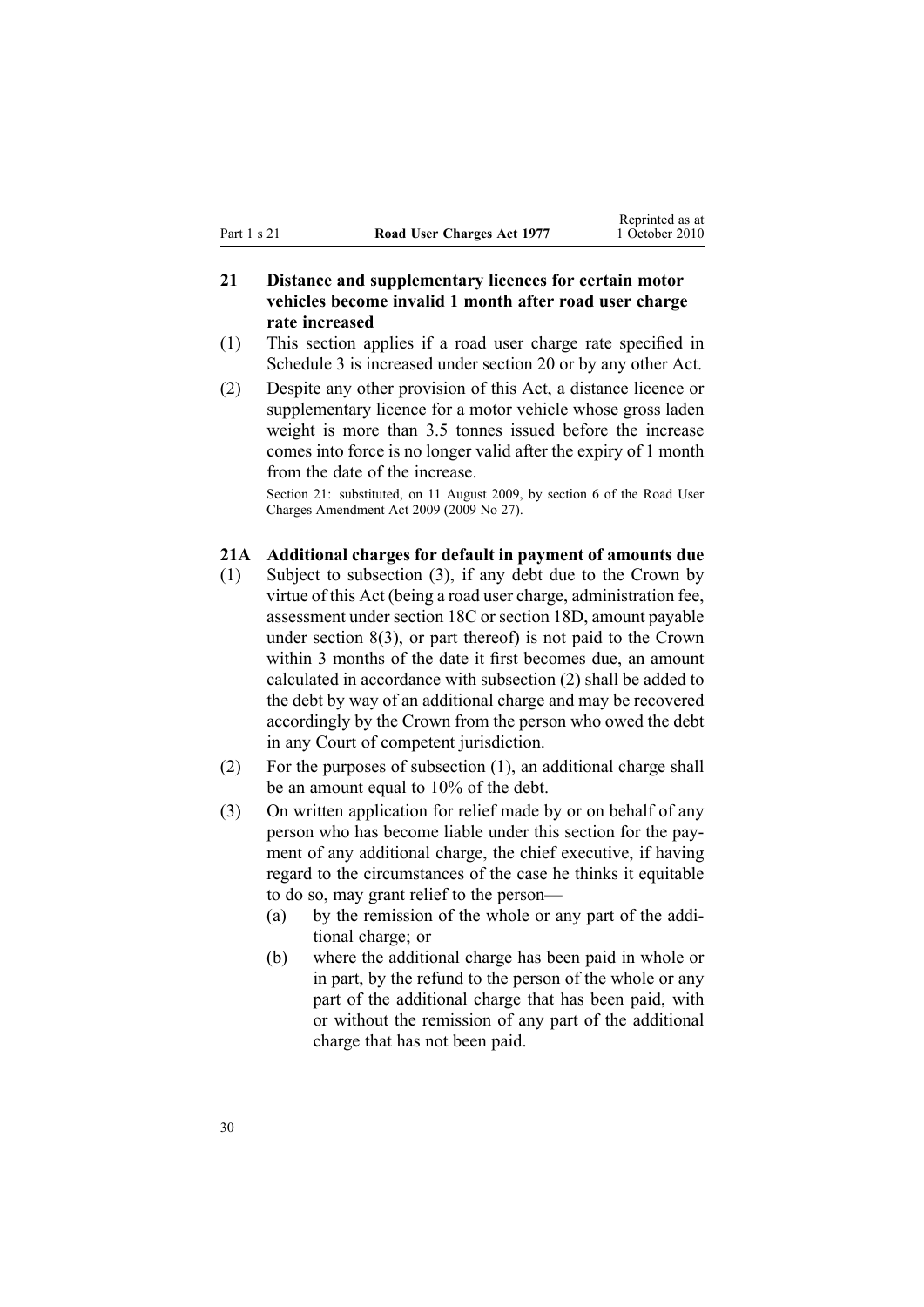- <span id="page-30-0"></span>(4) Any amount imposed by way of additional charge under this section shall be in addition to any other penalty to which the person may be liable.
- (5) For the purposes of this section, the expression **month** means the period commencing on the first business day in any calendar month and ending with the close of the last business day of that month.
- (6) In subsection (5), the expression **business day** means any day that is not <sup>a</sup> Saturday, Sunday, or public holiday.

Section 21A: inserted, on 1 July 1987, by [section](http://www.legislation.govt.nz/pdflink.aspx?id=DLM34699) 9 of the Road User Charges Amendment Act 1979 (1979 No 65).

Section 21A(1): amended, on 28 October 1986, by section 10(2) of the Road User Charges Amendment Act 1986 (1986 No 77).

Section 21A(1): amended, on 22 December 1980, by [section](http://www.legislation.govt.nz/pdflink.aspx?id=DLM38571) 7(1) of the Road User Charges Amendment Act 1980 (1980 No 71).

Section 21A(2): substituted, on 1 October 1989, by section 12(1) of the Road User Charges Amendment Act 1989 (1989 No 79).

Section 21A(3): amended, on 1 April 1988, by section 3 of the Road User Charges Amendment Act 1988 (1988 No 46).

Section 21A(5): added, on 1 October 1989, by section 12(2) of the Road User Charges Amendment Act 1989 (1989 No 79).

Section 21A(6): added, on 1 October 1989, by section 12(2) of the Road User Charges Amendment Act 1989 (1989 No 79).

# **22 Road user charges to be paid into national land transport fund**

All road user charges(excluding applicable refunds, and goods and services tax payable under the Goods and [Services](http://www.legislation.govt.nz/pdflink.aspx?id=DLM81034) Tax Act [1985](http://www.legislation.govt.nz/pdflink.aspx?id=DLM81034)), any additional charges under [section](#page-29-0) 21A, and any assessments under [section](#page-24-0) 18C or [18D](#page-25-0) must be paid into <sup>a</sup> Crown Bank Account and treated as land transport revenue.

Section 22: substituted, on 1 August 2008, by [section](http://www.legislation.govt.nz/pdflink.aspx?id=DLM1313622) 50(1) of the Land Transpor<sup>t</sup> Management Amendment Act 2008 (2008 No 47).

#### **22AA Other amounts received under this Act**

- (1) This section applies to amounts that are received under this Act and that are not referred to in section 22.
- (2) Amounts to which this section applies must be paid to the relevant prescribed recipient.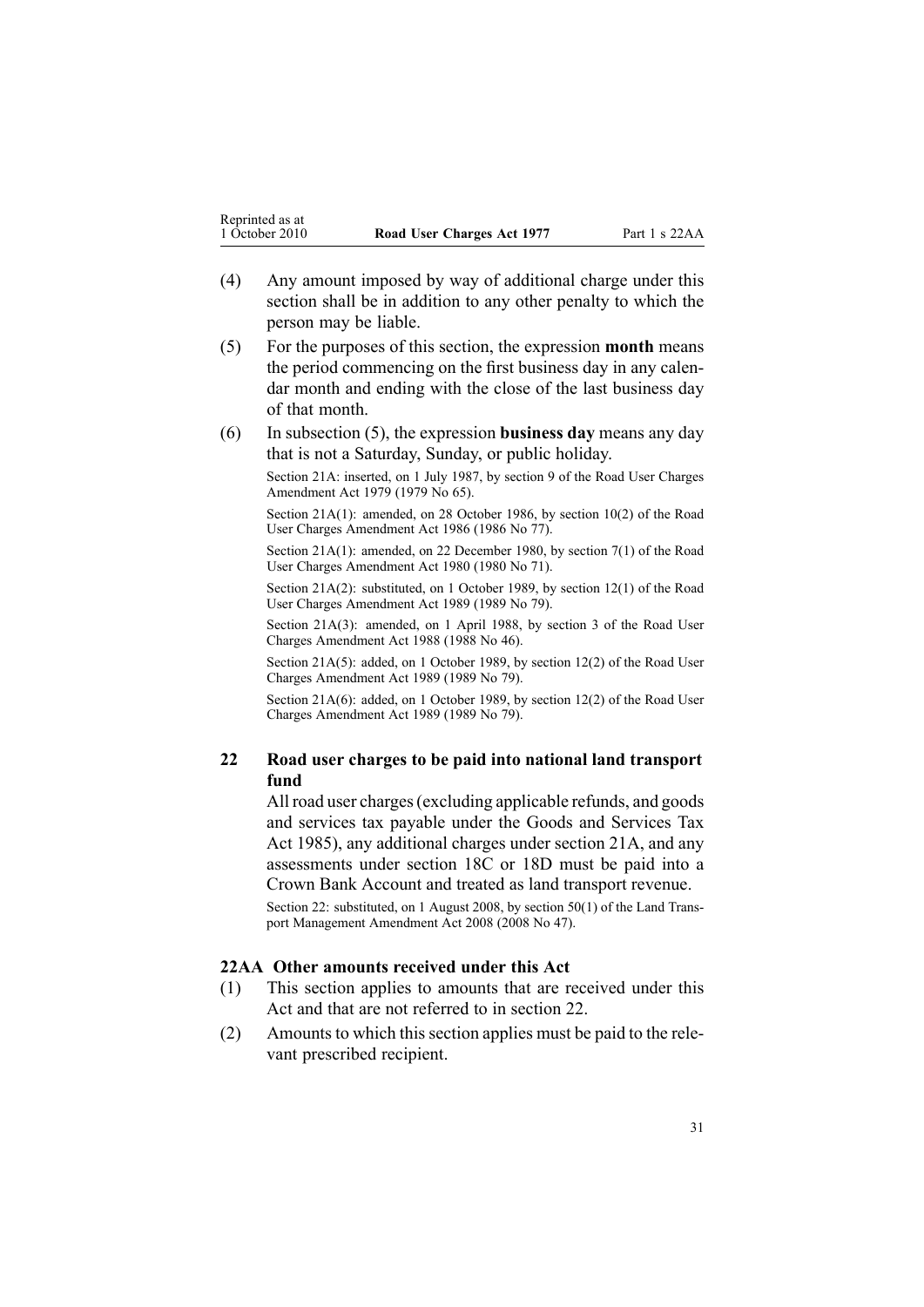- <span id="page-31-0"></span>(3) However, if there is no prescribed recipient to whom any amounts to which this section applies must be paid, those amounts must be paid into the Crown Bank Account.
- (4) For the purposes of this section, **prescribed recipient** means the person who is specified in regulations made under this Act or any other enactment as the person to whom any amounts to which this section applies are payable.

Section 22AA: inserted, on 1 August 2008, by [section](http://www.legislation.govt.nz/pdflink.aspx?id=DLM1313622) 50(1) of the Land Transpor<sup>t</sup> Management Amendment Act 2008 (2008 No 47).

#### **22A Restrictions on fitting and repair of hubodometers**

- (1) No person shall, without the written consent of the chief executive, fit <sup>a</sup> hubodometer to <sup>a</sup> motor vehicle for the purposes of this Act, if he knows or ought to know that the hubodometer has previously been fitted to the motor vehicle and that motor vehicle has been operated after the removal, loss, or displacement of the hubodometer from the motor vehicle.
- (2) No person shall, without the written consent of the chief executive, fit <sup>a</sup> hubodometer to <sup>a</sup> motor vehicle for the purposes of this Act, if he knows or ought to know that the hubodometer has previously been fitted to another motor vehicle for the purposes of this Act and that the other motor vehicle is still registered under [Part](http://www.legislation.govt.nz/pdflink.aspx?id=DLM91418) 1 of the Transport (Vehicle and Driver Registration and Licensing) Act 1986.
- (3) No person, other than the manufacturer thereof or <sup>a</sup> person approved in writing for this purpose by the chief executive, shall repair or modify or attempt to repair or modify, or in any way tamper with any par<sup>t</sup> of, <sup>a</sup> hubodometer of <sup>a</sup> kind that may be fitted to <sup>a</sup> motor vehicle for the purposes of this Act.
- (4) Any consent or approval given by the chief executive for the purposes of this section may be given on such terms and conditions as the chief executive thinks fit; and may at any time be varied or revoked by the chief executive by notice in writing to the person.

Section 22A: inserted, on 23 November 1979, by [section](http://www.legislation.govt.nz/pdflink.aspx?id=DLM35001) 11(1) of the Road User Charges Amendment Act 1979 (1979 No 65).

Section 22A(1): amended, on 28 October 1986, by section 13 of the Road User Charges Amendment Act 1986 (1986 No 77).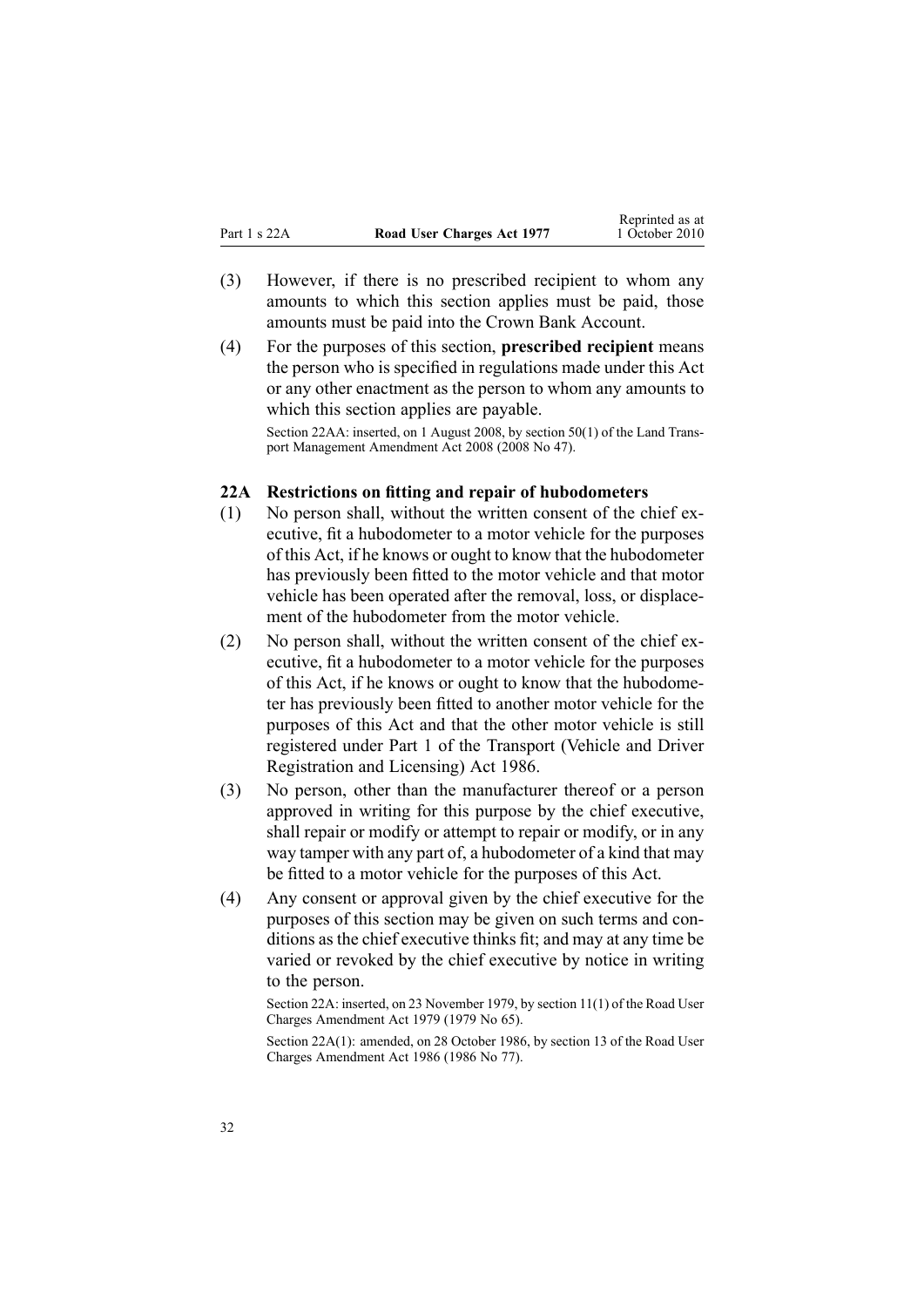<span id="page-32-0"></span>Section 22A(2): amended, on 1 April 1988, by section 3 of the Road User Charges Amendment Act 1988 (1988 No 46).

Section 22A(2): amended, on 30 April 1986, by [section](http://www.legislation.govt.nz/pdflink.aspx?id=DLM92149) 56(2) of the Transport (Vehicle and Driver Registration and Licensing) Act 1986 (1986 No 6).

Section 22A(3): amended, on 1 April 1988, by section 3 of the Road User Charges Amendment Act 1988 (1988 No 46).

Section 22A(3): amended, on 1 April 1988, by section 4(1) of the Road User Charges Amendment Act 1988 (1988 No 46).

Section 22A(4): substituted, on 1 April 1988, by section 4(2) of the Road User Charges Amendment Act 1988 (1988 No 46).

### **22B Restrictions on sale of hubodometers**

- (1) Hubodometers shall be registered with the Ministry of Transpor<sup>t</sup> in accordance with this section.
- (2) No person shall sell <sup>a</sup> hubodometer if that person knows or ought to know that the make and serial number of the device are not registered with the Ministry of Transport.
- (3) Applications for registration under this section shall be in <sup>a</sup> form approved for the purpose by the chief executive.
- (4) In any case where <sup>a</sup> hubodometer is required to be registered, the chief executive shall—
	- (a) cause <sup>a</sup> unique identifier to be assigned to the hubodometer; and
	- (b) cause <sup>a</sup> label bearing that identifier to be affixed to the hubodometer to seal the device.
- (5) For the purposes of this section, **sell** includes supply for the purposes of fitting to <sup>a</sup> vehicle.

Section 22B: inserted, on 1 April 1994, by section 11(1) of the Road User Charges Amendment Act 1992 (1992 No 114).

### **23 Offences**

- (1) Subject to subsections (3), (3A), (3B), (3C), and (4) but without limiting subsection (2), every person who—
	- (a) operates <sup>a</sup> motor vehicle on <sup>a</sup> road in contravention of [section](#page-9-0) 5 or [section](#page-10-0) 6; or
	- (b) subject to [section](#page-11-0) 7(2), alters or defaces any licence; or
	- (ba) contravenes [section](#page-14-0) 10A; or
	- (c) operates on <sup>a</sup> road any motor vehicle bearing <sup>a</sup> licence that has been altered or defaced or that is in any way obscured or not easily distinguishable; or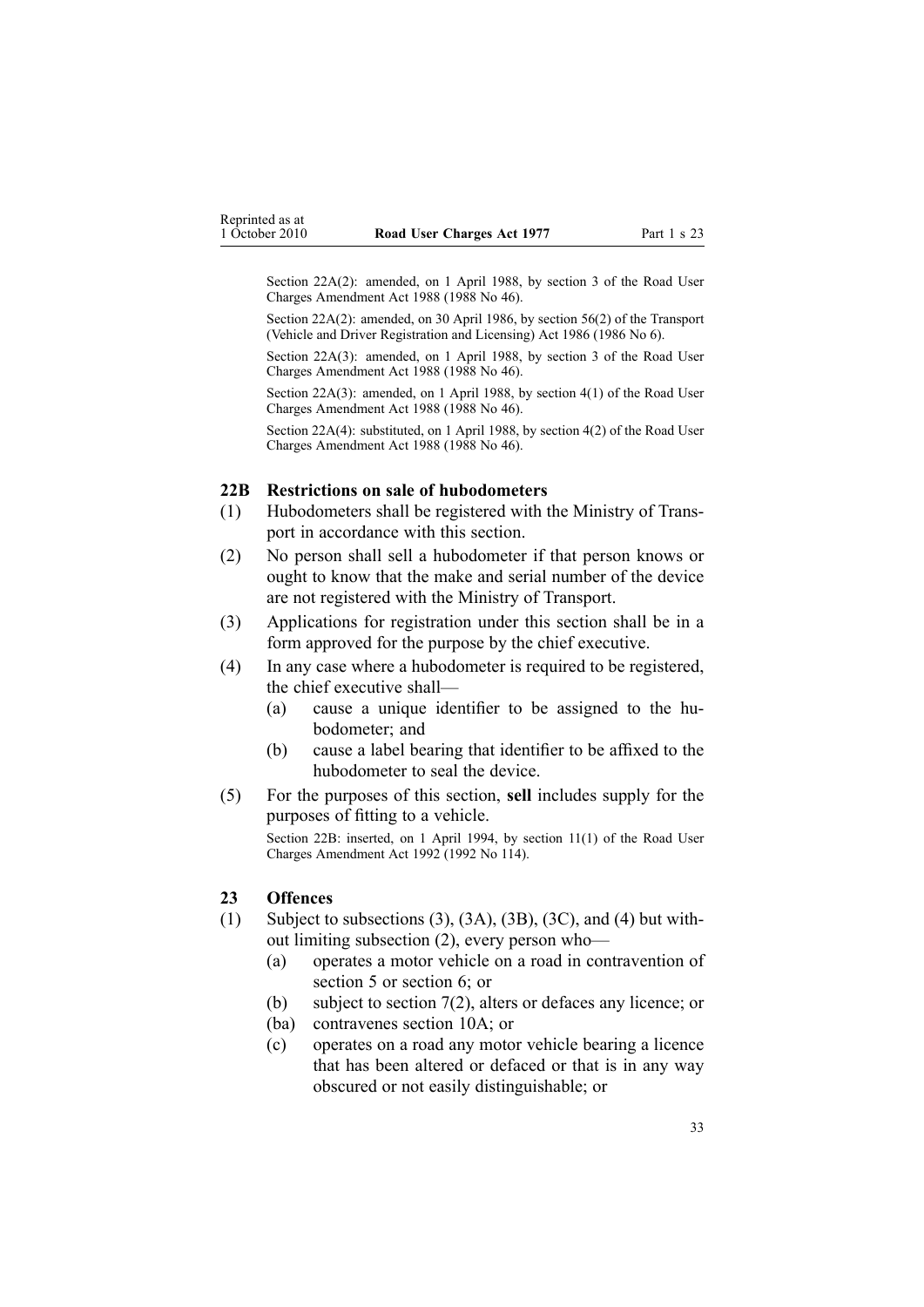- (ca) operates on <sup>a</sup> road any motor vehicle for which <sup>a</sup> licence is required that does not have such <sup>a</sup> licence displayed as required by [section](#page-26-0) 19; or
- (d) displays or causes to be displayed on any motor vehicle anything (not being <sup>a</sup> licence) that is likely to be mistaken for <sup>a</sup> licence; or any licence that is not current (other than <sup>a</sup> licence that immediately precedes, or immediately follows the current licence) or is no longer valid or that does not relate to the motor vehicle; or
- (e) operates any motor vehicle that has displayed on it anything (not being <sup>a</sup> licence) that is likely to be mistaken for <sup>a</sup> licence, or any licence that is not current (other than <sup>a</sup> licence that immediately precedes, or immediately follows the current licence) or is no longer valid or that does not relate to the motor vehicle; or
- (ea) fails without reasonable excuse to comply with any requirement made under section [17A\(1\)](#page-19-0); or
- (eb) fails to produce any licence when required to do so under [section](#page-26-0) 19(2); or
- (f) makes any application under this Act that he knows or ought to know is incorrect in <sup>a</sup> material particular; or
- (fa) contravenes [section](#page-31-0) 22A or [section](#page-32-0) 22B; or
- (faa) operates <sup>a</sup> motor vehicle to which this Act applies with <sup>a</sup> hubodometer purchased on or after the commencement of this paragraph, unless the hubodometer is sealed in accordance with section [22B\(4\)](#page-32-0); or
- (fb) operates <sup>a</sup> motor vehicle to which this Act applies which is fitted with <sup>a</sup> hubodometer which is designed for <sup>a</sup> tyre size other than that on the wheel to which the hubodometer is fitted unless the prior written approval of the Secretary for Transport is obtained; or
- (fc) operates <sup>a</sup> motor vehicle on <sup>a</sup> road in circumstances in which the operator of the vehicle knew or ought to have known that the hubodometer fitted to that vehicle has been damaged in <sup>a</sup> manner that affects its accuracy, or has been tampered with, or has been modified or repaired other than as permitted under this Act; or
- (g) alters or wilfully damages any distance recorder fitted to <sup>a</sup> motor vehicle to which this Act applies—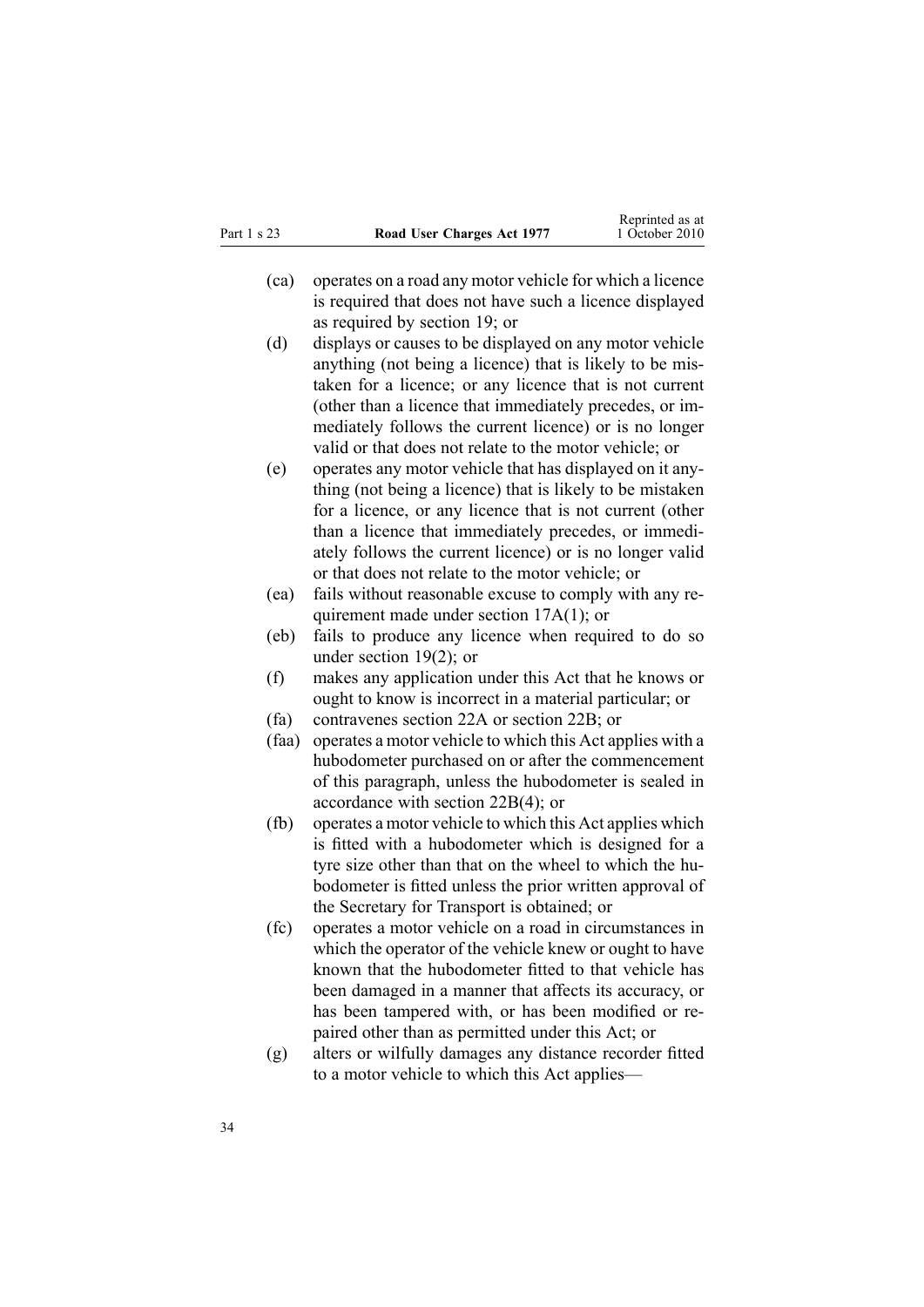commits an offence against this Act, and is liable on summary conviction to <sup>a</sup> fine not exceeding \$3,000.

- (1A) Without limiting subsection (1), every person who contravenes [section](#page-31-0) 22A or [section](#page-32-0) 22B with the intention of avoiding any liability of that person or any other person under this Act commits an offence against this Act and is liable on summary conviction to a fine not exceeding \$15,000.
- (2) Subject to subsections  $(3)$ ,  $(3A)$ ,  $(3B)$ ,  $(3C)$ , and  $(4)$  but without limiting subsection (1), where—
	- (a) <sup>a</sup> motor vehicle is operated on <sup>a</sup> road in contravention of [section](#page-9-0) 5 or [section](#page-10-0) 6; or
	- (b) an application for <sup>a</sup> licence for <sup>a</sup> motor vehicle is made that is incorrect in <sup>a</sup> material particular—

the owner of the motor vehicle commits an offence against this Act, and is liable on summary conviction to <sup>a</sup> fine not exceeding \$15,000.

- (2A) It shall be a defence in proceedings for an offence against paragraph (d) or paragraph (e) or paragraph (eb) of subsection (1) of this section if the defendant produces proof of purchase of <sup>a</sup> licence under [section](#page-13-0) 10(5).
- (3) It shall be <sup>a</sup> defence in proceedings for an offence of operating <sup>a</sup> motor vehicle on <sup>a</sup> road without the appropriate distance licence or supplementary licence if the defendant proves that—
	- (a) it was not possible to obtain the licence at any time during the period between the time when the need for the licence was reasonably foreseeable by the defendant or any employee or agen<sup>t</sup> thereof, and the time when the alleged offence was committed; and
	- (b) an appropriate licence covering the distance for which the motor vehicle was on <sup>a</sup> road in contravention of this Act was obtained for the motor vehicle forthwith after the commission of the alleged offence.
- (3A) It shall be <sup>a</sup> defence in proceedings for an offence of operating <sup>a</sup> motor vehicle on <sup>a</sup> road when the reading of the distance recorder is more than the maximum reading specified in the licence displayed in the vehicle at the time of the offence, if the Court is satisfied that—
	- (a) the reading of the distance recorder did not exceed by more than 500 kilometres that maximum reading; and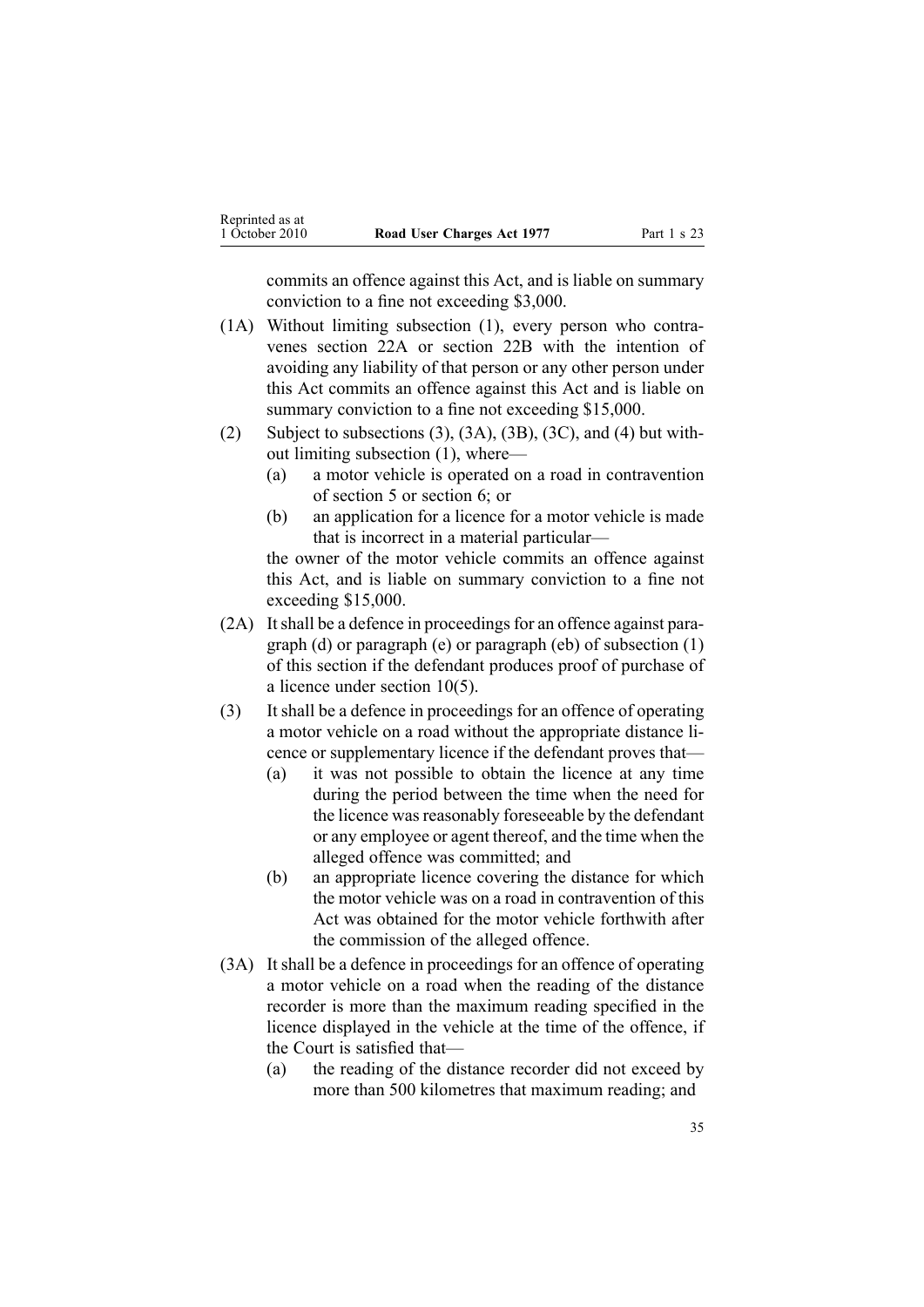- (b) the gross weight of the motor vehicle was not more than the maximum gross weight specified in that licence; and
- (c) as soon as reasonably practical after the offence was drawn to the attention of the defendant, <sup>a</sup> further licence was purchased specifying not less than the maximum gross weight of the motor vehicle and for <sup>a</sup> distance of not less than the amount by which the reading of the distance recorder exceeded the maximum reading of the licence displayed in the vehicle at the time of the offence.
- (3B) It shall be <sup>a</sup> defence in proceedings for an offence of operating <sup>a</sup> motor vehicle on <sup>a</sup> road when the gross weight of that motor vehicle is more than the maximum gross weight specified in the licence carried or displayed on that motor vehicle, if the Court is satisfied that, having regard to the maximum gross weights specified in the licences carried or displayed on any other attached vehicles, and to the actual gross weights of those attached vehicles, sufficient paymen<sup>t</sup> has been made in total to cover the charges that apply for the actual loadings on the individual vehicles at the time of the offence.
- (3C) It shall be <sup>a</sup> defence in proceedings for an offence of operating <sup>a</sup> motor vehicle on <sup>a</sup> road when the distance licence carried or displayed on the motor vehicle specifies the wrong vehicle type number of that motor vehicle if the defendant proves that—
	- (a) the vehicle was fitted with <sup>a</sup> lifting axle which was not transmitting <sup>a</sup> portion of the weight of the vehicle to the roadway at the time of the offence; and
	- (b) the vehicle was unladen, excep<sup>t</sup> for normal operating gear; and
	- (c) the lifting axle was capable of being altered by the fitted device so as to transmit to the roadway <sup>a</sup> portion of the weight of the vehicle; and
	- (d) if the lifting axle had been transmitting <sup>a</sup> portion of the weight of the vehicle to the roadway at the time of the offence, the vehicle type number specified on the licence would have been correct for the motor vehicle.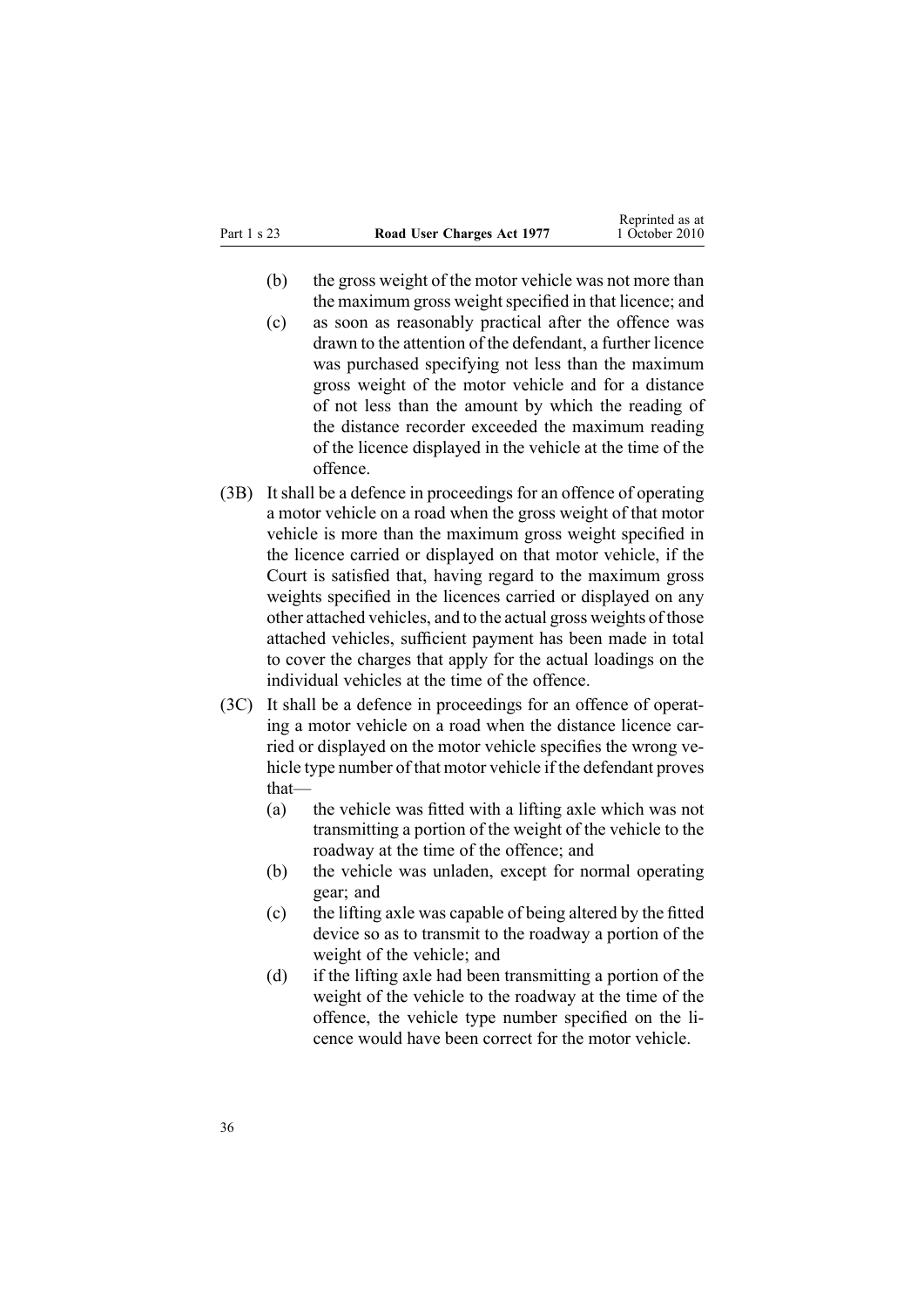- (3D) For the purposes of subsection (3C), <sup>a</sup> **lifting axle** is an axle which is fitted with <sup>a</sup> device to alter the distribution of weight between the axles of <sup>a</sup> heavy motor vehicle.
- (4) It shall be <sup>a</sup> defence in proceedings for an offence of operating <sup>a</sup> motor vehicle on <sup>a</sup> road without <sup>a</sup> proper working distance recorder if the defendant proves that—
	- (a) <sup>a</sup> distance recorder was fitted to the motor vehicle at the time; and
	- (b) it was not possible to obtain and fit <sup>a</sup> properly working distance recorder to the motor vehicle, or to repair the distance recorder fitted to the motor vehicle, during the period between the time of the damage to or malfunction of the distance recorder fitted to the motor vehicle and the time when the alleged offence was committed; and
	- (c) <sup>a</sup> properly working distance recorder was fitted to the motor vehicle, or the distance recorder fitted to the motor vehicle was repaired, forthwith after the commission of the alleged offence.
- (4A) Every person—
	- (a) who is summoned under [section](#page-22-0) 18B and who fails or refuses to appear before the Judge at the time specified by the Judge, or to take oath as <sup>a</sup> witness before the Judge; or
	- (b) who is sworn as <sup>a</sup> witness at an inquiry held under [sec](#page-21-0)-tion [18A](#page-21-0) and who fails or refuses to answer any question pu<sup>t</sup> to him regarding the subject of the inquiry; or
	- (c) who fails or refuses to produce any document or thing for the inspection of the Judge, or of any person authorised by the Judge for this purpose, when required to do so pursuant to section  $18B(1)(b)$ —

commits an offence against this Act, and is liable on summary conviction to <sup>a</sup> fine not exceeding \$1,000:

provided that no person shall be convicted of an offence against paragraph (a) unless, at the time of the service of the summons or at some other reasonable time before the date on which that person was required to attend, there was paid or tendered to that person <sup>a</sup> sum sufficient to provide for his reasonable travel expenses in attending the inquiry.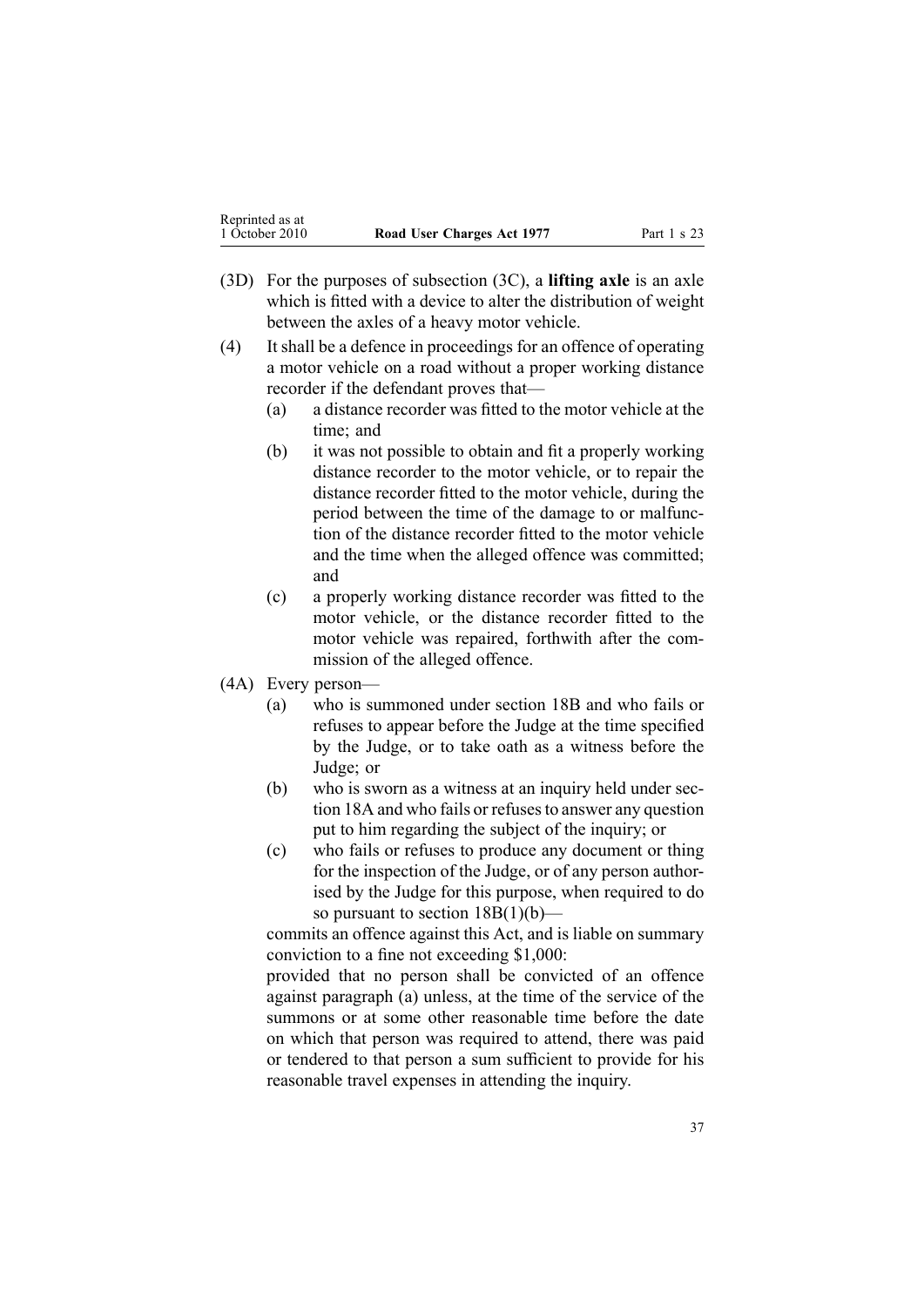- (5) Notwithstanding [section](http://www.legislation.govt.nz/pdflink.aspx?id=DLM311191) 14 of the Summary Proceedings Act 1957, any information in respec<sup>t</sup> of any offence against this Act or against any regulations made thereunder may be laid at any time within 2 years from the time when the matter of the information arose.
- (6) Any offence against this Act that is specified in [Part](http://www.legislation.govt.nz/pdflink.aspx?id=DLM345130) 4 of Schedule 2 to the Transport Act 1962 as an excess weight offence or <sup>a</sup> distance recorder offence or as an infringement offence under the Land [Transport](http://www.legislation.govt.nz/pdflink.aspx?id=DLM433612) Act 1998 may be proceeded with as an infringement offence in accordance with [section](http://www.legislation.govt.nz/pdflink.aspx?id=DLM342910) [42A](http://www.legislation.govt.nz/pdflink.aspx?id=DLM342910) of that Act or the Land Transport Act 1998.
- (7) For the avoidance of doubt, it is hereby declared that, in any proceedings for an offence of operating <sup>a</sup> motor vehicle on <sup>a</sup> road in contravention of [section](#page-9-0) 5 or [section](#page-10-0) 6, it is not necessary for the prosecution to prove that any licence required to be carried on the vehicle either had been or had not been displayed in accordance with [section](#page-26-0) 19 of this Act.
- $(8)$  Where a person breaches the requirements of a licence in more than one particular, each such breach, to the extent that it constitutes an offence against this Act, constitutes <sup>a</sup> separate offence.

Section 23(1): amended, on 28 October 1986, by section 14(4)(a) of the Road User Charges Amendment Act 1986 (1986 No 77).

Section 23(1): amended, on 23 November 1979, by section [12\(1\)\(a\)](http://www.legislation.govt.nz/pdflink.aspx?id=DLM35002) of the Road User Charges Amendment Act 1979 (1979 No 65).

Section 23(1)(ba): inserted, on 1 April 1993, by section 12(1) of the Road User Charges Amendment Act 1992 (1992 No 114).

Section 23(1)(ca): inserted, on 1 October 1989, by section 14(1) of the Road User Charges Amendment Act 1989 (1989 No 79).

Section 23(1)(d): substituted, on 28 October 1986, by section 14(1) of the Road User Charges Amendment Act 1986 (1986 No 77).

Section 23(1)(e): substituted, on 28 October 1986, by section 14(1) of the Road User Charges Amendment Act 1986 (1986 No 77).

Section 23(1)(ea): inserted, on 1 October 1989, by section 14(2) of the Road User Charges Amendment Act 1989 (1989 No 79).

Section 23(1)(eb): inserted, on 1 October 1989, by section 14(2) of the Road User Charges Amendment Act 1989 (1989 No 79).

Section 23(1)(fa): inserted, on 23 November 1979, by [section](http://www.legislation.govt.nz/pdflink.aspx?id=DLM35002) 12(3) of the Road User Charges Amendment Act 1979 (1979 No 65).

Section 23(1)(fa): amended, on 1 April 1993, by section 12(2) of the Road User Charges Amendment Act 1992 (1992 No 114).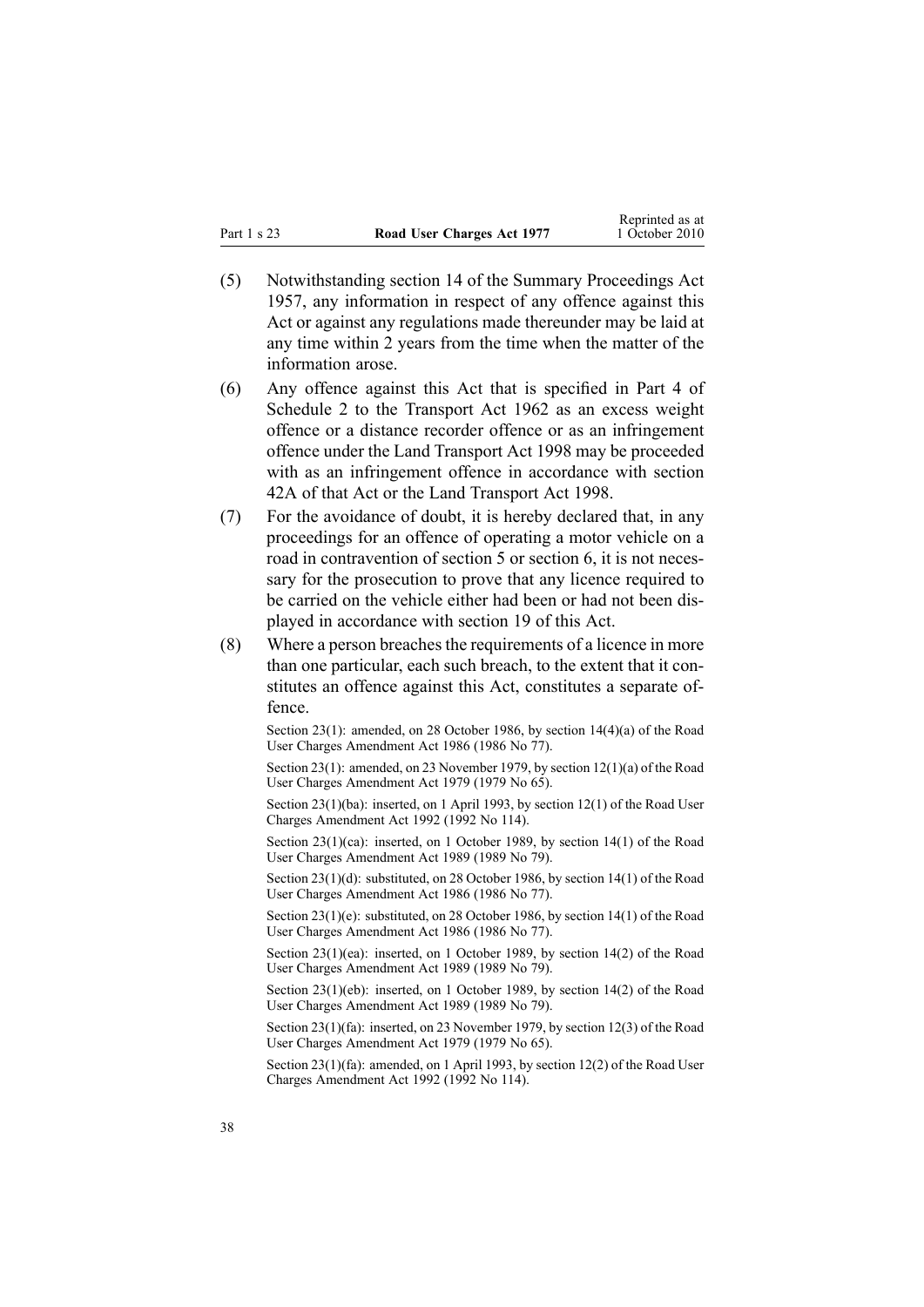Section 23(1)(faa): inserted, on 1 April 1993, by section 12(3) of the Road User Charges Amendment Act 1992 (1992 No 114).

Section 23(1)(fb): inserted, on 28 October 1986, by section 14(2) of the Road User Charges Amendment Act 1986 (1986 No 77).

Section 23(1)(fc): inserted, on 1 October 1989, by section 14(3) of the Road User Charges Amendment Act 1989 (1989 No 79).

Section 23(1A): inserted, on 1 October 1989, by section 14(4) of the Road User Charges Amendment Act 1989 (1989 No 79).

Section 23(1A): amended, on 1 April 1993, by section 12(4) of the Road User Charges Amendment Act 1992 (1992 No 114).

Section 23(2): amended, on 28 October 1986, by section 14(4)(b) of the Road User Charges Amendment Act 1986 (1986 No 77).

Section 23(2): amended, on 23 November 1979, by section [12\(1\)\(b\)](http://www.legislation.govt.nz/pdflink.aspx?id=DLM35002) of the Road User Charges Amendment Act 1979 (1979 No 65).

Section 23(2A): inserted, on 1 April 1993, by section 12(5) of the Road User Charges Amendment Act 1992 (1992 No 114).

Section 23(3): substituted, on 22 December 1980, by [section](http://www.legislation.govt.nz/pdflink.aspx?id=DLM38572) 8 of the Road User Charges Amendment Act 1980 (1980 No 71).

Section 23(3A): inserted, on 21 September 1984, by [section](http://www.legislation.govt.nz/pdflink.aspx?id=DLM75157) 2 of the Road User Charges Amendment Act 1984 (1984 No 5).

Section 23(3B): inserted, on 28 October 1986, by section 14(3) of the Road User Charges Amendment Act 1986 (1986 No 77).

Section 23(3B): amended, on 1 October 1989, by section 14(5) of the Road User Charges Amendment Act 1989 (1989 No 79).

Section 23(3C): inserted, on 28 October 1986, by section 14(3) of the Road User Charges Amendment Act 1986 (1986 No 77).

Section 23(3C): amended, on 1 October 1989, by section 14(5) of the Road User Charges Amendment Act 1989 (1989 No 79).

Section 23(3D): inserted, on 28 October 1986, by section 14(3) of the Road User Charges Amendment Act 1986 (1986 No 77).

Section 23(4): substituted, on 22 December 1980, by [section](http://www.legislation.govt.nz/pdflink.aspx?id=DLM38572) 8 of the Road User Charges Amendment Act 1980 (1980 No 71).

Section 23(4A): inserted, on 22 December 1980, by [section](http://www.legislation.govt.nz/pdflink.aspx?id=DLM38572) 8 of the Road User Charges Amendment Act 1980 (1980 No 71).

Section 23(6): added, on 1 October 1989, by section 14(6) of the Road User Charges Amendment Act 1989 (1989 No 79).

Section 23(6): amended, on 1 March 1999, by section [215\(1\)](http://www.legislation.govt.nz/pdflink.aspx?id=DLM435656) of the Land Transpor<sup>t</sup> Act 1998 (1998 No 110).

Section 23(7): added, on 29 July 1995, by section 2 of the Road User Charges Amendment Act 1995 (1995 No 46).

Section 23(8): added, on 30 April 1997, by [section](http://www.legislation.govt.nz/pdflink.aspx?id=DLM407965) 3 of the Road User Charges Amendment Act 1997 (1997 No 7).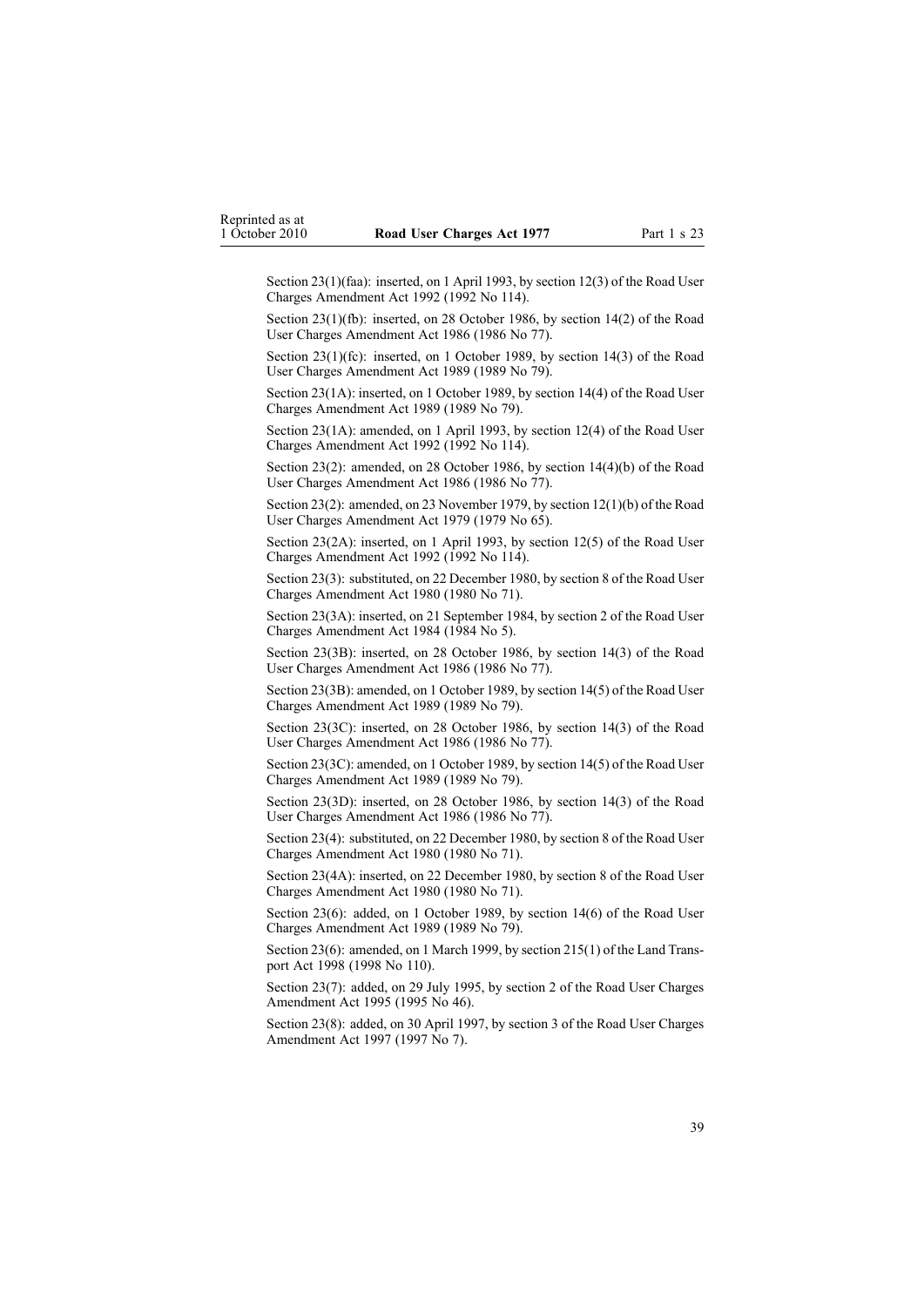#### <span id="page-39-0"></span>**23A Evidence in proceedings**

- (1) A document certified by an officer or employee of the Ministry of Transport, or by <sup>a</sup> person authorised by the chief executive for the purpose, to be <sup>a</sup> record held for the purposes of this Act shall be received as prima facie evidence—
	- (a) in any inquiry under [section](#page-21-0) 18A:
	- (b) in any proceedings for an offence against this Act or the [Transport](http://www.legislation.govt.nz/pdflink.aspx?id=DLM341189) Act 1962 or the Land [Transport](http://www.legislation.govt.nz/pdflink.aspx?id=DLM433612) Act 1998 or any regulations made under any of those Acts:
	- (c) in any proceedings for the revocation of <sup>a</sup> transport services licence under the Transport Services [Licensing](http://www.legislation.govt.nz/pdflink.aspx?id=DLM170942) Act [1989](http://www.legislation.govt.nz/pdflink.aspx?id=DLM170942).
- (2) For the purposes of this section, <sup>a</sup> record held for the purposes of this Act includes <sup>a</sup> copy of <sup>a</sup> licence issued under this Act and <sup>a</sup> computer record held for the purposes of this Act; and, in this subsection, **computer record** includes <sup>a</sup> microfiche, <sup>a</sup> microfiche printout, <sup>a</sup> computer printout, or any other document produced by <sup>a</sup> device by means of which information is recorded or stored.

Section 23A: inserted, on 1 April 1993, by section 13 of the Road User Charges Amendment Act 1992 (1992 No 114).

Section 23A(1): amended, on 30 April 1997, by [section](http://www.legislation.govt.nz/pdflink.aspx?id=DLM407966) 4 of the Road User Charges Amendment Act 1997 (1997 No 7).

Section 23A(1)(b): amended, on 1 March 1999, by section [215\(1\)](http://www.legislation.govt.nz/pdflink.aspx?id=DLM435656) of the Land Transport Act 1998 (1998 No 110).

### **23B Admissibility of certain statements**

- (1) Notwithstanding any enactment or rule of law, any statement that is made to <sup>a</sup> constable or <sup>a</sup> traffic officer who is <sup>a</sup> nonsworn member of the Police by the driver of any vehicle to which this Act applies that relates to—
	- (a) the identity of the employer of that driver; or
	- (b) any matter that is by any enactment to be specified in any logbook—

may be given in evidence by that constable or traffic officer and shall be admissible in any proceedings for an offence against this Act as evidence of the matters referred to in the statement.

(2) Notwithstanding any enactment or rule of law, any statement that—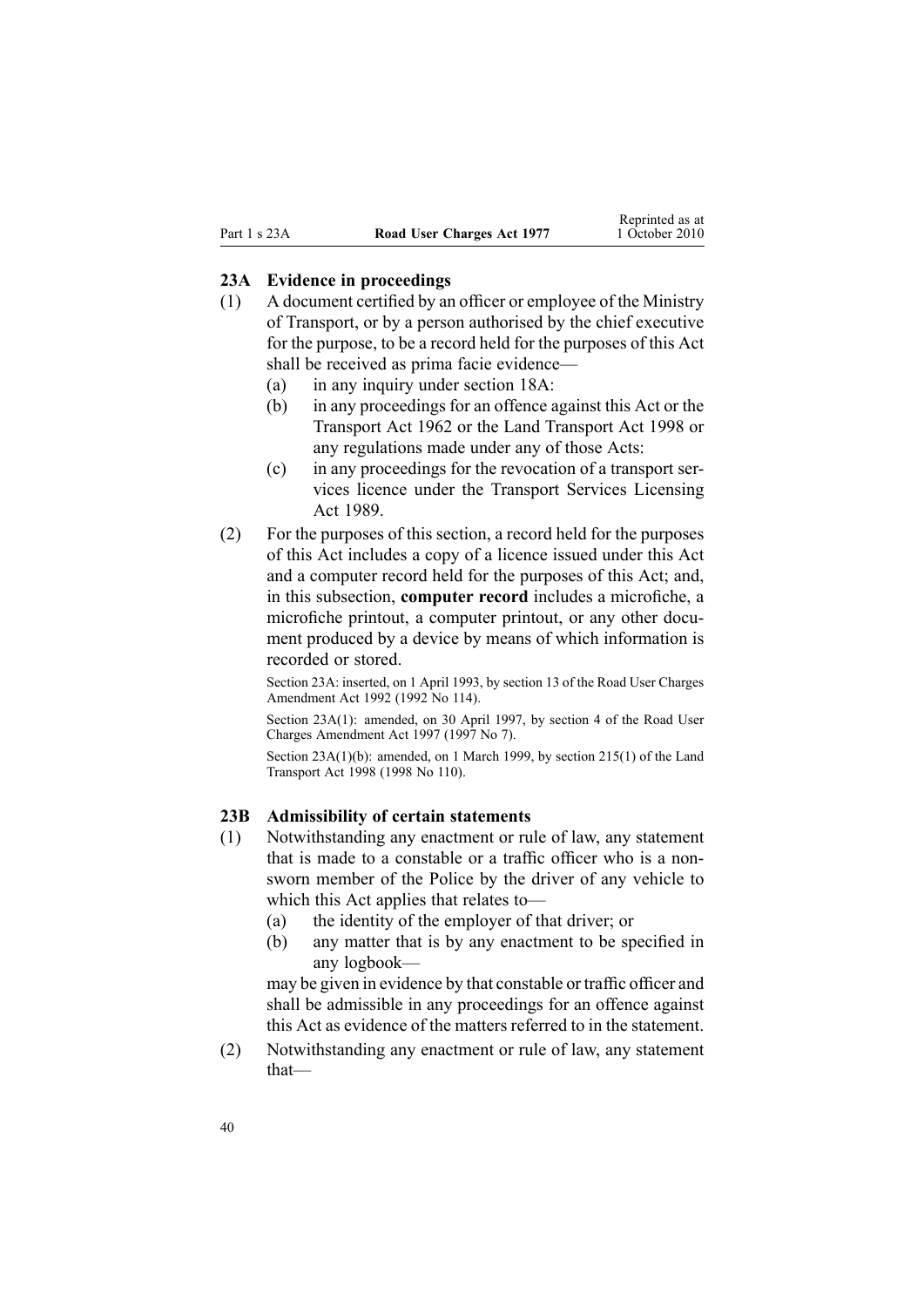- <span id="page-40-0"></span>(a) is made to an employee of New Zealand Transport Agency who is authorised in writing for the purpose by the Agency; and
- (b) is made by the driver of any vehicle to which this Act applies; and
- (c) relates to any matter that is by any enactment required to be specified in any logbook—

may be given in evidence by that authorised employee and shall be admissible in any proceedings for an offence against this Act as evidence of the matters referred to in the statement.

Section 23B: inserted, on 1 April 1993, by section 13 of the Road User Charges Amendment Act 1992 (1992 No 114).

Section 23B(2): added, on 29 July 1995, by section 3 of the Road User Charges Amendment Act 1995 (1995 No 46).

Section 23B(2): amended, on 1 March 1999, by section [215\(1\)](http://www.legislation.govt.nz/pdflink.aspx?id=DLM435656) of the Land Transport Act 1998 (1998 No 110).

Section 23B(2)(a): amended, on 1 August 2008, by [section](http://www.legislation.govt.nz/pdflink.aspx?id=DLM1313622) 50(1) of the Land Transport Management Amendment Act 2008 (2008 No 47).

Section 23B(2)(a): amended, on 1 December 2004, by [section](http://www.legislation.govt.nz/pdflink.aspx?id=DLM321838) 19(1) of the Land Transport Management Amendment Act 2004 (2004 No 97).

Section 23B(2)(a): amended, on 1 March 1999, by section [215\(1\)](http://www.legislation.govt.nz/pdflink.aspx?id=DLM435656) of the Land Transport Act 1998 (1998 No 110).

#### **23C Power to inspect records**

- (1) For the purpose of ascertaining whether the provisions of this Act have been or are being complied with by any person to whom this Act applies, the chief executive may require that person to produce for inspection any books or records in that person's possession or over which that person has control, including (but not limited to) logbooks, records associated with logbooks, financial records relating to expenditure on fuel, invoices, vehicle maintenance records, depreciation records for vehicles, time and wage records, and waybills.
- (2) The chief executive may take extracts from or make copies of any books or records so produced.
- (3) The powers conferred by thissection are in addition to, and not in substitution for or in derogation of, the powers conferred by [section](#page-19-0) 17A.

Section 23C: inserted, on 1 April 1993, by section 13 of the Road User Charges Amendment Act 1992 (1992 No 114).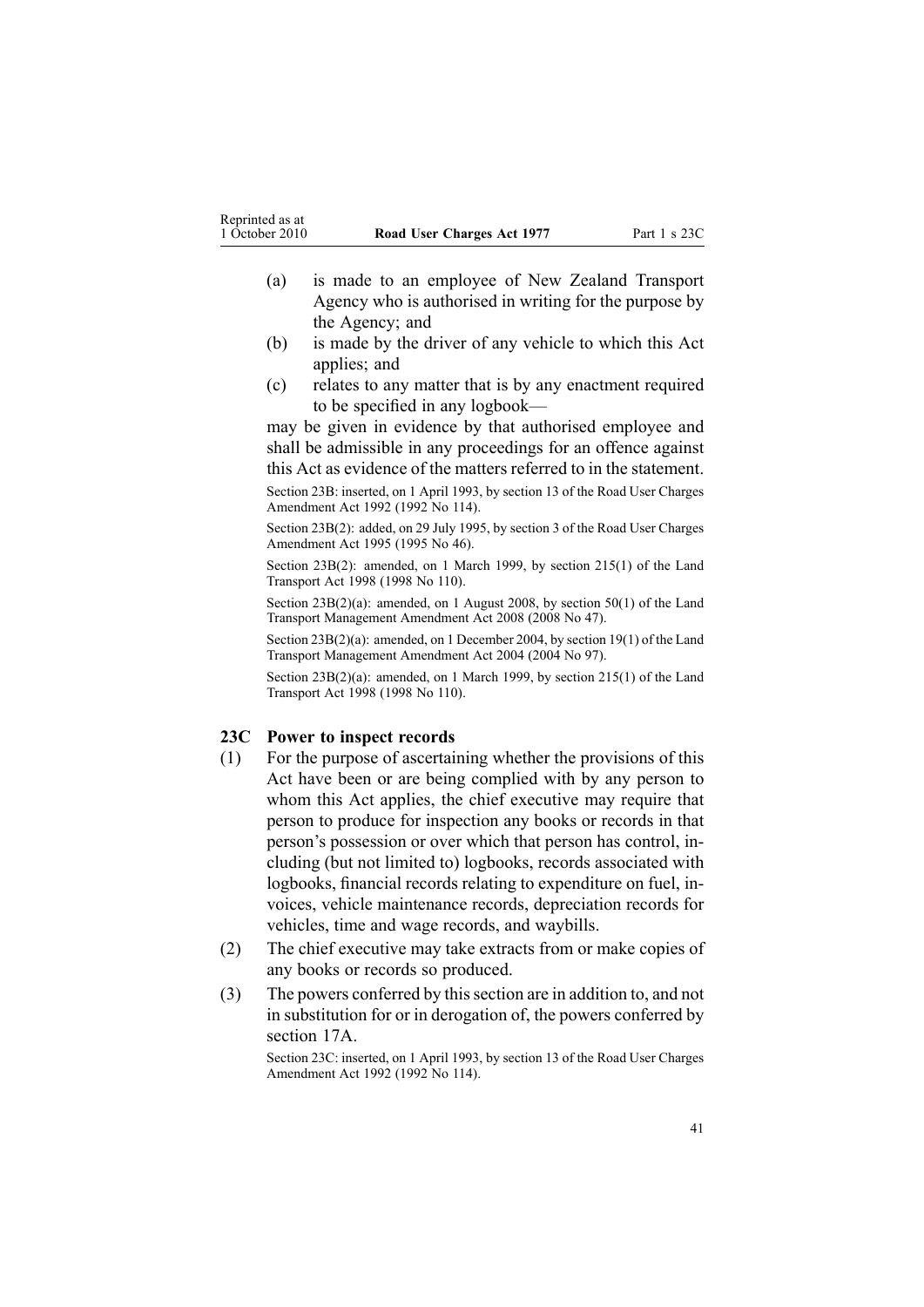# <span id="page-41-0"></span>**23D Delegation of chief executive's functions or powers to persons outside Ministry**

- (1) Subject to subsection (2), the chief executive may from time to time, either generally or particularly, delegate to such persons (not being employees of the Ministry) as he or she specifies any of his or her functions or powers under this Act.
- (2) The chief executive shall not delegate any function or power to any person or any class of persons not employed in the State services (within the meaning of the State [Sector](http://www.legislation.govt.nz/pdflink.aspx?id=DLM129109) Act 1988), excep<sup>t</sup> with the consent in writing of the Minister.
- (2A) In any case where the chief executive has delegated any functions or powers to any person under this section, that person may, with the prior approval of the Minister, delegate to any other person such of those functions or powers as are so approved.
- (3) Subject to any general orspecial directions given or conditions imposed by the chief executive, any person to whom any functions or powers are delegated under this section may perform those functions and exercise those powers in the same manner and with the same effect as if they had been conferred or imposed upon the person directly and not by delegation.
- (4) The chief executive may delegate any power or function under this section to <sup>a</sup> specified person or class of persons or to the holder or holders of <sup>a</sup> specified office or class of office for the time being.
- (5) Every delegation under thissection shall be given for <sup>a</sup> specific or indefinite period but in either case shall be revocable at will and no such delegation shall preven<sup>t</sup> the exercise of any power or the performance of any function by the chief executive.
- (6) Every delegation under this section shall, until revoked, continue in force according to its tenor, notwithstanding the fact that the chief executive by whom it was made may cease to hold office, and shall continue to have effect as if it were made by the person for the time being holding office as chief executive.
- (7) Every person purporting to act under any delegation under this section shall when reasonably requested produce evidence of his or her authority to do so.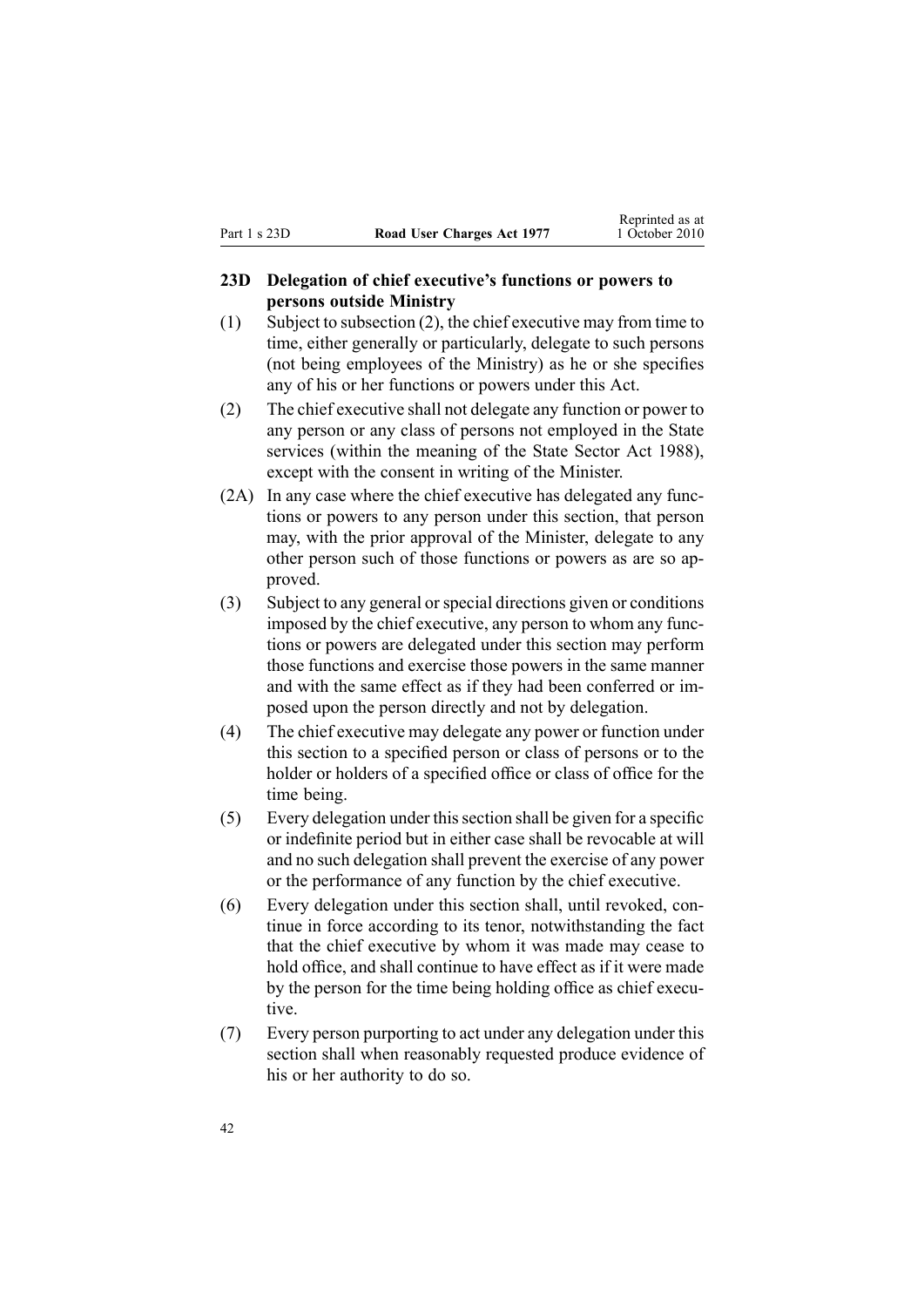<span id="page-42-0"></span>(8) In this section, the term **person** includes <sup>a</sup> body corporate, but does not include an unincorporated body of persons.

Section 23D: inserted, on 20 August 1993, by section 35(1) of the Land Transpor<sup>t</sup> Act 1993 (1993 No 88).

Section 23D(2A): inserted, on 29 July 1995, by section 4 of the Road User Charges Amendment Act 1995 (1995 No 46).

Section 23D(8): added, on 30 April 1997, by [section](http://www.legislation.govt.nz/pdflink.aspx?id=DLM407967) 5 of the Road User Charges Amendment Act 1997 (1997 No 7).

# **24 Regulations and Orders in Council**

- (1) The Governor-General may from time to time, by Order in Council, make regulations for all or any of the following purposes:
	- (a) prescribing the forms of licences and empowering the Registrar to prescribe the colours of licences and labels:
	- (b) *[Repealed]*
	- (c) prescribing circumstances in which an issuing officer may issue <sup>a</sup> licence notwithstanding that the road user charge, or par<sup>t</sup> thereof, payable in respec<sup>t</sup> thereof has not been paid, or if he is satisfied that the charge has been or will be paid:
	- (d) empowering the Registrar to cancel any licence if the road user charge payable in respec<sup>t</sup> thereof has not been paid:
	- (e) requiring motor vehicles, or any class or classes of motor vehicles, to be fitted with hubodometers from specified dates; prescribing the types of hubodometers to be fitted and the manner of fitting and maintenance; regulating the replacement of hubodometers; and prohibiting or restricting, for the purposes of this Act, certain actions in respec<sup>t</sup> of hubodometers:
	- (f) requiring every person who issues <sup>a</sup> certificate of fitness or <sup>a</sup> warrant of fitness, or evidence of vehicle inspection under the Land [Transport](http://www.legislation.govt.nz/pdflink.aspx?id=DLM433612) Act 1998, for <sup>a</sup> motor vehicle to repor<sup>t</sup> to the chief executive the reading of the motor vehicle's distance recorder at the time of issue of the certificate or warrant:
	- (g) regulating the endorsement of licences for the purposes of [section](#page-11-0) 7: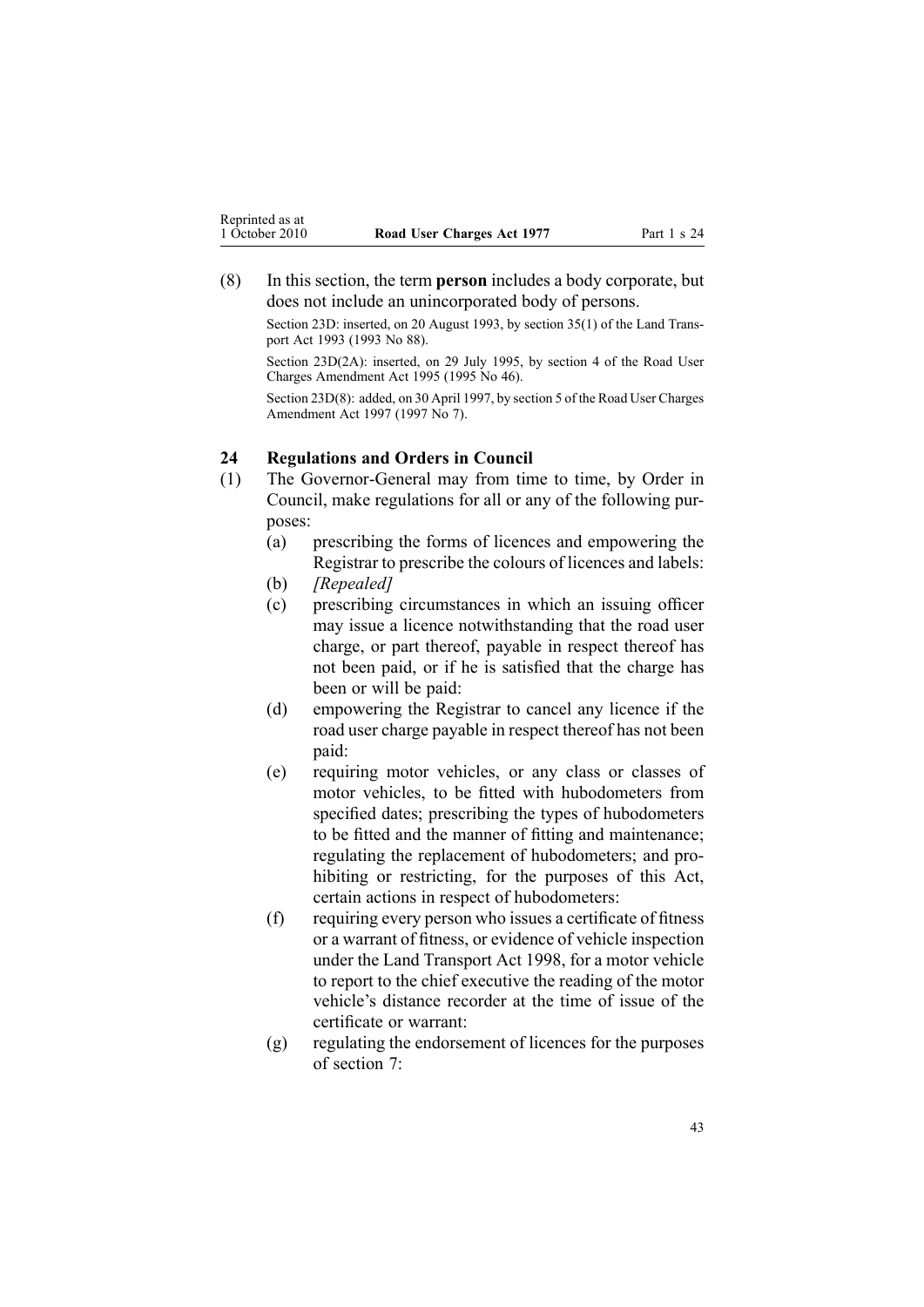- (ga) prescribing for the purposes of [section](#page-9-0)  $4(c)$ , motor vehicles (including light electric motor vehicles) that are exemp<sup>t</sup> from this Part:
- (h) prescribing offences in respec<sup>t</sup> of the contravention of or non-compliance with any regulations made under this Act; and prescribing the fines, not exceeding \$3,000, that may be imposed in respect of any such offence:
- (i) providing for such other matters, not inconsistent with this Act, as are contemplated by or necessary for giving full effect to the provisions of this Act and for its due administration.
- $(1)$  Regulations made under subsection  $(1)(ga)$  relating to light electric motor vehicles—
	- (a) mustspecify <sup>a</sup> date on which the exemption expires; and
	- (b) may, from time to time, be amended to provide for <sup>a</sup> later date.
- (2) The Governor-General may from time to time, by Order in Council, add to or omit from any of the categories specified in [Schedule](#page-49-0) 2 any class of motor vehicle; and every reference in this Act to Schedule 2 shall be construed as <sup>a</sup> reference to that Schedule with any alterations made by any Order in Council for the time being in force under this subsection.

Section 24(1)(a): amended, on 1 April 1993, by section 14 of the Road User Charges Amendment Act 1992 (1992 No 114).

Section 24(1)(b): repealed, on 1 March 1999, by section [215\(1\)](http://www.legislation.govt.nz/pdflink.aspx?id=DLM435656) of the Land Transport Act 1998 (1998 No 110).

Section 24(1)(f): amended, on 1 March 1999, by section [215\(1\)](http://www.legislation.govt.nz/pdflink.aspx?id=DLM435656) of the Land Transport Act 1998 (1998 No 110).

Section 24(1)(f): amended, on 1 April 1988, by section 3 of the Road User Charges Amendment Act 1988 (1988 No 46).

Section 24(1)(ga): inserted, on 11 August 2009, by [section](http://www.legislation.govt.nz/pdflink.aspx?id=DLM2172216) 7(1) of the Road User Charges Amendment Act 2009 (2009 No 27).

Section 24(1)(h): amended, on 23 November 1979, by section [12\(1\)\(a\)](http://www.legislation.govt.nz/pdflink.aspx?id=DLM35002) of the Road User Charges Amendment Act 1979 (1979 No 65).

Section 24(1A): inserted, on 11 August 2009, by [section](http://www.legislation.govt.nz/pdflink.aspx?id=DLM2172216) 7(2) of the Road User Charges Amendment Act 2009 (2009 No 27).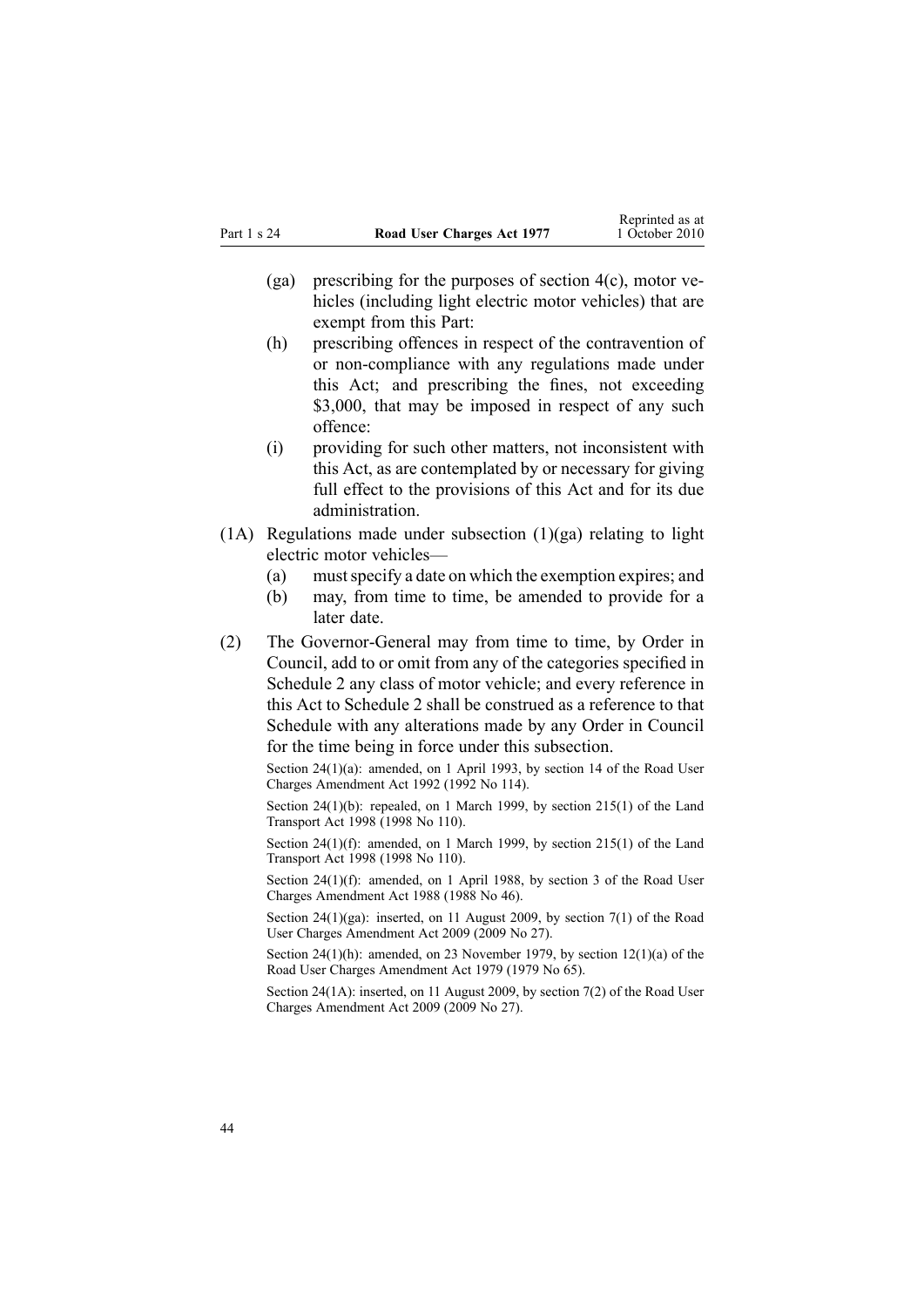# **Part 2 Amendments to other Acts**

*Amendments to Transport Act 1962*

#### <span id="page-44-0"></span>**25 Powers of constables and traffic officers**

- (1) *Amendment(s) incorporated in the [Act\(s\)](http://www.legislation.govt.nz/pdflink.aspx?id=DLM343552)*.
- (2) *[Repealed]* Section 25(2): repealed, on 1 August 1987, by section 22(5) of the Transport Amendment Act 1987 (1987 No 96).

#### **26 Repeal of provisions relating to heavy-traffic licences**

- (1) *Amendment(s) incorporated in the [Act\(s\)](http://www.legislation.govt.nz/pdflink.aspx?id=DLM341189)*
- (2) Notwithstanding any other provision of this Act, heavy-traffic licences that are issued pursuan<sup>t</sup> to regulations made under paragraphs (l) and (m) of [section](http://www.legislation.govt.nz/pdflink.aspx?id=DLM343978) 77(1) of the Transport Act 1962 for <sup>a</sup> term expiring after 28 February 1978 may be surrendered, and par<sup>t</sup> of the licence fee paid in respec<sup>t</sup> thereof may be refunded to the licensee, as if this Act had not been passed.

# **27 Refund of motor spirits duty**

*[Repealed]*

Section 27: repealed, on 6 August 1982, by section 5 of the Transport Amendment Act (No<sup>2</sup>) 1982 (1982 No 10).

# **28 Amount of motor spirits duty credited to Consolidated Revenue Account, and refunds of such duty, may be altered by Order in Council**

*[Repealed]*

Section 28: repealed, on 6 August 1982, by section 5 of the Transport Amendment Act (No<sup>2</sup>) 1982 (1982 No 10).

# **29 Repeal of provisions relating to mileage tax** *[Repealed]*

Section 29: repealed, on 6 August 1982, by section 5 of the Transport Amendment Act (No<sup>2</sup>) 1982 (1982 No 10).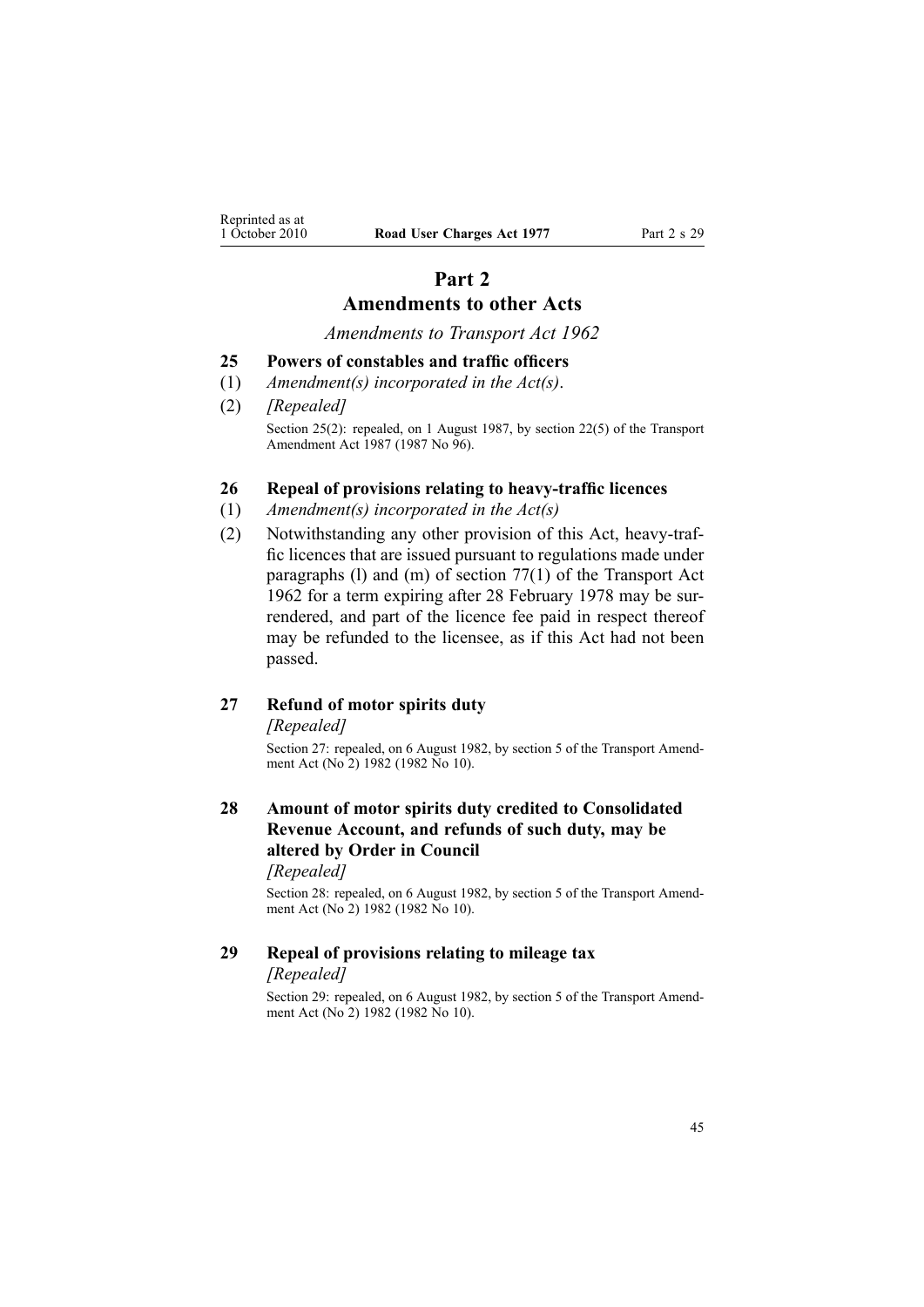# <span id="page-45-0"></span>**30 Evidence of testing and accuracy of weighing devices** *[Repealed]*

Section 30: repealed, on 1 August 1987, by section 36(2)(d) of the Transport Amendment Act 1987 (1987 No 96).

#### **31 Consequential repeals**

The following enactments are hereby consequentially repealed—

- (a) section 13 of, and the Schedule to, the Transport Amendment Act 1965:
- (b) section 20 of the Transport Amendment Act 1971:
- (c) section 29 of the Transport Amendment Act 1974:
- (d) section 3 of the Transport Amendment Act 1975:
- (e) the Transport Amendment Act (No 2) 1976.

#### *Amendments to National Roads Act 1953*

# **32 Board to submit budget to Minister each year** *[Repealed]*

Section 32: repealed, on 1 October 1989, by section [116\(1\)](http://www.legislation.govt.nz/pdflink.aspx?id=DLM175926) of the Transit New Zealand Act 1989 (1989 No 75).

# **33 Amount payable to local authorities for collection of heavy-traffic fees**

*[Repealed]*

Section 33: repealed, on 1 October 1989, by section [116\(1\)](http://www.legislation.govt.nz/pdflink.aspx?id=DLM175926) of the Transit New Zealand Act 1989 (1989 No 75).

#### **34 National Roads Fund**

#### *[Repealed]*

Section 34: repealed, on 1 October 1989, by section [116\(1\)](http://www.legislation.govt.nz/pdflink.aspx?id=DLM175926) of the Transit New Zealand Act 1989 (1989 No 75).

### **35 Allocation of estimated revenue of Fund**

#### *[Repealed]*

Section 35: repealed, on 1 October 1989, by section [116\(1\)](http://www.legislation.govt.nz/pdflink.aspx?id=DLM175926) of the Transit New Zealand Act 1989 (1989 No 75).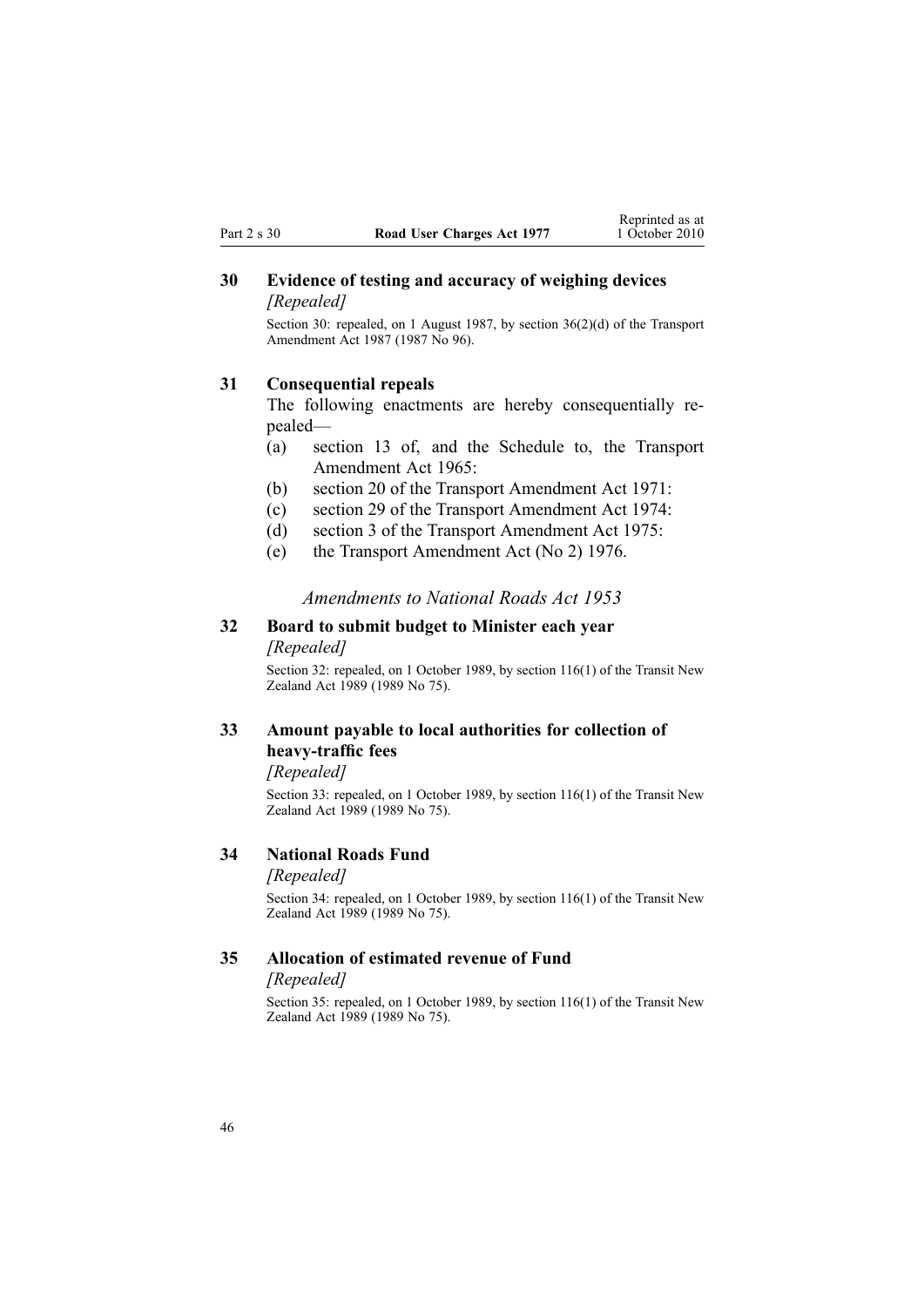# <span id="page-46-0"></span>**36 Board to prepare programme of road works**

*[Repealed]*

Section 36: repealed, on 1 October 1989, by section [116\(1\)](http://www.legislation.govt.nz/pdflink.aspx?id=DLM175926) of the Transit New Zealand Act 1989 (1989 No 75).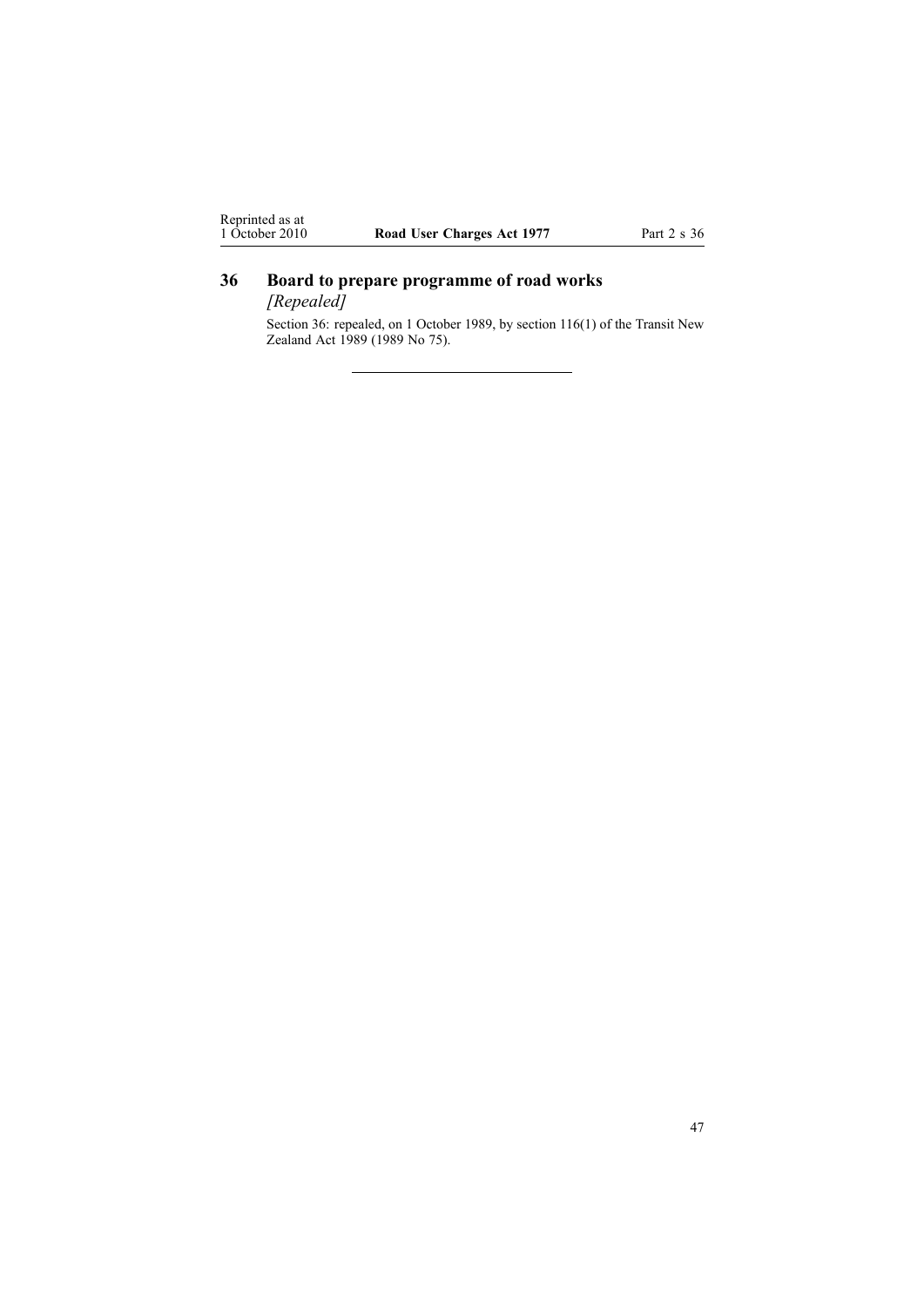# **Schedule 1** s [2](#page-3-0)

<span id="page-47-0"></span>**Vehicle type numbers for distance and supplementary licences**

Schedule 1: substituted, on 21 September 1984, by [section](http://www.legislation.govt.nz/pdflink.aspx?id=DLM75159) 4(1) of the Road User Charges Amendment Act 1984 (1984 No 5).

Definitions—In this Schedule,—

**axle** means 1 or more shafts, spindles, or bearings in the same vertical transverse plane by means of which, in conjunction with wheels mounted on those shafts, spindles, or bearings, a portion of the weight of the vehicle is transmitted to the roadway; and in particular—

**oscillating axle** means any axle which complies with the following provisions:

- (a) the axle has 4 wheels attached thereto, consisting of 2 pairs of wheels; and
- (b) each such pair of wheels is mounted on <sup>a</sup> separate axle so affixed to the motor vehicle as to share the load equally between the 2 wheels and to permit oscillation of the separate axles in <sup>a</sup> vertical transverse plane which is at right angles to the longitudinal centre line of the vehicle; and
- (c) the centre of each such wheel is at least 50 cm distant from the centre of every other wheel fitted to the motor vehicle

**twin-tyred axle** means any axle, not being an oscillating axle, equipped with 4 or more tyres with 1.3 metres or more between the centres of the left side and right side wheels

**single-tyred axle** means any axle fitted with 2 or more wheels, but which is neither an oscillating axle nor <sup>a</sup> twin-tyred axle

**close**, in relation to 2 or more axles, meansthat the longitudinal centre lines of the axles are less than 2.4 metres apar<sup>t</sup>

**spaced**, in relation to an axle, means that the longitudinal centre line of the axle is at least 2.4 metres distant from the longitudinal centre line of the nearest other axle.

| <b>Class of motor vehicle</b>                                     | Vehicle type<br>number      |
|-------------------------------------------------------------------|-----------------------------|
| Powered vehicles with 2 axles with:                               |                             |
| 1 single-tyred spaced axle and 1 twin-tyred spaced<br>(a)<br>axle | $\mathcal{D}_{\mathcal{A}}$ |
| any other configuration<br>(b)                                    |                             |
| Powered vehicles with 3 axles with:                               |                             |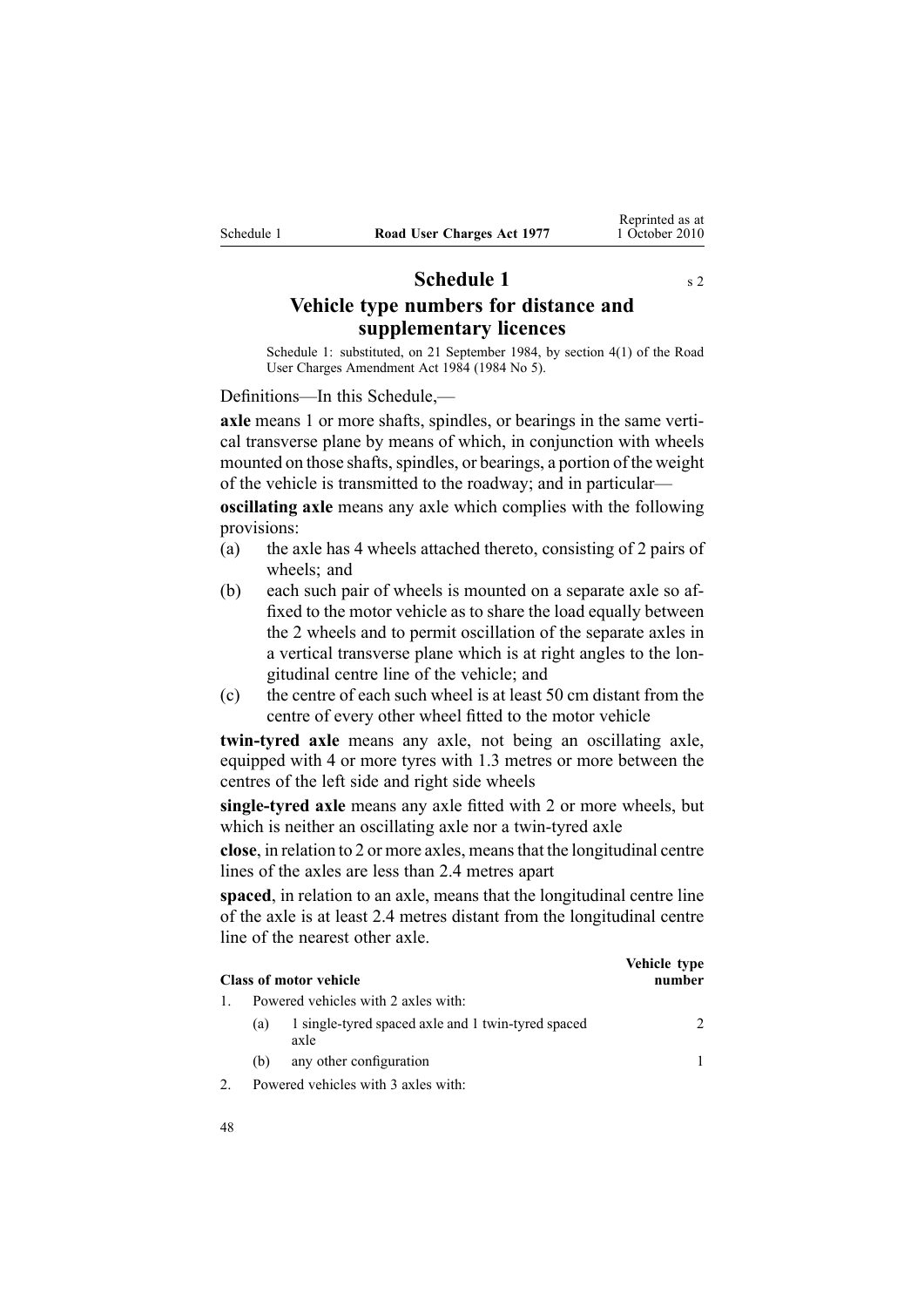| Reprinted as at<br>1 October 2010 |                                       | Road User Charges Act 1977                 | Schedule 1             |
|-----------------------------------|---------------------------------------|--------------------------------------------|------------------------|
|                                   |                                       | <b>Class of motor vehicle</b>              | Vehicle type<br>number |
|                                   | (a)                                   | 1 single-tyred axle and 2 twin-tyred axles | 6                      |
|                                   | (b)                                   | any other configuration                    | 5                      |
| 3.                                |                                       | Powered vehicles with 4 axles              | 14                     |
| $\overline{4}$ .                  |                                       | Powered vehicles with 5 or more axles      | 19                     |
| 5.                                |                                       | Unpowered vehicles with 1 axle             | 24                     |
| 6.                                | Unpowered vehicles with 2 axles with: |                                            |                        |
|                                   | (a)                                   | single-tyred spaced axles                  | 27                     |
|                                   | (b)                                   | twin-tyred close axles                     | 29                     |
|                                   | (c)                                   | twin-tyred spaced axles                    | 30                     |
|                                   | (d)                                   | any other configuration                    | 28                     |
| 7.                                |                                       | Unpowered vehicles with 3 axles with:      |                        |
|                                   | (a)                                   | twin-tyred close axles                     | 33                     |
|                                   | (b)                                   | any other configuration                    | 37                     |
| 8.                                |                                       | Unpowered vehicles with 4 or more axles    | 43                     |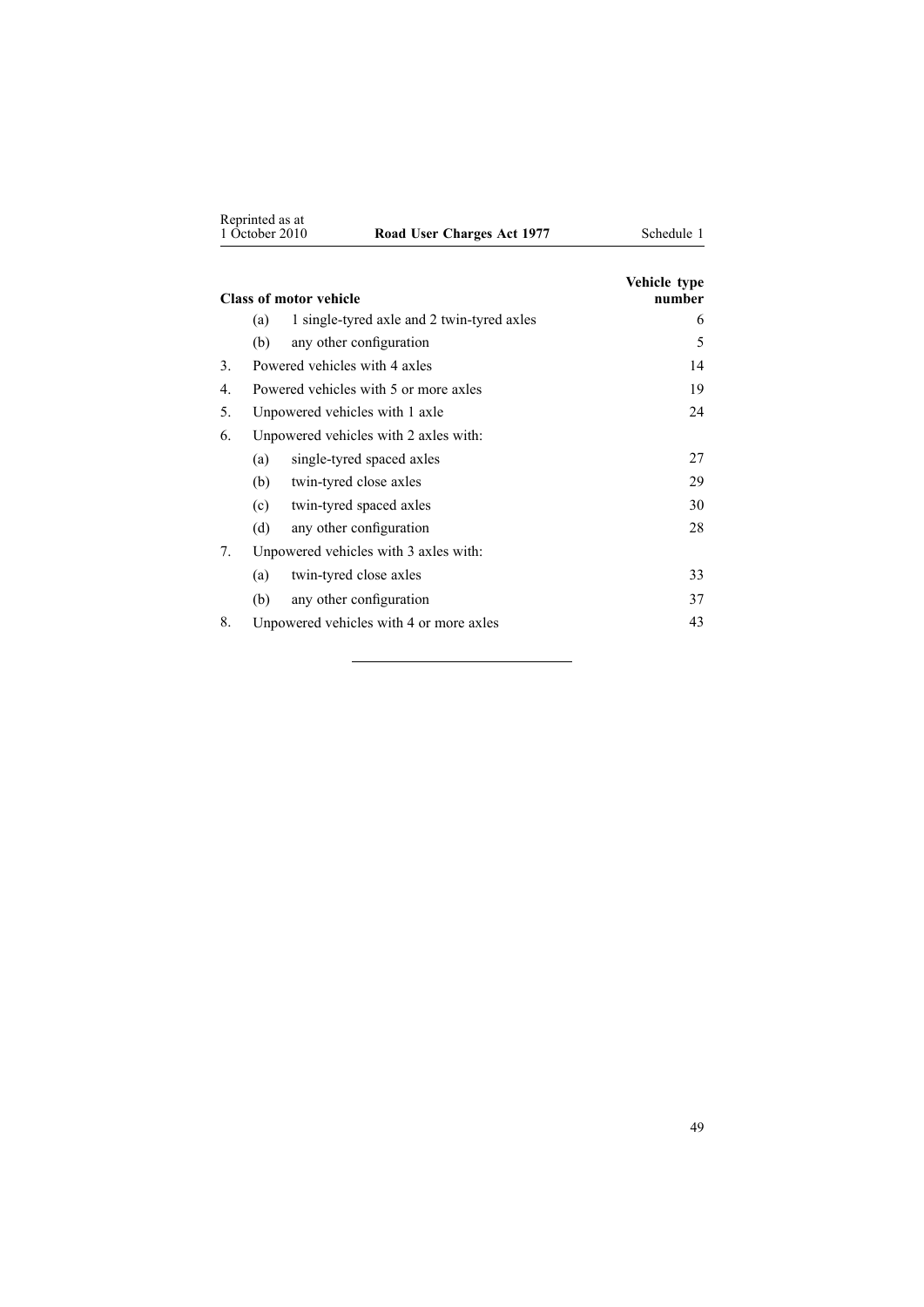<span id="page-49-0"></span>

| Schedule 2 |  |  |  |
|------------|--|--|--|
|            |  |  |  |

# **Schedule [2](#page-3-0)** s 2 **Off-road motor vehicles**

Schedule 2: substituted, on 21 September 1984, by [section](http://www.legislation.govt.nz/pdflink.aspx?id=DLM75159) 4(2) of the Road User Charges Amendment Act 1984 (1984 No 5).

|                  | <b>Class of motor vehicle</b>                                                                                                                                      | Vehicle type<br>number |
|------------------|--------------------------------------------------------------------------------------------------------------------------------------------------------------------|------------------------|
| 1.               | Trailer scrapers                                                                                                                                                   | 70                     |
| 2.               | Plant for servicing oil filled cables                                                                                                                              | 71                     |
| 3.               | Road rollers                                                                                                                                                       | 72                     |
| $\overline{4}$ . | Tractors other than those owned and operated by farmers<br>on their own farms                                                                                      | 73                     |
| 5.               | Post debarkers                                                                                                                                                     | 74                     |
| 6.               | Saw bench apparatus                                                                                                                                                | 75                     |
| 7.               | Forestry chippers                                                                                                                                                  | 76                     |
| 8.               | Sawing or shearing apparatus for tree cutting                                                                                                                      | 77                     |
| 9.               | Stone and gravel crushing and screening plant                                                                                                                      | 78                     |
| 10.              | Asphalt mixing and paving plant                                                                                                                                    | 79                     |
| 11.              | Bulldozers and angle dozers                                                                                                                                        | 80                     |
| 12.              | Tractor mounted mobile cranes and log skidders.                                                                                                                    | 81                     |
| 13.              | Front end loaders                                                                                                                                                  | 82                     |
| 14.              | Mobile pile drivers                                                                                                                                                | 83                     |
| 15               | Motor scrapers                                                                                                                                                     | 84                     |
| 16.              | Self-propelled water carts that are always unladen on<br>the road                                                                                                  | 85                     |
| 17.              | Self-propelled trench diggers and excavators                                                                                                                       | 86                     |
| 18.              | Self-propelled vehicles that are always unladen on the<br>road and that are designed exclusively for carrying earth<br>or other bulk materials                     | 87                     |
| 19.              | Mobile cranes (excluding mobile vehicle recovery units,<br>truck mounted cranes, and cranes to which a distance<br>recording device is or could readily be fitted) | 88                     |
| 20.              | Motor graders                                                                                                                                                      | 89                     |
| 21.              | Unregistered motor vehicles operated under trade plates                                                                                                            | 90                     |
| 22.              | Cable jinkers                                                                                                                                                      | 91                     |
|                  |                                                                                                                                                                    |                        |

Schedule 2 item 12: amended, on 28 October 1986, by section 15 of the Road User Charges Amendment Act 1986 (1986 No 77).

Schedule 2 item 19: substituted, on 1 April 1993, by section 15 of the Road User Charges Amendment Act 1992 (1992 No 114).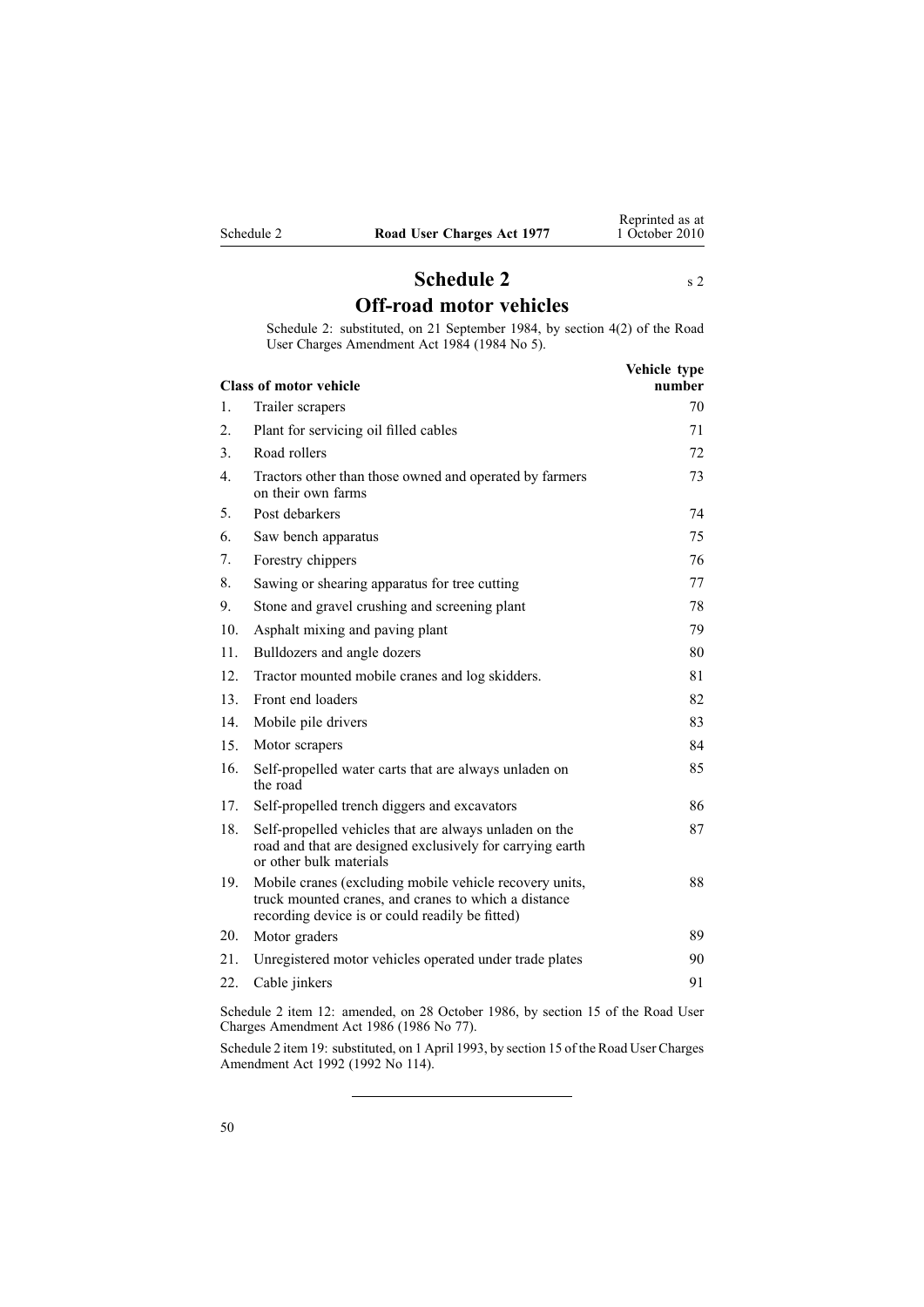# **Schedule 3** s [9](#page-13-0) **Road user charges**

# Part 1

# Charge rates for distance licences

<span id="page-50-0"></span>

| <b>Maximum</b><br>gross weight<br>(in tonnes) to<br>be specified in<br>licence | Vehicle type number (\$ per 1 000 kilometres or 621 miles<br>of distance to which licence relates) |                |          |        |        |
|--------------------------------------------------------------------------------|----------------------------------------------------------------------------------------------------|----------------|----------|--------|--------|
|                                                                                | $\mathbf{1}$                                                                                       | $\overline{2}$ | 5        | 6      | 14     |
| 1                                                                              | 44.31                                                                                              | 44.29          | 43.86    | 43.86  | 42.90  |
| $\overline{c}$                                                                 | 44.31                                                                                              | 44.29          | 43.86    | 43.86  | 42.90  |
| 3                                                                              | 46.51                                                                                              | 46.41          | 45.84    | 45.83  | 44.85  |
| $\overline{4}$                                                                 | 49.29                                                                                              | 48.10          | 46.28    | 46.15  | 44.95  |
| 5                                                                              | 53.50                                                                                              | 51.00          | 46.56    | 46.28  | 45.05  |
| 6                                                                              | 59.20                                                                                              | 54.00          | 46.83    | 46.42  | 45.15  |
| 7                                                                              | 87.13                                                                                              | 75.93          | 60.55    | 59.63  | 56.91  |
| $8\,$                                                                          | 113.79                                                                                             | 94.68          | 68.45    | 66.89  | 62.24  |
| 9                                                                              | 149.28                                                                                             | 120.24         | 78.20    | 75.71  | 68.26  |
| 10                                                                             | 196.29                                                                                             | 152.20         | 90.31    | 86.50  | 75.17  |
| 11                                                                             | 256.86                                                                                             | 193.53         | 104.80   | 99.47  | 83.14  |
| 12                                                                             | 333.93                                                                                             | 246.26         | 121.58   | 114.14 | 92.01  |
| 13                                                                             | 432.33                                                                                             | 311.40         | 142.00   | 131.75 | 101.23 |
| 14                                                                             | 554.41                                                                                             | 392.77         | 167.03   | 153.25 | 112.20 |
| 15                                                                             | 704.91                                                                                             | 493.50         | 197.42   | 179.25 | 125.16 |
| 16                                                                             | 888.05                                                                                             | 614.36         | 233.95   | 210.43 | 140.41 |
| 17                                                                             | 1,108.31                                                                                           | 759.51         | 275.99   | 247.16 | 158.27 |
| 18                                                                             | 1,370.46                                                                                           | 932.06         | 325.50   | 289.26 | 179.06 |
| 19                                                                             | 1,679.58                                                                                           | 1,135.34       | 383.51   | 338.53 | 203.16 |
| 20                                                                             | 2,041.04                                                                                           | 1,372.85       | 451.01   | 395.79 | 230.89 |
| 21                                                                             | 2,460.48                                                                                           | 1,648.29       | 529.02   | 461.89 | 262.04 |
| 22                                                                             | 2,943.84                                                                                           | 1,965.55       | 618.60   | 537.74 | 297.02 |
| 23                                                                             | 3,497.36                                                                                           | 2,328.70       | 720.90   | 624.31 | 336.74 |
| 24                                                                             | 4,127.56                                                                                           | 2,742.01       | 837.09   | 722.57 | 381.64 |
| 25                                                                             | 4,841.24                                                                                           | 3,209.93       | 968.63   | 833.57 | 432.17 |
| 26                                                                             | 5,645.50                                                                                           | 3,737.10       | 1,115.10 | 959.30 | 488.81 |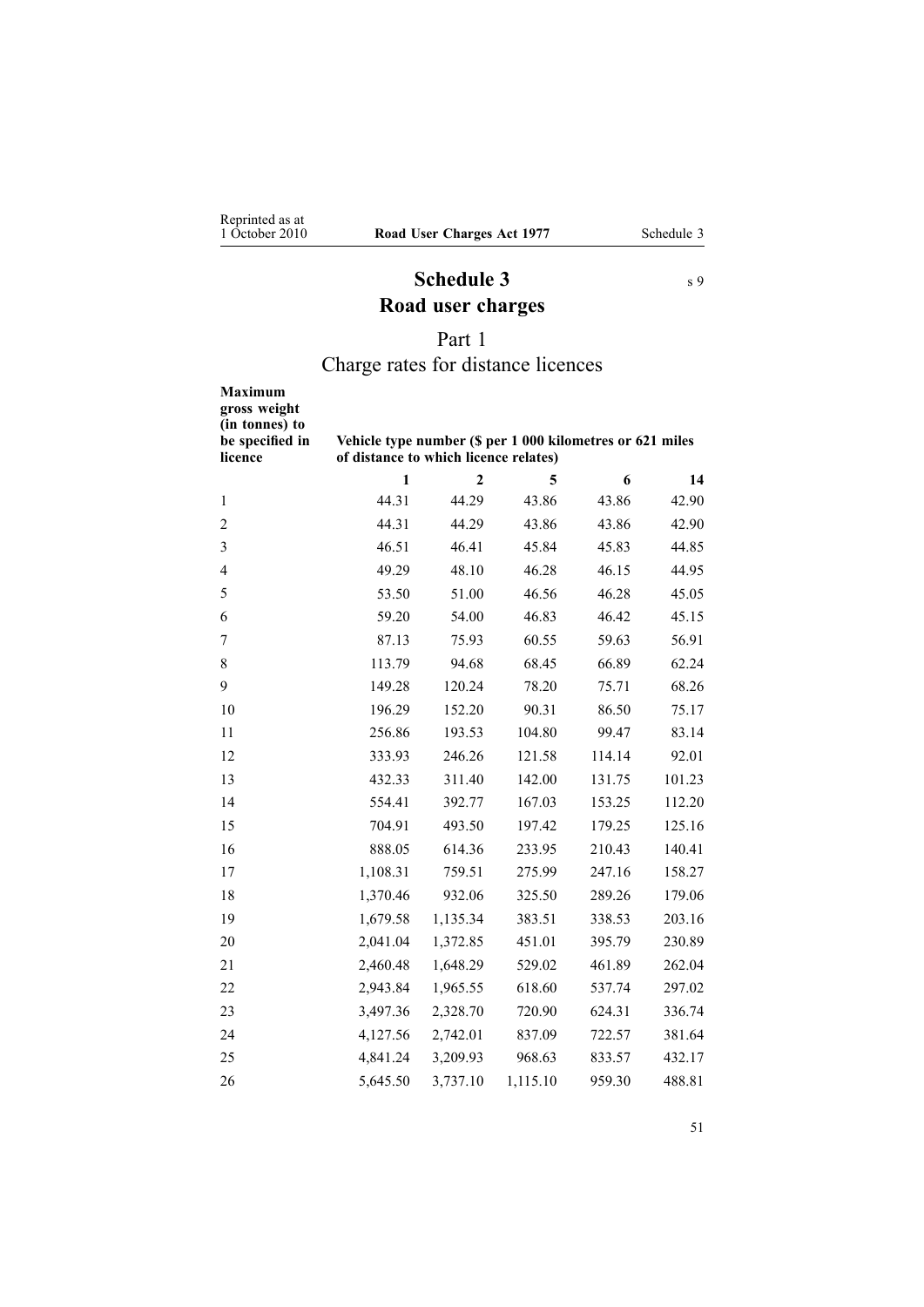| Schedule 3                                                                     | Road User Charges Act 1977                                                                         |           |           |           | Reprinted as at<br>1 October 2010 |
|--------------------------------------------------------------------------------|----------------------------------------------------------------------------------------------------|-----------|-----------|-----------|-----------------------------------|
| <b>Maximum</b><br>gross weight<br>(in tonnes) to<br>be specified in<br>licence | Vehicle type number (\$ per 1 000 kilometres or 621 miles<br>of distance to which licence relates) |           |           |           |                                   |
|                                                                                | 1                                                                                                  | 2         | 5         | 6         | 14                                |
| 27                                                                             | 6,547.75                                                                                           | 4,328.36  | 1,279.10  | 1,097.92  | 552.07                            |
| 28                                                                             | 7,555.64                                                                                           | 4,988.75  | 1,462.01  | 1,252.45  | 622.46                            |
| 29                                                                             | 8,677.17                                                                                           | 5,723.45  | 1,665.26  | 1,424.12  | 700.52                            |
| 30                                                                             | 9,920.57                                                                                           | 6,537.89  | 1,890.32  | 1,614.17  | 786.81                            |
| Incremental rate                                                               | 2,116.19                                                                                           | 1,385.36  | 381.26    | 321.60    | 144.49                            |
| 40                                                                             | 31,082.48                                                                                          | 20,391.52 | 5,702.93  | 4,830.12  | 2,231.73                          |
| Incremental rate                                                               | 4,458.72                                                                                           | 2,917.72  | 800.49    | 674.69    | 300.15                            |
| 50                                                                             | 75,669.68                                                                                          | 49,568.70 | 13,707.87 | 11,577.01 | 5,233.26                          |
| Incremental rate                                                               | 8,105.33                                                                                           | 5,303.13  | 1,453.11  | 1,224.35  | 543.28                            |
|                                                                                | 19                                                                                                 | 24        | 27        | 28        | 29                                |
| 1                                                                              | 42.44                                                                                              | 14.16     | 13.74     | 13.71     | 13.64                             |
| $\overline{2}$                                                                 | 42.44                                                                                              | 14.16     | 13.74     | 13.71     | 13.64                             |
| 3                                                                              | 44.37                                                                                              | 19.56     | 17.44     | 17.30     | 16.92                             |
| 4                                                                              | 44.44                                                                                              | 28.93     | 22.26     | 21.78     | 20.62                             |
| 5                                                                              | 44.49                                                                                              | 45.33     | 29.05     | 27.89     | 25.02                             |
| 6                                                                              | 44.57                                                                                              | 70.21     | 38.28     | 35.98     | 30.38                             |
| 7                                                                              | 55.68                                                                                              | 111.25    | 49.07     | 45.01     | 35.07                             |
| 8                                                                              | 60.14                                                                                              | 180.04    | 68.50     | 61.58     | 44.61                             |
| 9                                                                              | 64.89                                                                                              | 272.27    | 95.25     | 83.89     | 56.74                             |
| 10                                                                             | 70.02                                                                                              | 399.74    | 136.72    | 116.19    | 72.12                             |
| Maximum<br>gross weight<br>(in tonnes) to<br>be specified in<br>licence        | Vehicle type number (\$ per 1 000 kilometres or 621 miles<br>of distance to which licence relates) |           |           |           |                                   |
|                                                                                | 19                                                                                                 | 24        | 27        | 28        | 29                                |
| 11                                                                             | 75.61                                                                                              | 570.71    | 189.54    | 161.52    | 91.54                             |
| 12                                                                             | 81.77                                                                                              | 794.28    | 254.43    | 215.66    | 115.91                            |
| 13                                                                             | 87.39                                                                                              | 1,080.44  | 336.88    | 283.47    | 150.89                            |
| 14                                                                             | 93.57                                                                                              | 1,440.05  | 439.92    | 368.09    | 192.38                            |
| 15                                                                             | 100.61                                                                                             | 1,884.82  | 566.85    | 472.20    | 240.64                            |

52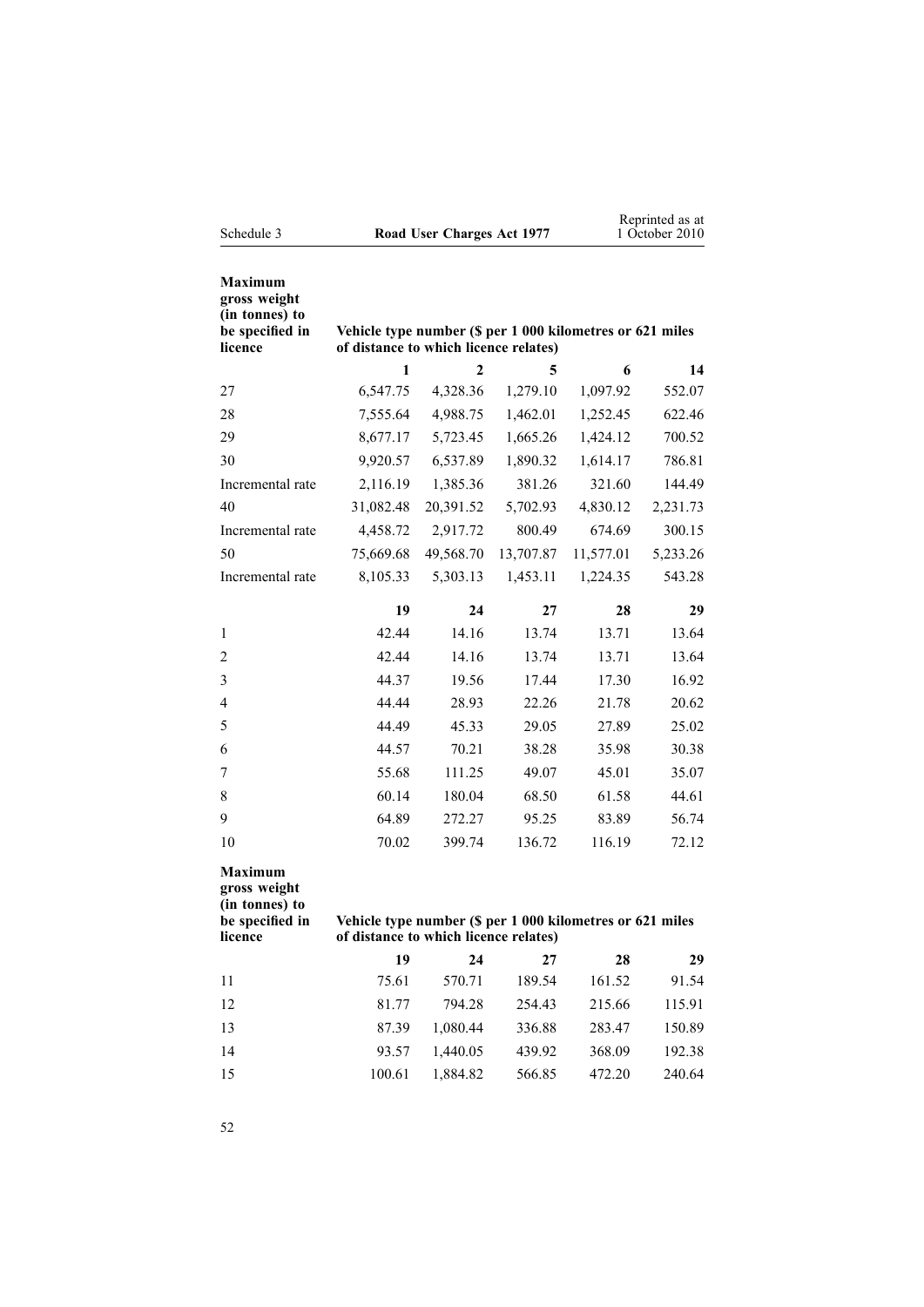| Reprinted as at<br>1 October 2010                                              |                                                                                                    | Road User Charges Act 1977                                |           |           | Schedule 3 |
|--------------------------------------------------------------------------------|----------------------------------------------------------------------------------------------------|-----------------------------------------------------------|-----------|-----------|------------|
| <b>Maximum</b><br>gross weight<br>(in tonnes) to<br>be specified in<br>licence | Vehicle type number (\$ per 1 000 kilometres or 621 miles<br>of distance to which licence relates) |                                                           |           |           |            |
|                                                                                | 19                                                                                                 | 24                                                        | 27        | 28        | 29         |
| 16                                                                             | 108.64                                                                                             | 2,427.37                                                  | 721.21    | 598.66    | 298.91     |
| 17                                                                             | 117.77                                                                                             | 3,081.13                                                  | 906.75    | 750.58    | 368.56     |
| 18                                                                             | 128.17                                                                                             | 3,860.43                                                  | 1,127.50  | 931.20    | 451.07     |
| 19                                                                             | 139.97                                                                                             | 4,780.49                                                  | 1,387.73  | 1,144.04  | 547.98     |
| 20                                                                             | 153.34                                                                                             | 5,857.35                                                  | 1,691.93  | 1,392.75  | 660.94     |
| 21                                                                             | 168.46                                                                                             | 7,107.96                                                  | 2,044.86  | 1,681.21  | 791.69     |
| 22                                                                             | 185.50                                                                                             | 8,550.11                                                  | 2,451.51  | 2,013.48  | 942.04     |
| 23                                                                             | 204.64                                                                                             | 10,202.47                                                 | 2,917.13  | 2,393.85  | 1,113.92   |
| 24                                                                             | 226.08                                                                                             | 12,084.59                                                 | 3,447.17  | 2,826.78  | 1,309.30   |
| 25                                                                             | 250.00                                                                                             | 14,216.85                                                 | 4,047.37  | 3,316.94  | 1,530.30   |
| 26                                                                             | 275.70                                                                                             | 16,620.56                                                 | 4,723.69  | 3,869.19  | 1,779.08   |
| 27                                                                             | 304.24                                                                                             | 19,317.83                                                 | 5,482.35  | 4,488.61  | 2,057.91   |
| 28                                                                             | 335.82                                                                                             | 22,331.69                                                 | 6,329.79  | 5,180.45  | 2,369.14   |
| 29                                                                             | 370.68                                                                                             | 25,686.01                                                 | 7,272.73  | 5,950.18  | 2,715.23   |
| 30                                                                             | 409.07                                                                                             | 29,405.55                                                 | 8,318.09  | 6,803.47  | 3,098.69   |
| Incremental rate                                                               | 63.59                                                                                              | 6,334.74                                                  | 1,778.81  | 1,451.58  | 651.17     |
| 40                                                                             | 1,044.96                                                                                           | 92,753.00                                                 | 26,106.23 | 21,319.27 | 9,610.36   |
| Incremental rate                                                               | 130.94                                                                                             | 13,353.89                                                 | 3,747.38  | 3,057.39  | 1,369.66   |
| 50                                                                             |                                                                                                    | 2,354.35 226,291.88                                       | 63,580.04 | 51,893.13 | 23,306.91  |
| Incremental rate                                                               | 234.20                                                                                             | 24,280.59                                                 | 6,811.85  | 5,557.15  | 2,488.13   |
| <b>Maximum</b><br>gross weight<br>(in tonnes) to                               |                                                                                                    |                                                           |           |           |            |
| be specified in<br>licence                                                     | of distance to which licence relates)                                                              | Vehicle type number (\$ per 1 000 kilometres or 621 miles |           |           |            |
|                                                                                | 30                                                                                                 | 33                                                        | 37        | 43        |            |
| $\mathbf{1}$                                                                   | 13.65                                                                                              | 13.60                                                     | 13.60     | 13.59     |            |
| 2                                                                              | 13.65                                                                                              | 13.60                                                     | 13.60     | 13.59     |            |
| 3                                                                              | 16.99                                                                                              | 16.70                                                     | 16.72     | 16.66     |            |
| $\overline{4}$                                                                 | 20.82                                                                                              | 19.92                                                     | 19.98     | 19.78     |            |
| 5                                                                              | 25.54                                                                                              | 23.35                                                     | 23.49     | 23.00     |            |
|                                                                                |                                                                                                    |                                                           |           |           |            |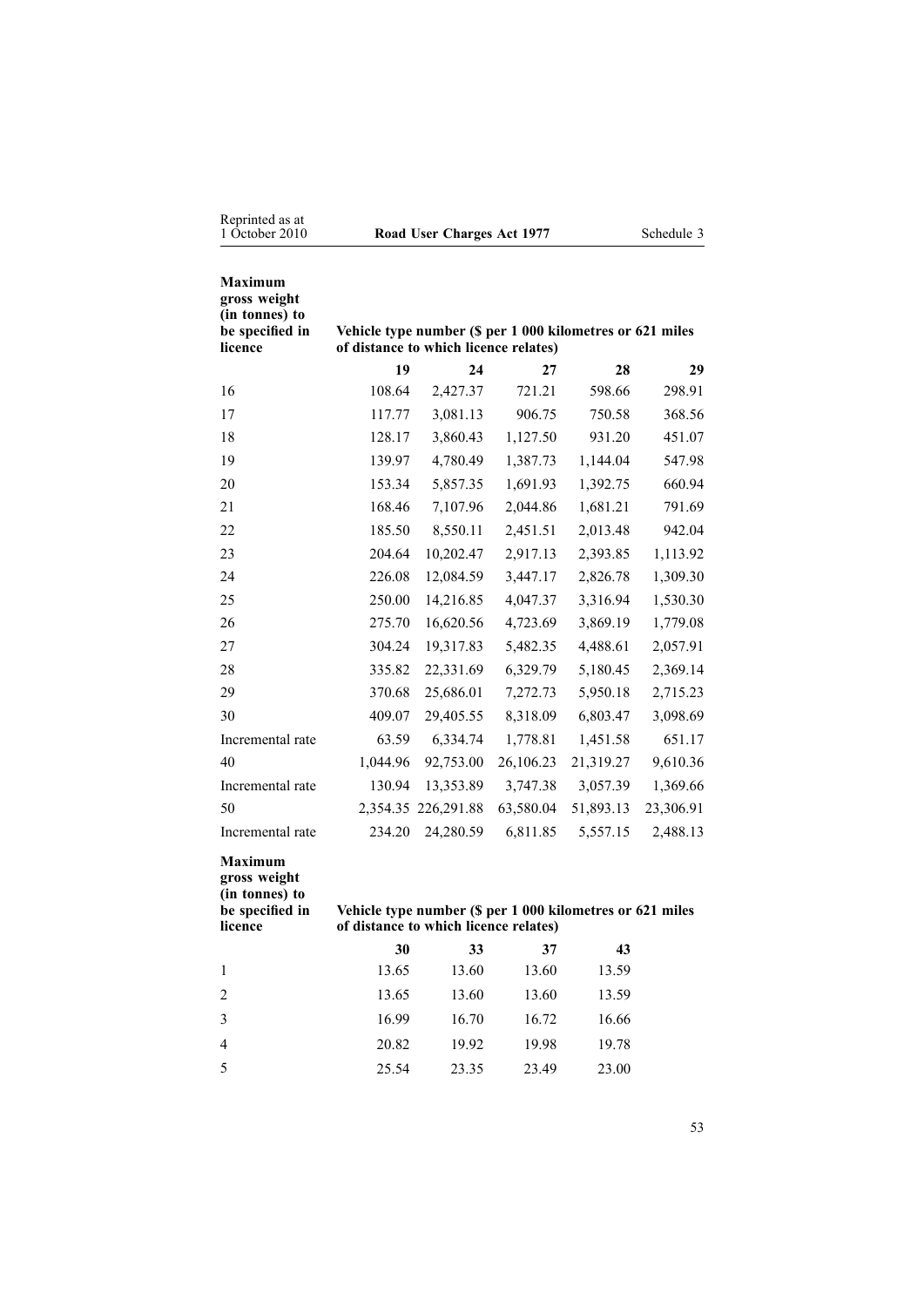| Schedule 3                                                                     | Road User Charges Act 1977            |          | Reprinted as at<br>1 October 2010 |                                                           |  |
|--------------------------------------------------------------------------------|---------------------------------------|----------|-----------------------------------|-----------------------------------------------------------|--|
| <b>Maximum</b><br>gross weight<br>(in tonnes) to<br>be specified in<br>licence | of distance to which licence relates) |          |                                   | Vehicle type number (\$ per 1 000 kilometres or 621 miles |  |
|                                                                                | 30                                    | 33       | 37                                | 43                                                        |  |
| 6                                                                              | 31.39                                 | 27.08    | 27.39                             | 26.35                                                     |  |
| 7                                                                              | 36.85                                 | 29.25    | 29.76                             | 28.02                                                     |  |
| 8                                                                              | 47.66                                 | 34.67    | 35.53                             | 32.59                                                     |  |
| 9                                                                              | 61.60                                 | 40.82    | 42.20                             | 37.47                                                     |  |
| 10                                                                             | 79.54                                 | 47.87    | 49.97                             | 42.53                                                     |  |
| 11                                                                             | 102.41                                | 55.97    | 59.12                             | 47.72                                                     |  |
| 12                                                                             | 134.57                                | 65.26    | 69.91                             | 53.57                                                     |  |
| 13                                                                             | 176.23                                | 76.32    | 82.66                             | 60.23                                                     |  |
| 14                                                                             | 223.85                                | 89.45    | 97.72                             | 67.81                                                     |  |
| 15                                                                             | 282.11                                | 104.83   | 115.47                            | 76.48                                                     |  |
| 16                                                                             | 352.60                                | 122.52   | 136.29                            | 86.40                                                     |  |
| 17                                                                             | 436.98                                | 143.05   | 162.54                            | 97.72                                                     |  |
| 18                                                                             | 537.06                                | 168.52   | 194.17                            | 110.66                                                    |  |
| 19                                                                             | 654.72                                | 198.80   | 229.05                            | 125.39                                                    |  |
| 20                                                                             | 792.00                                | 232.24   | 269.39                            | 142.10                                                    |  |
| 21                                                                             | 950.98                                | 270.60   | 315.74                            | 161.03                                                    |  |
| 22                                                                             | 1,133.92                              | 314.38   | 368.77                            | 182.41                                                    |  |
| 23                                                                             | 1,343.13                              | 364.12   | 429.08                            | 206.46                                                    |  |
| 24                                                                             | 1,581.05                              | 420.35   | 497.36                            | 233.43                                                    |  |
| 25                                                                             | 1,850.25                              | 483.66   | 574.35                            | 263.60                                                    |  |
| 26                                                                             | 2,153.38                              | 554.67   | 660.74                            | 297.21                                                    |  |
| 27                                                                             | 2,493.20                              | 633.97   | 757.34                            | 334.57                                                    |  |
| 28                                                                             | 2,872.60                              | 722.24   | 864.93                            | 375.96                                                    |  |
| 29                                                                             | 3,294.55                              | 820.15   | 984.34                            | 421.69                                                    |  |
| 30                                                                             | 3,762.16                              | 928.40   | 1,116.43                          | 472.06                                                    |  |
| Incremental rate                                                               | 794.51                                | 182.28   | 222.90                            | 83.69                                                     |  |
| 40                                                                             | 11,707.22                             | 2,751.16 | 3,345.43                          | 1,308.91                                                  |  |
| Incremental rate                                                               | 1,671.90                              | 380.97   | 466.63                            | 173.08                                                    |  |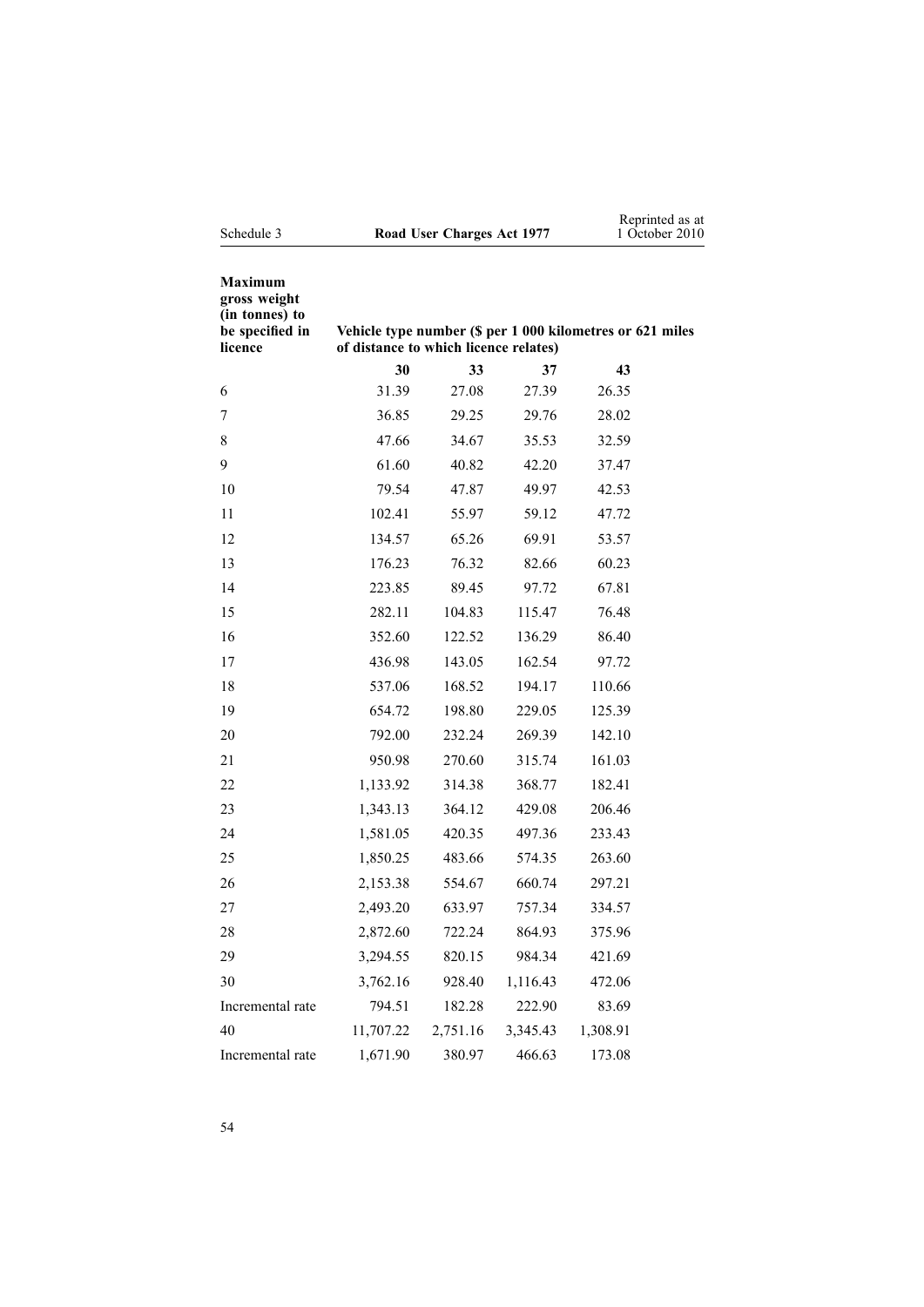| <b>Maximum</b><br>gross weight<br>(in tonnes) to<br>be specified in<br>licence | Vehicle type number (\$ per 1 000 kilometres or 621 miles<br>of distance to which licence relates) |          |          |          |  |
|--------------------------------------------------------------------------------|----------------------------------------------------------------------------------------------------|----------|----------|----------|--|
|                                                                                | 30                                                                                                 | 33       | 37       | 43       |  |
| 50                                                                             | 28.426.22                                                                                          | 6.560.82 | 8,011.68 | 3,039.71 |  |
| Incremental rate                                                               | 3.037.74                                                                                           | 690.27   | 846.03   | 312.24   |  |

Schedule 3 Part 1: amended, on 1 October 2010, by [clause](http://www.legislation.govt.nz/pdflink.aspx?id=DLM3150108) 4 of the Road User Charges (Rates) Order 2010 (SR 2010/243).

Schedule 3 Part 1: amended, on 1 October 2009, by [clause](http://www.legislation.govt.nz/pdflink.aspx?id=DLM2249607) 4 of the Road User Charges (Rates) Order 2009 (SR 2009/220).

Schedule 3 Part 1: amended, on 1 July 2008, by [clause](http://www.legislation.govt.nz/pdflink.aspx?id=DLM1375208) 4 of the Road User Charges (Rates) Order 2008 (SR 2008/178).

Schedule 3 Part 1: amended, on 1 April 2007, by [clause](http://www.legislation.govt.nz/pdflink.aspx?id=DLM432355) 4 of the Road User Charges (Rates) Order (No 2) 2007 (SR 2007/82).

Schedule 3 Part 1: amended, on 1 April 2007, by clause 4 of the Road User Charges (Rates) Order 2007 (SR 2007/38).

Schedule 3 Part 1: amended, on 1 April 2006, by clause 4 of the Road User Charges (Rates) Order 2006 (SR 2006/31).

Schedule 3 Part 1: amended, on 1 April 2005, by clause 4 of the Road User Charges (Rates) Order 2005 (SR 2005/39).

Schedule 3 Part 1: amended, on 1 April 2002, by clause 7 of the Road User Charges (Rates) Order 2002 (SR 2002/48).

Schedule 3 Part 1: amended, on 1 July 1998, by clause 2 of the Road User Charges (Rates) Order 1998 (SR 1998/110).

Schedule 3 Part 1: amended, on 8 July 1996, by [clause](http://www.legislation.govt.nz/pdflink.aspx?id=DLM212117) 2(1) of the Road User Charges (Rates) Order 1996 (SR 1996/138).

Schedule 3 Part 1: amended, on 1 July 1989, by clause 2 of the Road User Charges (Rates) Order 1989 (SR 1989/134).

Schedule 3 Part 1: amended, on 1 April 1987, by clause 2 of the Road User Charges (Rates) Order 1987 (SR 1987/65).

Schedule 3 Part 1: amended, on 1 February 1985, by section 3(1) of the Road User Charges Amendment Act (No 2) 1984 (1984 No 23).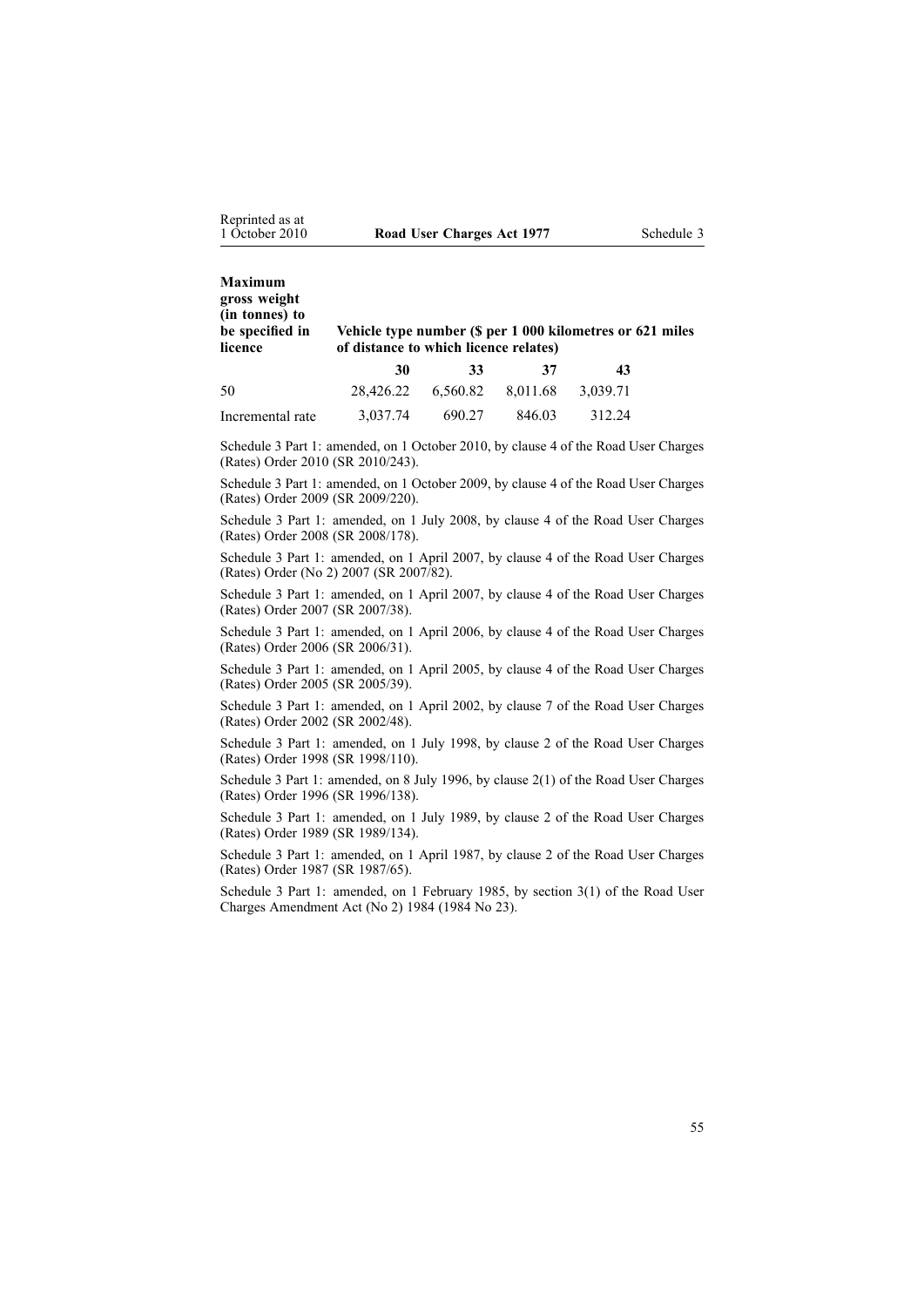| Schedule 3 |  |
|------------|--|
|            |  |

# Part 2

# Charge rates for supplementary licences

| Maximum<br>gross weight<br>(in tonnes) to<br>be specified in<br>licence | Vehicle type number (\$ per 50 kilometres or 31 miles of<br>distance to which licence relates) |                |        |        |       |
|-------------------------------------------------------------------------|------------------------------------------------------------------------------------------------|----------------|--------|--------|-------|
|                                                                         | 1                                                                                              | $\overline{2}$ | 5      | 6      | 14    |
| 1                                                                       | 2.24                                                                                           | 2.23           | 2.20   | 2.20   | 2.16  |
| $\overline{2}$                                                          | 2.24                                                                                           | 2.23           | 2.20   | 2.20   | 2.16  |
| 3                                                                       | 2.36                                                                                           | 2.35           | 2.31   | 2.30   | 2.26  |
| 4                                                                       | 2.64                                                                                           | 2.53           | 2.35   | 2.35   | 2.27  |
| 5                                                                       | 3.03                                                                                           | 2.79           | 2.40   | 2.37   | 2.29  |
| 6                                                                       | 3.58                                                                                           | 3.11           | 2.46   | 2.43   | 2.32  |
| 7                                                                       | 5.68                                                                                           | 4.66           | 3.26   | 3.18   | 2.93  |
| 8                                                                       | 7.88                                                                                           | 6.21           | 3.83   | 3.68   | 3.26  |
| 9                                                                       | 10.93                                                                                          | 8.27           | 4.56   | 4.33   | 3.65  |
| 10                                                                      | 14.89                                                                                          | 11.06          | 5.50   | 5.16   | 4.13  |
| 11                                                                      | 20.14                                                                                          | 14.58          | 6.62   | 6.14   | 4.70  |
| 12                                                                      | 26.98                                                                                          | 19.11          | 8.06   | 7.37   | 5.33  |
| 13                                                                      | 35.72                                                                                          | 24.88          | 9.86   | 8.91   | 6.10  |
| 14                                                                      | 46.70                                                                                          | 32.11          | 12.07  | 10.81  | 7.03  |
| 15                                                                      | 60.25                                                                                          | 41.03          | 14.63  | 13.06  | 8.14  |
| 16                                                                      | 76.78                                                                                          | 51.89          | 17.71  | 15.68  | 9.47  |
| 17                                                                      | 96.67                                                                                          | 64.96          | 21.40  | 18.81  | 11.03 |
| 18                                                                      | 120.38                                                                                         | 80.52          | 25.77  | 22.51  | 12.83 |
| 19                                                                      | 148.35                                                                                         | 98.88          | 30.90  | 26.86  | 14.84 |
| 20                                                                      | 181.09                                                                                         | 120.34         | 36.89  | 31.93  | 17.16 |
| 21                                                                      | 219.09                                                                                         | 145.26         | 43.81  | 37.79  | 19.84 |
| 22                                                                      | 262.91                                                                                         | 173.97         | 51.78  | 44.52  | 22.91 |
| 23                                                                      | 313.10                                                                                         | 206.86         | 60.89  | 52.22  | 26.40 |
| 24                                                                      | 370.27                                                                                         | 244.31         | 71.25  | 60.97  | 30.35 |
| 25                                                                      | 435.02                                                                                         | 286.72         | 82.96  | 70.86  | 34.81 |
| 26                                                                      | 508.01                                                                                         | 334.52         | 96.15  | 81.99  | 39.82 |
| 27                                                                      | 589.90                                                                                         | 388.14         | 110.94 | 94.47  | 45.43 |
| 28                                                                      | 681.41                                                                                         | 448.05         | 127.44 | 108.39 | 51.67 |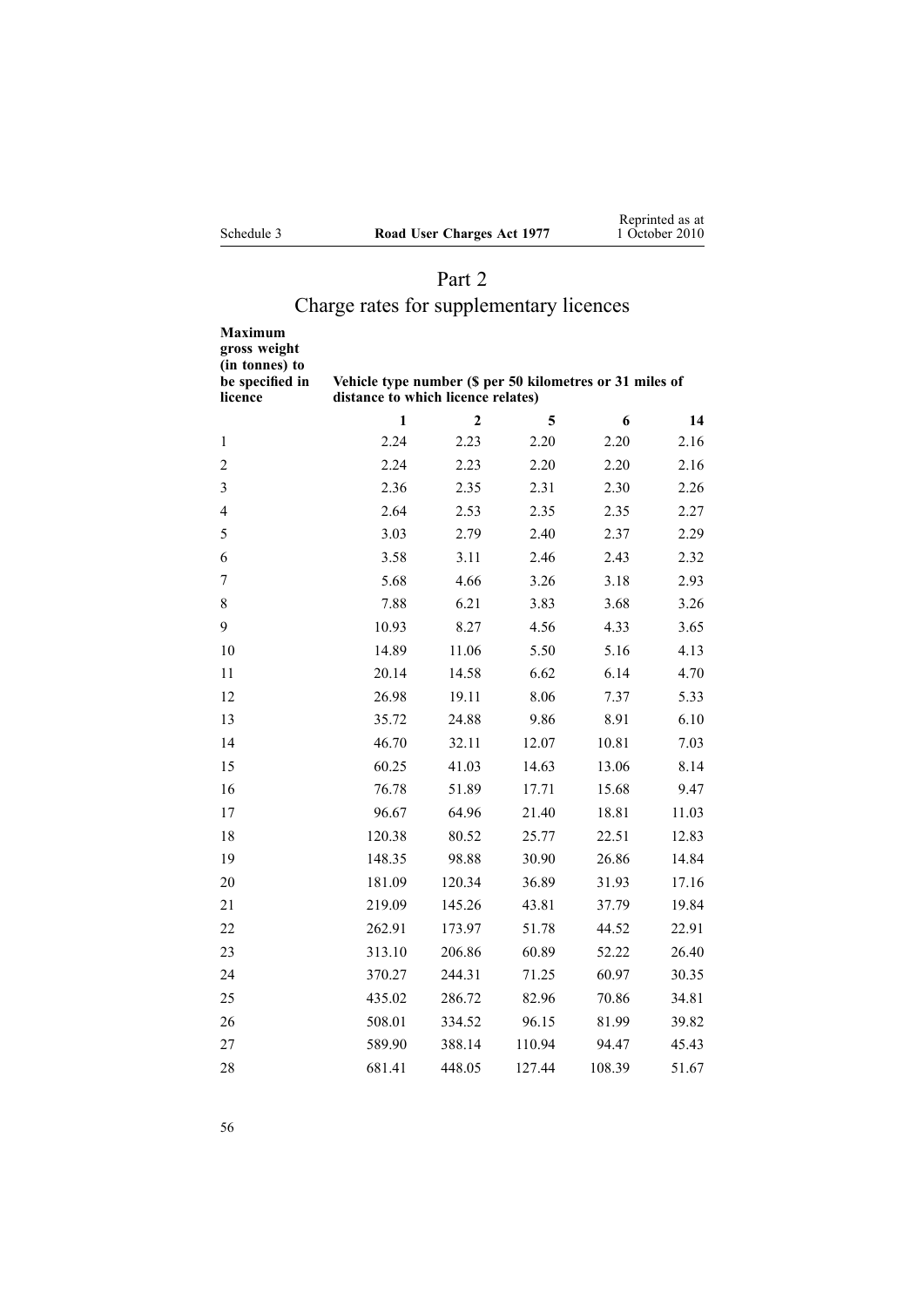| <b>Maximum</b><br>gross weight<br>(in tonnes) to<br>be specified in<br>licence                                                                                                   | Vehicle type number (\$ per 50 kilometres or 31 miles of<br>distance to which licence relates) |              |          |          |        |
|----------------------------------------------------------------------------------------------------------------------------------------------------------------------------------|------------------------------------------------------------------------------------------------|--------------|----------|----------|--------|
|                                                                                                                                                                                  | 1                                                                                              | $\mathbf{2}$ | 5        | 6        | 14     |
| 29                                                                                                                                                                               | 783.24                                                                                         | 514.72       | 145.79   | 123.87   | 58.61  |
| 30                                                                                                                                                                               | 896.15                                                                                         | 588.63       | 166.12   | 141.02   | 66.28  |
| Incremental rate                                                                                                                                                                 | 192.25                                                                                         | 125.82       | 34.53    | 29.11    | 12.96  |
| 40                                                                                                                                                                               | 2,818.69                                                                                       | 1,846.79     | 511.46   | 432.12   | 195.90 |
| Incremental rate                                                                                                                                                                 | 405.21                                                                                         | 265.12       | 72.65    | 61.21    | 27.16  |
| 50                                                                                                                                                                               | 6,870.81                                                                                       | 4,498.00     | 1,237.92 | 1,044.21 | 467.50 |
| Incremental rate                                                                                                                                                                 | 736.72                                                                                         | 481.98       | 131.98   | 111.18   | 49.26  |
|                                                                                                                                                                                  | 19                                                                                             | 24           | 27       | 28       | 29     |
| 1                                                                                                                                                                                | 2.15                                                                                           | 0.80         | 0.76     | 0.76     | 0.75   |
| $\overline{2}$                                                                                                                                                                   | 2.15                                                                                           | 0.80         | 0.76     | 0.76     | 0.75   |
| <b>Maximum</b><br>gross weight<br>(in tonnes) to<br>be specified in<br>Vehicle type number (\$ per 50 kilometres or 31 miles of<br>licence<br>distance to which licence relates) |                                                                                                |              |          |          |        |
|                                                                                                                                                                                  | 19                                                                                             | 24           | 27       | 28       | 29     |
| 3                                                                                                                                                                                | 2.25                                                                                           | 1.21         | 1.00     | 0.98     | 0.94   |
| $\overline{4}$                                                                                                                                                                   | 2.25                                                                                           | 2.01         | 1.34     | 1.29     | 1.18   |
| 5                                                                                                                                                                                | 2.25                                                                                           | 3.51         | 1.88     | 1.77     | 1.48   |
| 6                                                                                                                                                                                | 2.26                                                                                           | 5.87         | 2.68     | 2.44     | 1.89   |
| 7                                                                                                                                                                                | 2.82                                                                                           | 10.27        | 3.69     | 3.29     | 2.29   |
| 8                                                                                                                                                                                | 3.07                                                                                           | 16.57        | 5.61     | 4.77     | 3.07   |
| 9                                                                                                                                                                                | 3.35                                                                                           | 25.66        | 8.53     | 7.18     | 4.11   |
| 10                                                                                                                                                                               | 3.66                                                                                           | 38.27        | 12.23    | 10.36    | 5.48   |

 4.01 55.23 17.11 14.37 7.52 4.40 77.45 23.46 19.59 10.10 4.82 105.93 31.57 26.23 13.17 5.31 141.75 41.74 34.55 16.98 5.88 186.09 54.29 44.83 21.67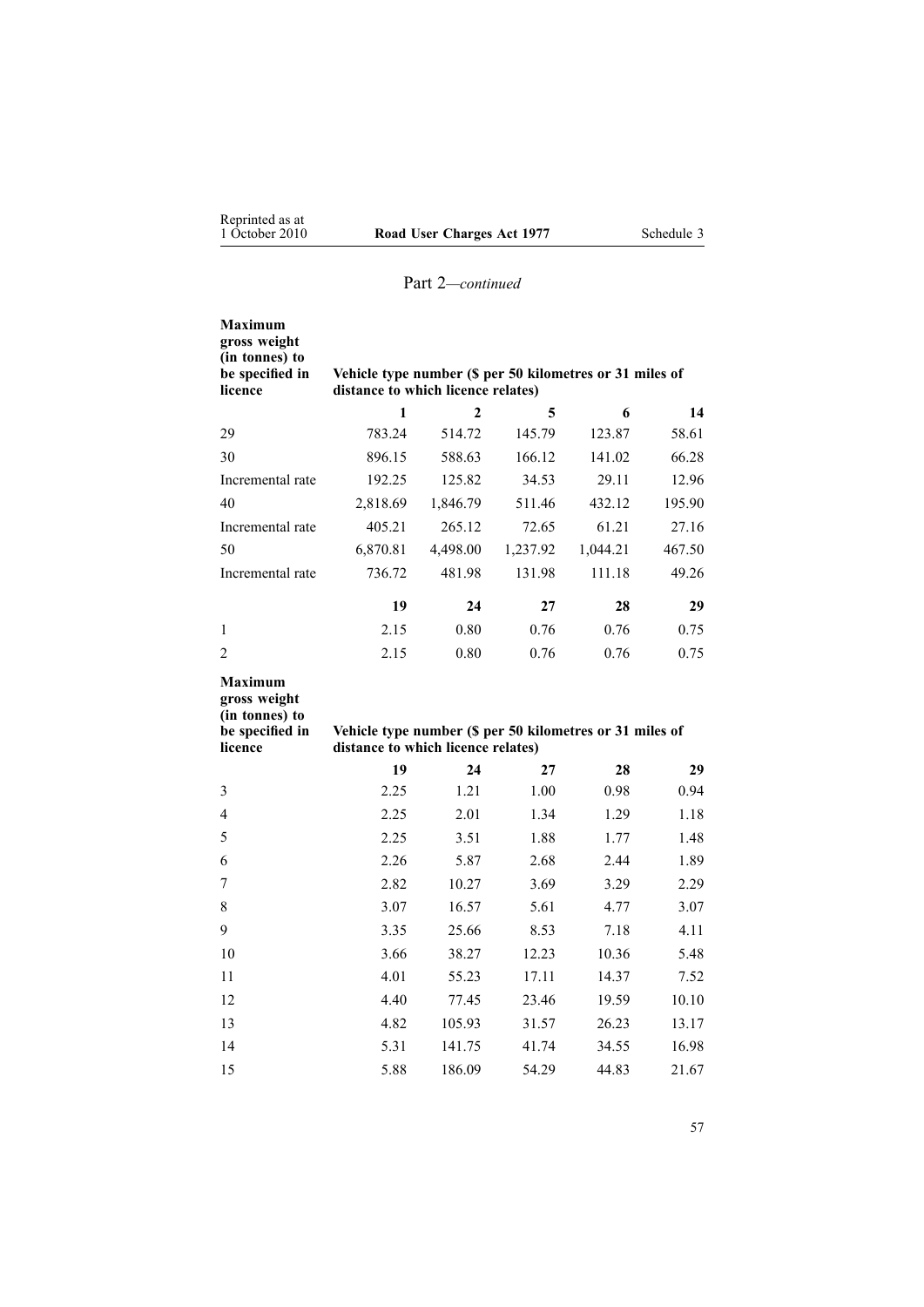|            |                            | Reprinted as at |
|------------|----------------------------|-----------------|
| Schedule 3 | Road User Charges Act 1977 | 1 October 2010  |

| <b>Maximum</b><br>gross weight<br>(in tonnes) to<br>be specified in<br>licence | Vehicle type number (\$ per 50 kilometres or 31 miles of<br>distance to which licence relates) |           |          |          |          |
|--------------------------------------------------------------------------------|------------------------------------------------------------------------------------------------|-----------|----------|----------|----------|
|                                                                                | 19                                                                                             | 24        | 27       | 28       | 29       |
| 16                                                                             | 6.53                                                                                           | 240.21    | 69.59    | 57.34    | 27.36    |
| 17                                                                             | 7.29                                                                                           | 305.45    | 88.01    | 72.39    | 34.19    |
| 18                                                                             | 8.17                                                                                           | 383.24    | 109.95   | 90.32    | 42.30    |
| 19                                                                             | 9.18                                                                                           | 475.11    | 135.83   | 111.46   | 51.86    |
| 20                                                                             | 10.33                                                                                          | 582.66    | 166.12   | 136.20   | 63.02    |
| 21                                                                             | 11.64                                                                                          | 707.58    | 201.27   | 164.91   | 75.96    |
| 22                                                                             | 13.10                                                                                          | 851.66    | 241.80   | 198.00   | 90.85    |
| 23                                                                             | 14.68                                                                                          | 1,016.76  | 288.22   | 235.90   | 107.90   |
| 24                                                                             | 16.46                                                                                          | 1,204.83  | 341.09   | 279.05   | 127.31   |
| 25                                                                             | 18.46                                                                                          | 1,417.92  | 400.97   | 327.93   | 149.27   |
| 26                                                                             | 20.69                                                                                          | 1,658.16  | 468.47   | 383.02   | 174.01   |
| 27                                                                             | 23.17                                                                                          | 1,927.75  | 544.20   | 444.82   | 201.75   |
| 28                                                                             | 25.93                                                                                          | 2,229.00  | 628.81   | 513.87   | 232.74   |
| 29                                                                             | 28.99                                                                                          | 2,564.29  | 722.96   | 590.71   | 267.21   |
| 30                                                                             | 32.36                                                                                          | 2,936.11  | 827.36   | 675.90   | 305.42   |
| Incremental rate                                                               | 5.63                                                                                           | 633.34    | 177.74   | 145.02   | 64.98    |
| 40                                                                             | 88.70                                                                                          | 9,269.48  | 2,604.81 | 2,126.11 | 955.22   |
| Incremental rate                                                               | 11.71                                                                                          | 1,335.25  | 374.60   | 305.60   | 136.83   |
| 50                                                                             | 205.78                                                                                         | 22,622.00 | 6,350.82 | 5,182.13 | 2,323.50 |
| Incremental rate                                                               | 21.16                                                                                          | 2,427.92  | 681.05   | 555.58   | 248.68   |
|                                                                                | 30                                                                                             | 33        | 37       | 43       |          |
| 1                                                                              | 0.75                                                                                           | 0.75      | 0.75     | 0.75     |          |
| $\overline{2}$                                                                 | 0.75                                                                                           | 0.75      | 0.75     | 0.75     |          |
| $\mathfrak{Z}$                                                                 | 0.95                                                                                           | 0.92      | 0.92     | 0.92     |          |
| $\overline{\mathcal{L}}$                                                       | 1.20                                                                                           | 1.11      | 1.11     | 1.09     |          |
| 5                                                                              | 1.53                                                                                           | 1.31      | 1.33     | 1.28     |          |
| 6                                                                              | 1.99                                                                                           | 1.55      | 1.58     | 1.48     |          |
| 7                                                                              | 2.47                                                                                           | 1.71      | 1.76     | 1.58     |          |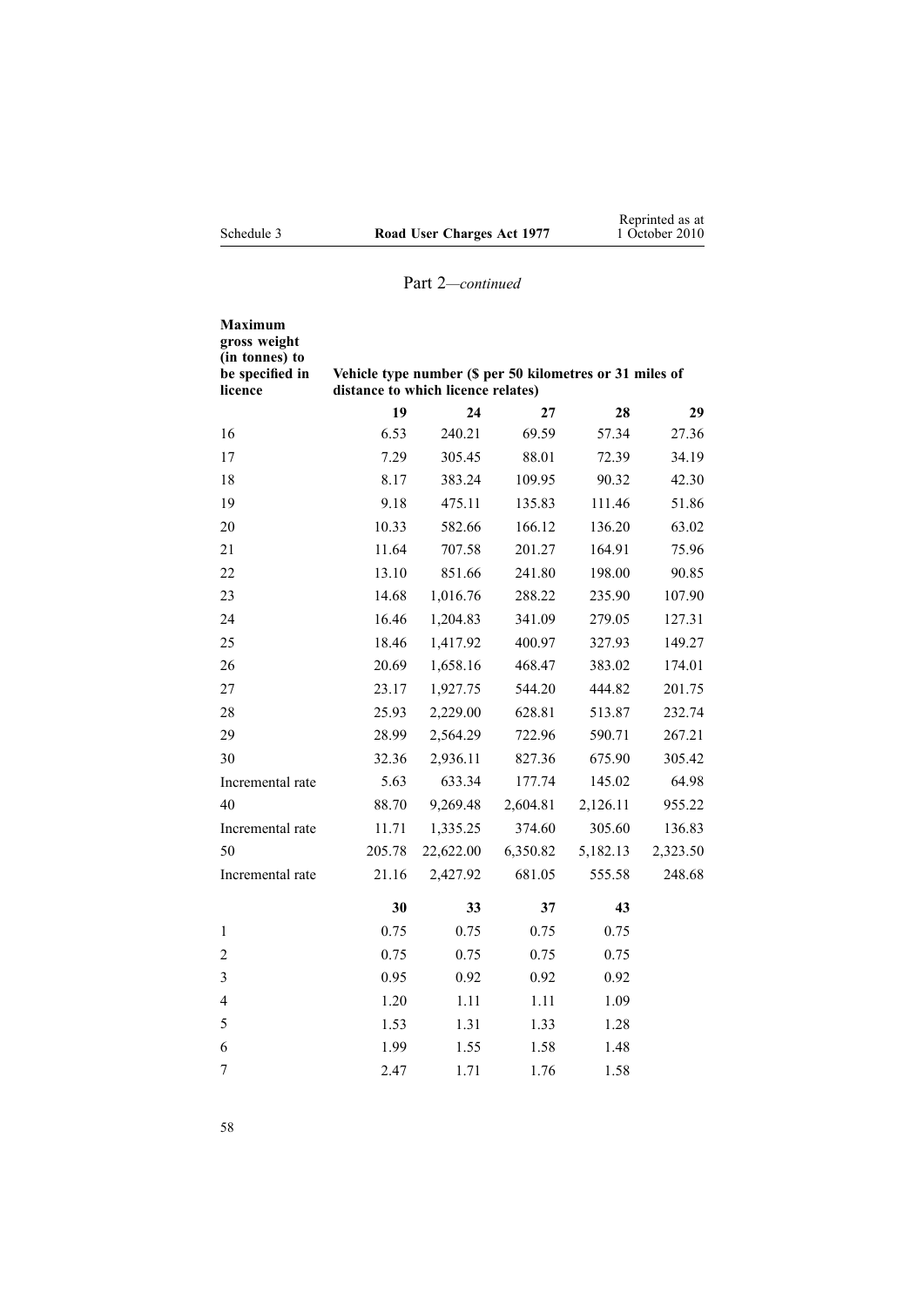| Maximum<br>gross weight<br>(in tonnes) to<br>be specified in<br>licence        | Vehicle type number (\$ per 50 kilometres or 31 miles of<br>distance to which licence relates) |       |        |       |    |
|--------------------------------------------------------------------------------|------------------------------------------------------------------------------------------------|-------|--------|-------|----|
|                                                                                | 19                                                                                             | 24    | 27     | 28    | 29 |
| $8\,$                                                                          | 3.38                                                                                           | 2.08  | 2.16   | 1.87  |    |
| 9                                                                              | 4.60                                                                                           | 2.52  | 2.66   | 2.18  |    |
| 10                                                                             | 6.36                                                                                           | 3.03  | 3.25   | 2.49  |    |
| 11                                                                             | 8.84                                                                                           | 3.66  | 3.97   | 2.86  |    |
| 12                                                                             | 11.80                                                                                          | 4.42  | 4.88   | 3.29  |    |
| 13                                                                             | 15.51                                                                                          | 5.35  | 5.99   | 3.80  |    |
| 14                                                                             | 20.13                                                                                          | 6.48  | 7.36   | 4.40  |    |
| 15                                                                             | 25.82                                                                                          | 7.90  | 9.17   | 5.11  |    |
| 16                                                                             | 32.73                                                                                          | 9.69  | 11.24  | 5.95  |    |
| 17                                                                             | 41.03                                                                                          | 11.70 | 13.67  | 6.92  |    |
| 18                                                                             | 50.90                                                                                          | 14.07 | 16.54  | 8.04  |    |
| 19                                                                             | 62.53                                                                                          | 16.85 | 19.92  | 9.37  |    |
| 20                                                                             | 76.12                                                                                          | 20.07 | 23.86  | 10.94 |    |
| 21                                                                             | 91.88                                                                                          | 23.85 | 28.36  | 12.69 |    |
| 22                                                                             | 110.04                                                                                         | 28.09 | 33.53  | 14.69 |    |
| 23                                                                             | 130.82                                                                                         | 32.92 | 39.42  | 16.96 |    |
| <b>Maximum</b><br>gross weight<br>(in tonnes) to<br>be specified in<br>licence | Vehicle type number (\$ per 50 kilometres or 31 miles of<br>distance to which licence relates) |       |        |       |    |
|                                                                                | 30                                                                                             | 33    | 37     | 43    |    |
| 24                                                                             | 154.48                                                                                         | 38.41 | 46.11  | 19.53 |    |
| 25                                                                             | 181.26                                                                                         | 44.60 | 53.67  | 22.42 |    |
| 26                                                                             | 211.44                                                                                         | 51.57 | 62.18  | 25.66 |    |
| 27                                                                             | 245.28                                                                                         | 59.36 | 71.70  | 29.29 |    |
| 28                                                                             | 283.09                                                                                         | 68.05 | 82.32  | 33.31 |    |
| 29                                                                             | 325.15                                                                                         | 77.71 | 94.12  | 37.86 |    |
| 30                                                                             | 371.77                                                                                         | 88.39 | 107.20 | 42.76 |    |
| Incremental rate                                                               | 79.31                                                                                          | 18.09 | 22.15  | 8.23  |    |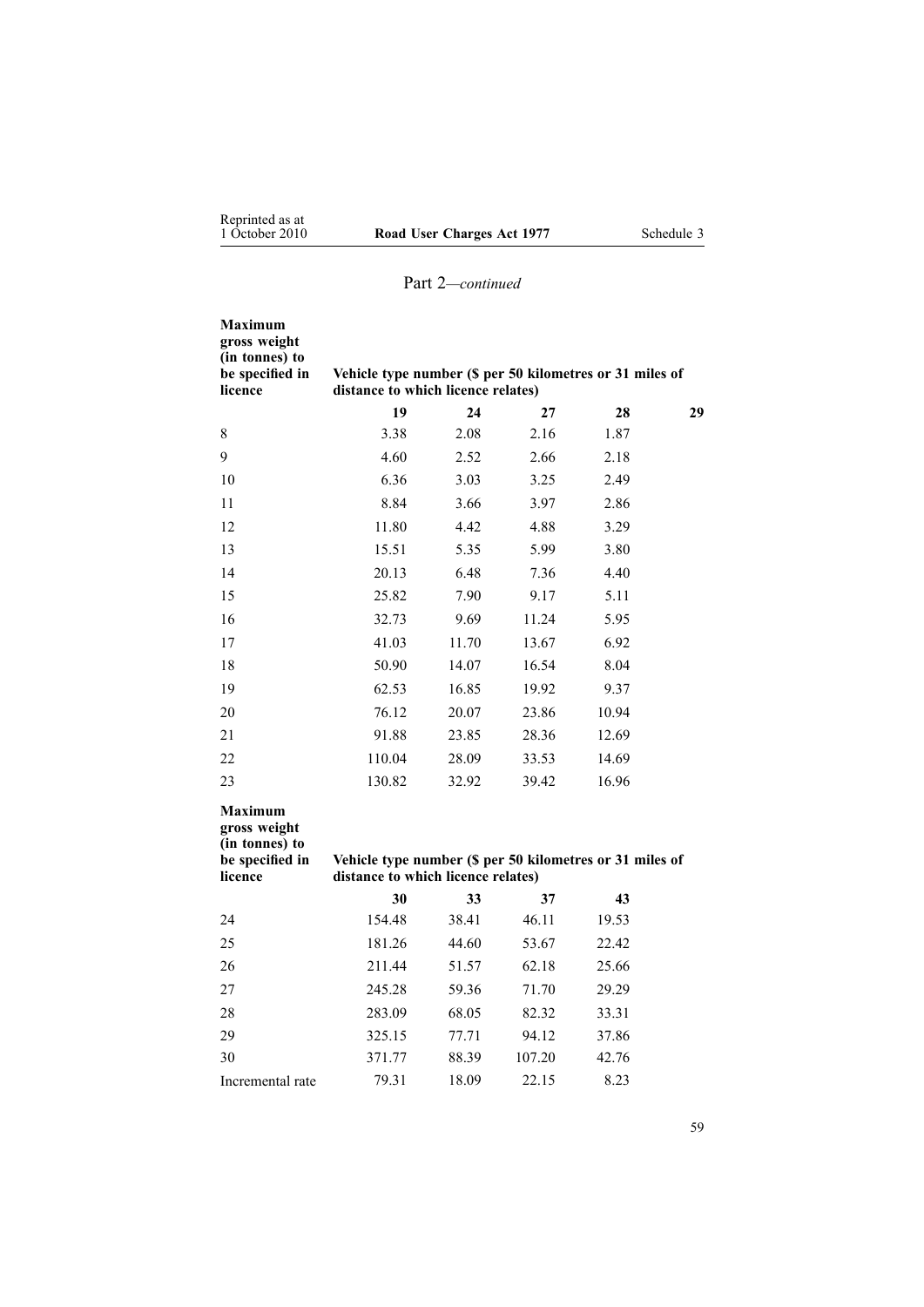| <b>Maximum</b><br>gross weight<br>(in tonnes) to<br>be specified in<br>licence | Vehicle type number (\$ per 50 kilometres or 31 miles of<br>distance to which licence relates) |        |        |        |  |
|--------------------------------------------------------------------------------|------------------------------------------------------------------------------------------------|--------|--------|--------|--|
|                                                                                | 30                                                                                             | 33     | 37     | 43     |  |
| 24                                                                             | 154.48                                                                                         | 38.41  | 46.11  | 19.53  |  |
| 25                                                                             | 181.26                                                                                         | 44.60  | 53.67  | 22.42  |  |
| 40                                                                             | 1,164.91                                                                                       | 269.30 | 328.73 | 125.07 |  |
| Incremental rate                                                               | 167.05                                                                                         | 37.96  | 46.53  | 17.17  |  |
| 50                                                                             | 2,835.44                                                                                       | 648.90 | 793.98 | 296.78 |  |
| Incremental rate                                                               | 303.64                                                                                         | 68.89  | 84.47  | 31.09  |  |

Schedule 3 Part 2: amended, on 1 October 2010, by [clause](http://www.legislation.govt.nz/pdflink.aspx?id=DLM3150110) 5 of the Road User Charges (Rates) Order 2010 (SR 2010/243).

Schedule 3 Part 2: amended, on 1 October 2009, by [clause](http://www.legislation.govt.nz/pdflink.aspx?id=DLM2249608) 5 of the Road User Charges (Rates) Order 2009 (SR 2009/220).

Schedule 3 Part 2: amended, on 1 July 2008, by [clause](http://www.legislation.govt.nz/pdflink.aspx?id=DLM1375209) 5 of the Road User Charges (Rates) Order 2008 (SR 2008/178).

Schedule 3 Part 2: amended, on 1 April 2007, by [clause](http://www.legislation.govt.nz/pdflink.aspx?id=DLM432356) 5 of the Road User Charges (Rates) Order (No 2) 2007 (SR 2007/82).

Schedule 3 Part 2: amended, on 1 April 2007, by clause 5 of the Road User Charges (Rates) Order 2007 (SR 2007/38).

Schedule 3 Part 2: amended, on 1 April 2006, by clause 5 of the Road User Charges (Rates) Order 2006 (SR 2006/31).

Schedule 3 Part 2: amended, on 1 April 2005, by clause 5 of the Road User Charges (Rates) Order 2005 (SR 2005/39).

Schedule 3 Part 2: amended, on 1 April 2002, by clause 7 of the Road User Charges (Rates) Order 2002 (SR 2002/48).

Schedule 3 Part 2: amended, on 1 July 1998, by clause 3 of the Road User Charges (Rates) Order 1998 (SR 1998/110).

Schedule 3 Part 2: amended, on 8 July 1996, by [clause](http://www.legislation.govt.nz/pdflink.aspx?id=DLM212117) 2(1) of the Road User Charges (Rates) Order 1996 (SR 1996/138).

Schedule 3 Part 2: amended, on 1 July 1989, by clause 2 of the Road User Charges (Rates) Order 1989 (SR 1989/134).

Schedule 3 Part 2: amended, on 1 April 1987, by clause 2 of the Road User Charges (Rates) Order 1987 (SR 1987/65).

Schedule 3 Part 2: amended, on 1 February 1985, by section 3(1) of the Road User Charges Amendment Act (No 2) 1984 (1984 No 23).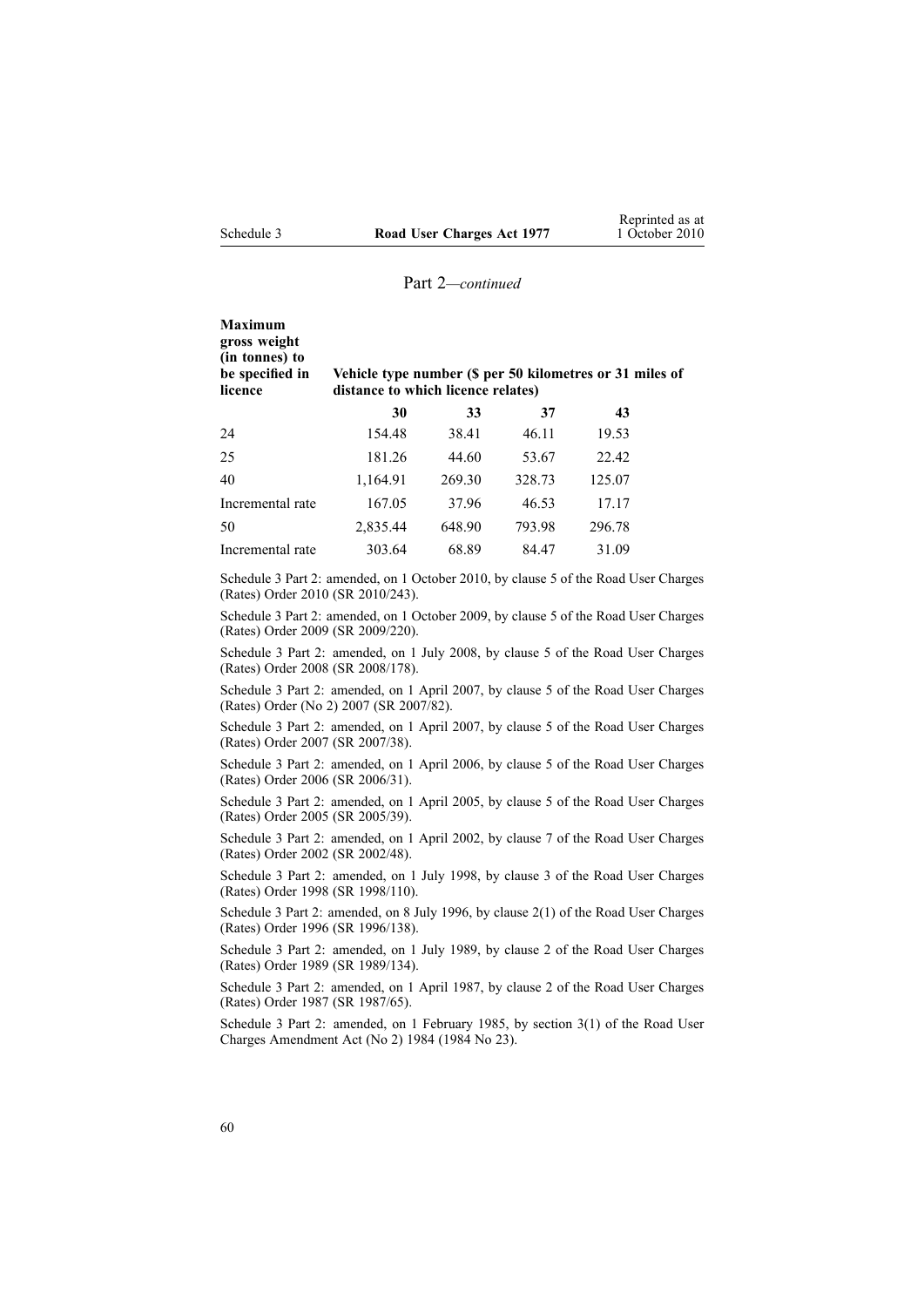<span id="page-60-0"></span>

| Reprinted as at |                           |
|-----------------|---------------------------|
| 1 October 2010  | Road User Charges Act 197 |

**177** Schedule 3

# Part 3 Charge rates for time licences

| Maximum gross weight (in<br>tonnes) to be specified in licence | Vehicle type number (\$ per annum) |          |          |  |
|----------------------------------------------------------------|------------------------------------|----------|----------|--|
|                                                                | $70 - 81$                          | 82-87    | 88-91    |  |
| 1                                                              | 22.62                              | 56.57    | 113.15   |  |
| $\overline{c}$                                                 | 25.27                              | 63.17    | 126.35   |  |
| $\overline{\mathbf{3}}$                                        | 29.16                              | 72.88    | 145.78   |  |
| $\overline{4}$                                                 | 34.71                              | 86.77    | 173.54   |  |
| 5                                                              | 43.93                              | 109.84   | 219.67   |  |
| 6                                                              | 52.87                              | 132.19   | 264.37   |  |
| $\overline{7}$                                                 | 63.73                              | 159.32   | 318.65   |  |
| 8                                                              | 76.50                              | 191.25   | 382.50   |  |
| 9                                                              | 91.19                              | 227.97   | 455.93   |  |
| 10                                                             | 107.79                             | 269.47   | 538.94   |  |
| 11                                                             | 126.30                             | 315.76   | 631.52   |  |
| 12                                                             | 146.02                             | 365.05   | 730.10   |  |
| 13                                                             | 167.17                             | 417.92   | 835.85   |  |
| 14                                                             | 190.00                             | 474.99   | 949.98   |  |
| 15                                                             | 214.98                             | 537.44   | 1,074.89 |  |
| 16                                                             | 241.16                             | 602.89   | 1,205.78 |  |
| 17                                                             | 268.53                             | 671.33   | 1,342.66 |  |
| 18                                                             | 297.11                             | 742.76   | 1,485.53 |  |
| 19                                                             | 326.40                             | 815.99   | 1,631.99 |  |
| 20                                                             | 356.17                             | 890.42   | 1,780.84 |  |
| 21                                                             | 386.42                             | 966.04   | 1,932.08 |  |
| 22                                                             | 417.14                             | 1,042.86 | 2,085.72 |  |
| 23                                                             | 448.11                             | 1,120.28 | 2,240.56 |  |
| 24                                                             | 479.08                             | 1,197.70 | 2,395.39 |  |
| 25                                                             | 510.05                             | 1,275.12 | 2,550.23 |  |
| 26                                                             | 541.01                             | 1,352.53 | 2,705.07 |  |
| 27                                                             | 571.98                             | 1,429.95 | 2,859.91 |  |
| 28                                                             | 602.95                             | 1,507.37 | 3,014.74 |  |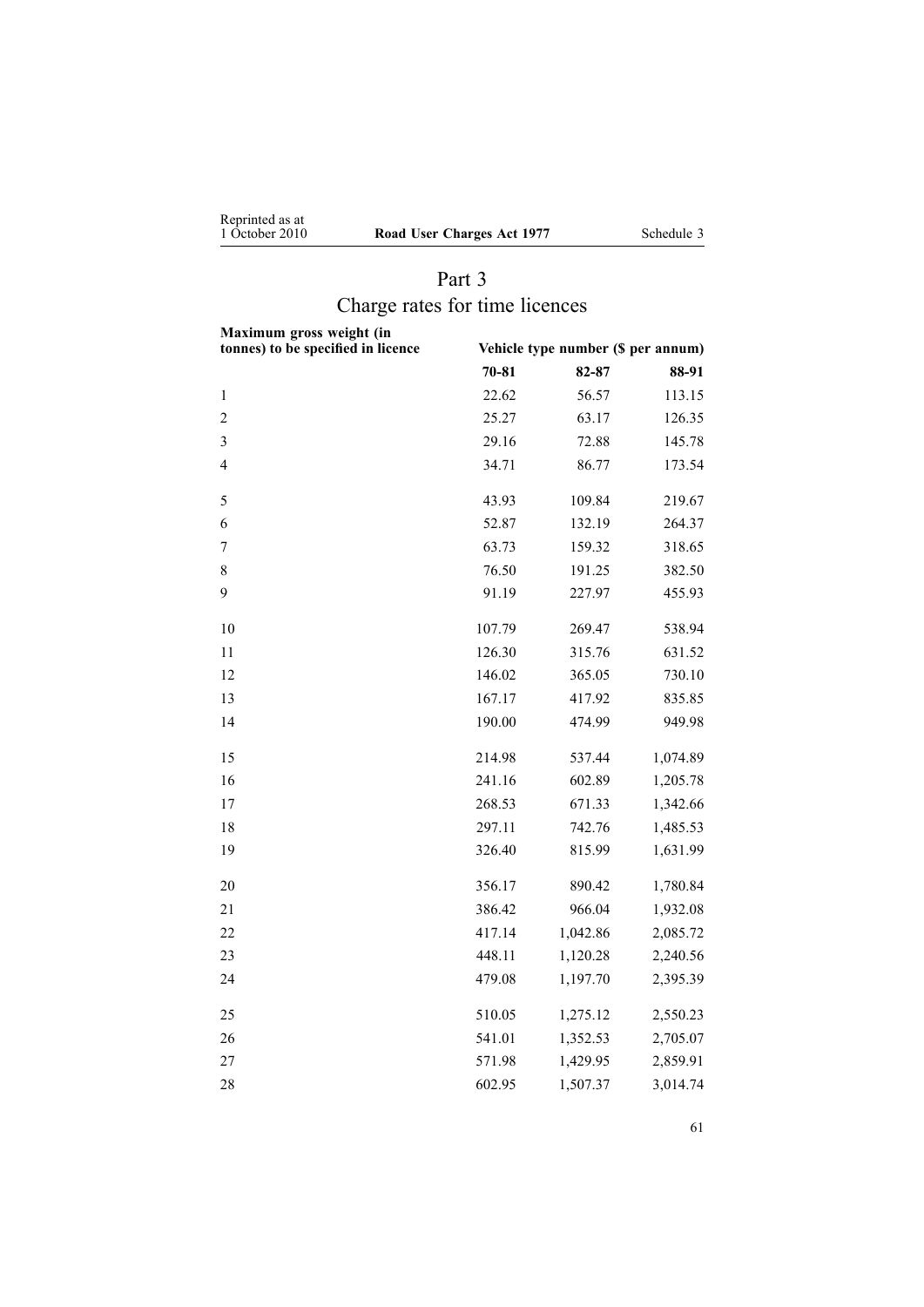| Maximum gross weight (in<br>tonnes) to be specified in licence |        | Vehicle type number (\$ per annum) |          |  |
|----------------------------------------------------------------|--------|------------------------------------|----------|--|
|                                                                | 70-81  | 82-87                              | 88-91    |  |
| 29                                                             | 633.92 | 1,584.79                           | 3,169.58 |  |
| 30                                                             | 664.88 | 1,662.21                           | 3,324.42 |  |
| Incremental rate                                               | 30.97  | 77.42                              | 154.84   |  |

Schedule 3 Part 3: amended, on 1 April 2002, by clause 7 of the Road User Charges (Rates) Order 2002 (SR 2002/48).

Schedule 3 Part 3: amended, on 1 July 1998, by clause 4 of the Road User Charges (Rates) Order 1998 (SR 1998/110).

Schedule 3 Part 3: amended, on 8 July 1996, by [clause](http://www.legislation.govt.nz/pdflink.aspx?id=DLM212117) 2(1) of the Road User Charges (Rates) Order 1996 (SR 1996/138).

Schedule 3 Part 3: amended, on 1 July 1989, by clause 2 of the Road User Charges (Rates) Order 1989 (SR 1989/134).

Schedule 3 Part 3: amended, on 1 April 1987, by clause 2 of the Road User Charges (Rates) Order 1987 (SR 1987/65).

Schedule 3 Part 3: amended, on 1 April 1985, by section 3(1) of the Road User Charges Amendment Act (No 2) 1984 (1984 No 23).

### Part 4

# Miscellaneous provisions

# **1 Definition of incremental rate**

In this Schedule, the term **incremental rate** means the incremental rate per tonne for maximum gross weights between the immediately preceding maximum gross weight and the immediately following gross weight (if any).

# **2 Provisions relating to road user charges for time licences**

In calculating the road user charges payable in respec<sup>t</sup> of <sup>a</sup> time licence for <sup>a</sup> period that has already commenced, the amount arrived at in accordance with [Part](#page-60-0) 3 shall be reduced by onethird (in the case of <sup>a</sup> licence for <sup>a</sup> quarter) or one-twelfth (in the case of <sup>a</sup> licence for <sup>a</sup> year) for every whole month between the commencement of the period and the date of issue.

Schedule 3 Part 4: amended, on 1 July 1989, by clause 2 of the Road User Charges (Rates) Order 1989 (SR 1989/134).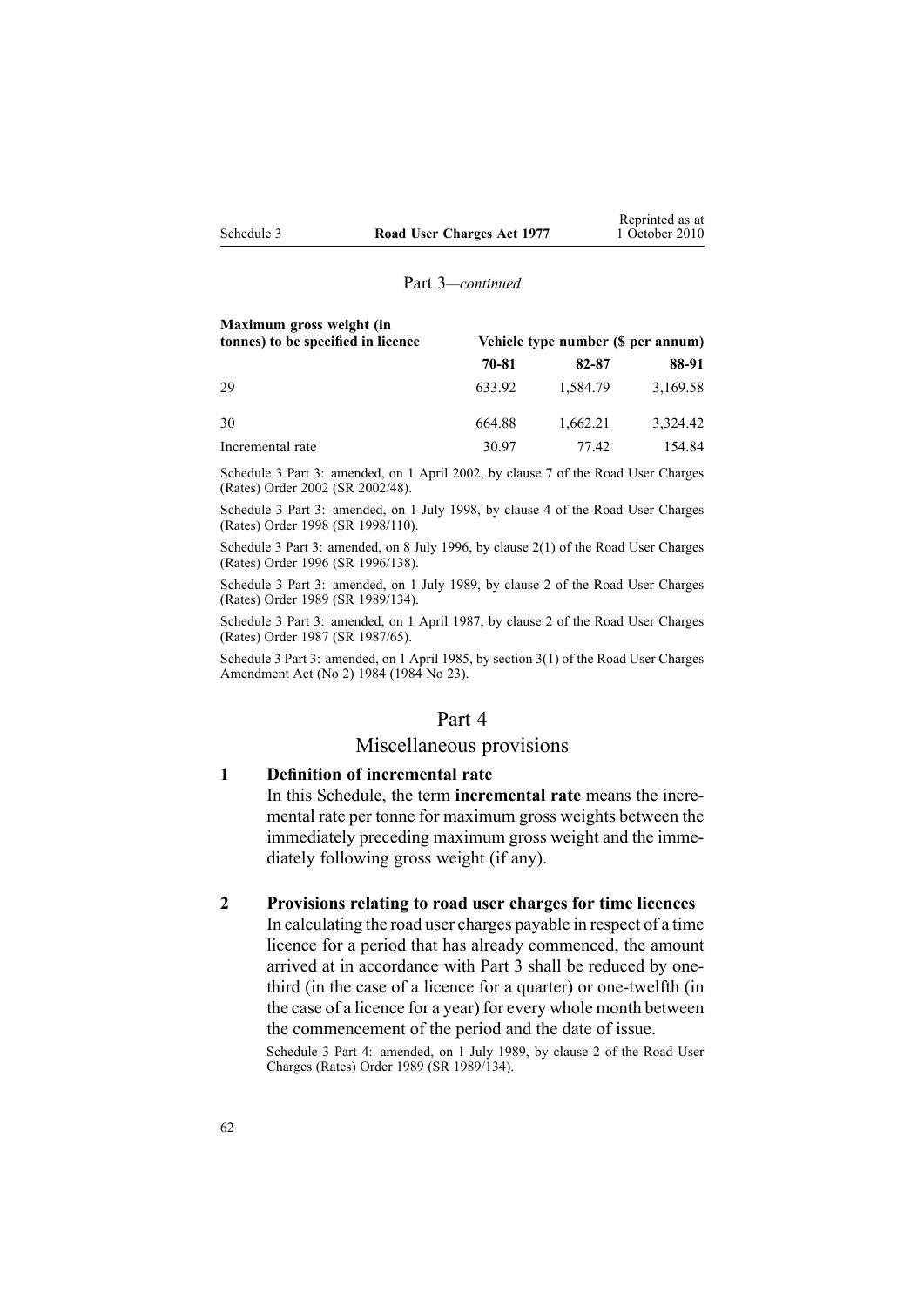Schedule 3 Part 4: amended, on 1 April 1987, by clause 2 of the Road User Charges (Rates) Order 1987 (SR 1987/65).

Schedule 3 Part 4: amended, on 1 February 1985, by section 3(1) of the Road User Charges Amendment Act (No 2) 1984 (1984 No 23).